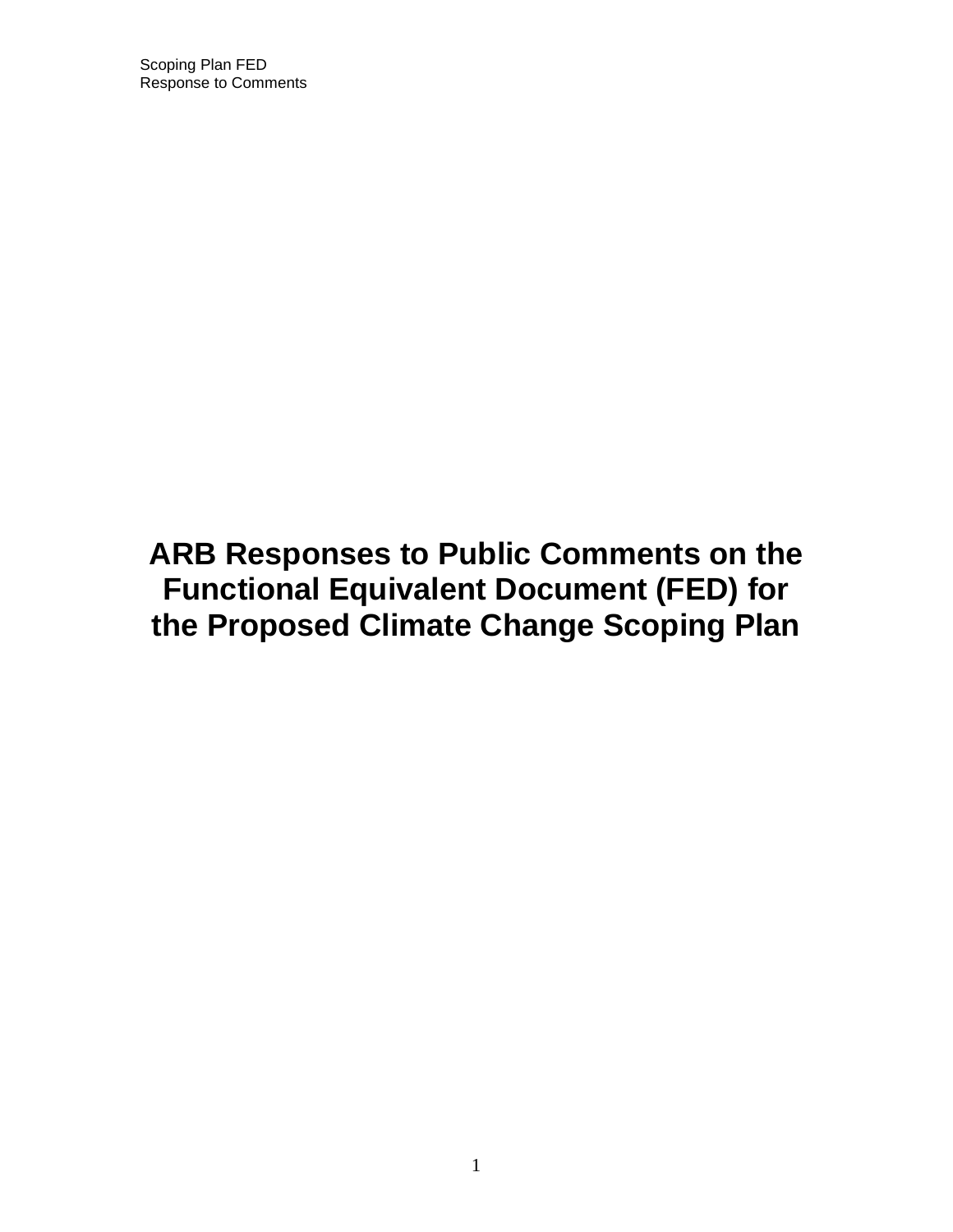#### **Introduction**

 This document summarizes and responds to public comments submitted on the environmental analysis prepared by Air Resources Board (ARB or Board) staff for the Proposed Climate Change Scoping Plan, which was released to the public on October 15, 2008. Staff's environmental analysis is set forth in the California Environmental Quality Act Functional Equivalent Document (FED), which is Appendix J to the Proposed Climate Change Scoping Plan.

ARB received many comments on the Proposed Climate Change Scoping Plan (Scoping Plan) and the FED. To avoid confusing comments on the Scoping Plan with comments on the FED, the public notice for the Scoping Plan requested that all comments on the FED be separated from comments on the Scoping Plan and sent to a separate internet address reserved for FED comments. Some commenters followed this direction. Others did not and instead combined their comments on the Scoping Plan with their comments on the FED, and then sent all of their comments to the internet address specified in the public notice for comments on the Scoping Plan. Comments were also sent to ARB by postal mail or facsimile, or were delivered in person at the Board's December 11, 2008 public hearing. For completeness, this document will address all comments on the FED received by ARB during the public comment period. The public comment period for both the Scoping Plan and the FED began with the release of these documents on October 15, 2008, and ended with the close of public testimony at the Board's December 11, 2008 public hearing.

 This document has been prepared to comply with ARB regulations set forth in title 17, California Code of Regulations, section 6007, which requires ARB to respond in writing to all comments raising significant environmental issues that are made on a proposed ARB action.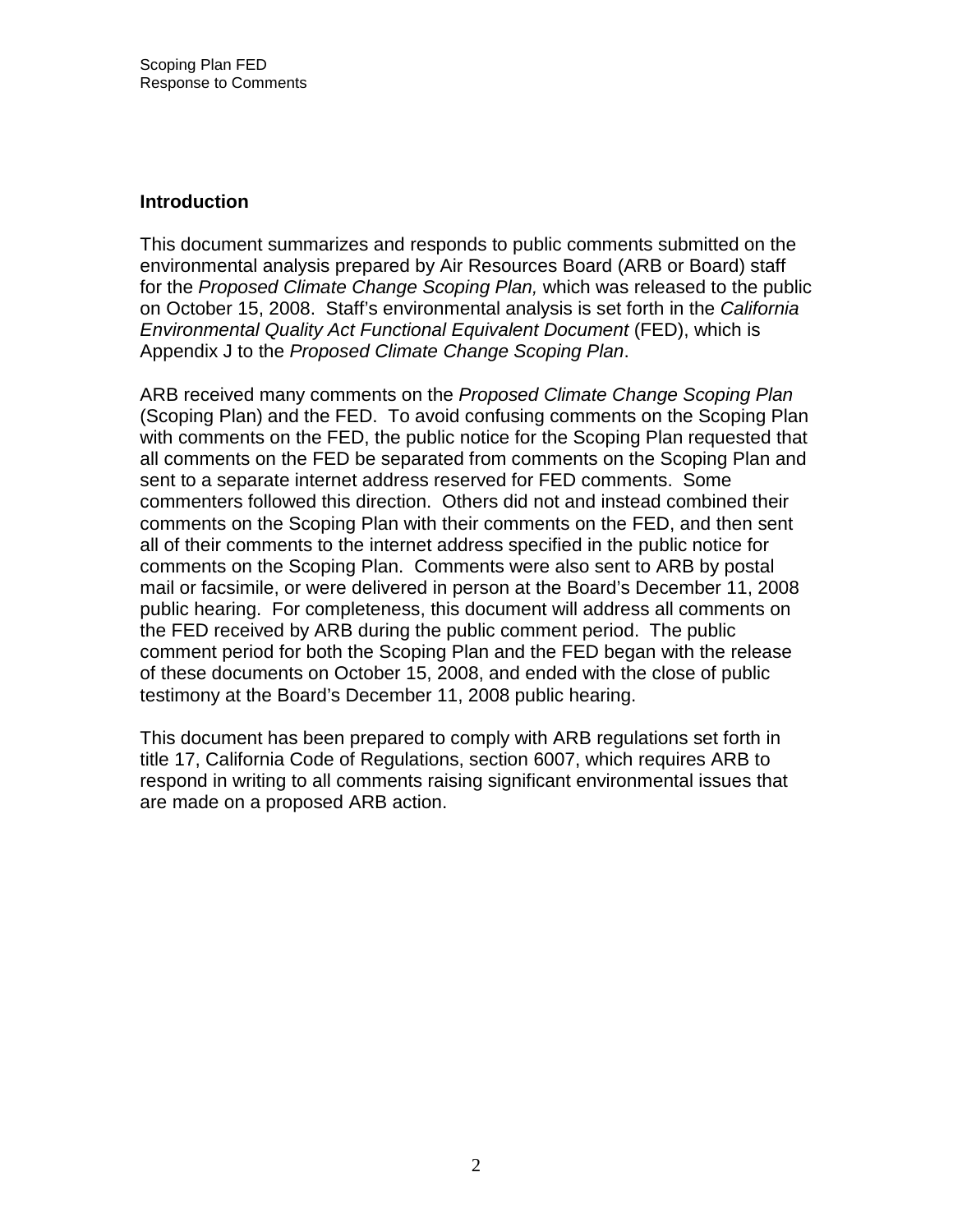# **Summaries of Public Comments and ARB Responses**

 Presented below are summaries and responses to public comments received on the FED that raise significant environmental issues. A list of commenters is set forth below with the date and form of all comments that were timely filed. Links are also provided to ARB's website where the text of each written comment can be found. Many of the commenters submitted comments on both the Scoping Plan and the FED. Only the comments on the FED are summarized and responded to below:

| Commenter    | Name of Commenter and                                                                                                                                                                                                          |
|--------------|--------------------------------------------------------------------------------------------------------------------------------------------------------------------------------------------------------------------------------|
| Abbreviation | Dates Comments were Submitted.                                                                                                                                                                                                 |
| Johnson      | Ken Johnson<br>Written Testimony: [11-10-2008]<br>Link to comments on ARB's website:<br>http://www.arb.ca.gov/lists/cega-sp08/2-<br>cega_comments_kenjohnson.pdf                                                               |
| Schonbrunn   | David Schonbrunn<br>Written Testimony: [11-19-2008]<br>Link to comments on ARB website:<br>http://www.arb.ca.gov/lispub/comm/bccomdisp.php?listname<br>=cega-sp08&comment_num=3&virt_num=2                                     |
| Sierra Club  | Jim Stewart, Sierra Club<br>Written Testimony: [11-30-2008]<br>Link to comments on ARB's website:<br>http://www.arb.ca.gov/lispub/comm/bccomdisp.php?listname<br>=cega-sp08&comment_num=5&virt_num=4                           |
| WELC         | Dan Galpern, Western Environmental Law Center<br>Written Testimony: [11-13-2008]<br>Link to comments on ARB's website:<br>http://www.arb.ca.gov/lists/scopingpln08/194-<br>welc_comments_on_proposed_rulemaking -_20081113.pdf |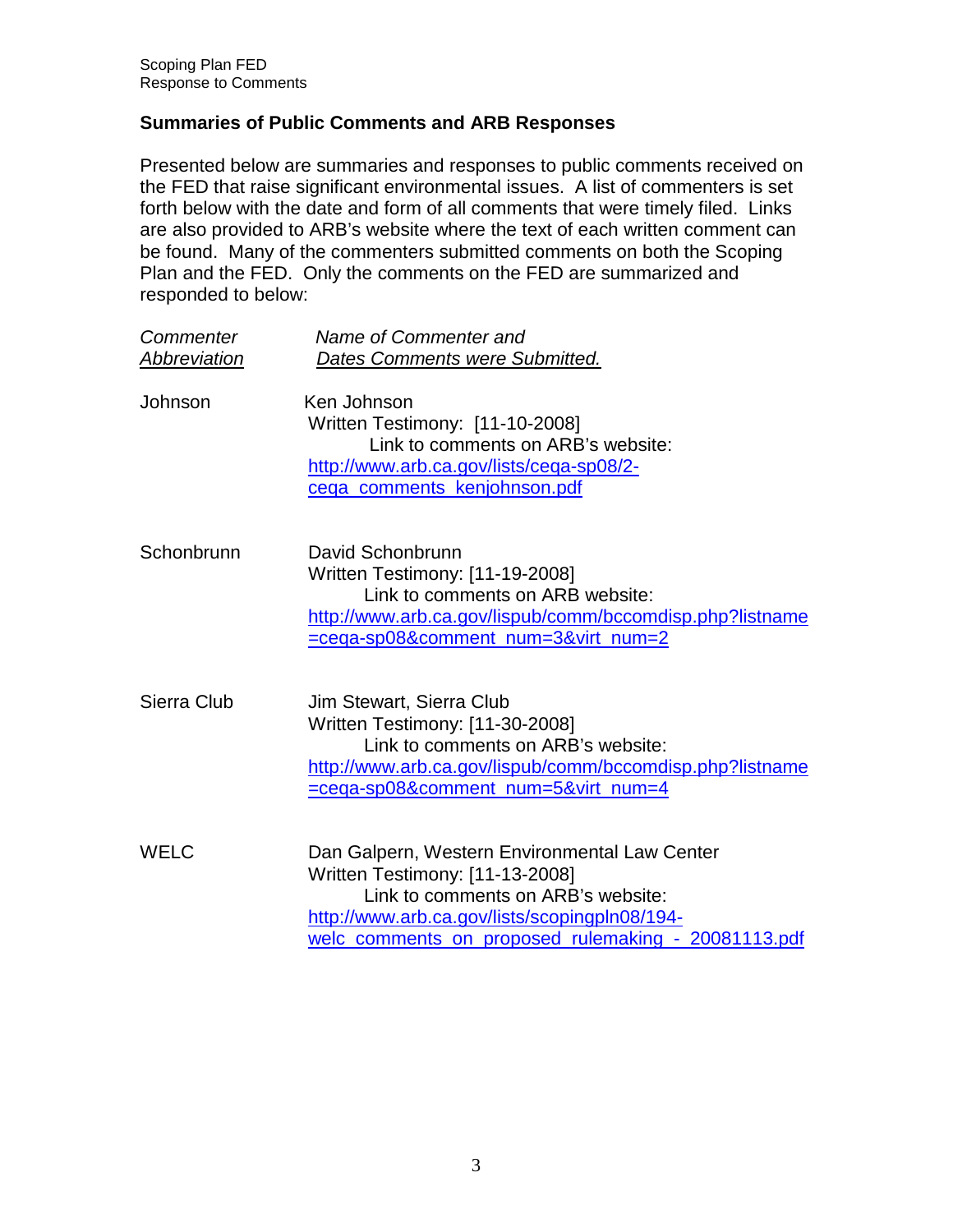| <b>CAPCOA</b> | Mel Zeldin,<br>California Air Pollution Control Officer's Association<br>Written Testimony: [11-18-2008]<br>Link to comments on ARB's website:<br>http://www.arb.ca.gov/lists/scopingpln08/563-<br>capcoa_comments_on_scoping_plan_11-18-08.pdf         |
|---------------|---------------------------------------------------------------------------------------------------------------------------------------------------------------------------------------------------------------------------------------------------------|
| <b>LOC</b>    | Kyra Ross, California League of Cities<br>Written Testimony: [12-05-2008]<br>Link to comments on ARB's website:<br>http://www.arb.ca.gov/lists/scopingpln08/1242-<br>ab 32 scoping plan loc comments - supplemental 12-<br><u>4.pdf</u>                 |
| Kyle          | Dr. Amy D. Kyle, University of California, Berkeley<br>Written Testimony: [12-08-2008]<br>Link to comments on ARB's website:<br>http://www.arb.ca.gov/lists/scopingpln08/1337-<br>adk_ab32scoping_12.08.08.pdf                                          |
| <b>EDC</b>    | Linda Krop, Environmental Defense Council<br>Written Testimony: [12-08-2008]<br>Link to comments on ARB's website:<br>http://www.arb.ca.gov/lists/scopingpln08/1397-<br>edc_comments_on_ab_32_proposed_scoping_plan.pdf                                 |
| Earthjustice  | <b>William Rostrov, Earthjustice</b><br>Written Testimony: [12-09-2008]<br>Link to comments on ARB's website:<br>http://www.arb.ca.gov/lists/scopingpln08/1462-<br>comments on ab 32 scoping plan 12 09<br>08<br>final.<br><u>ei_</u><br>$\mathsf{zip}$ |
| <b>NCPA</b>   | Susie Berlin, Northern California Power Agency<br>Written Testimony: [12-09-2008]<br>Link to comments on ARB's website:<br>http://www.arb.ca.gov/lists/scopingpln08/1491-<br>comments to carb re 10-15-<br>08 proposed scoping plan final pdf           |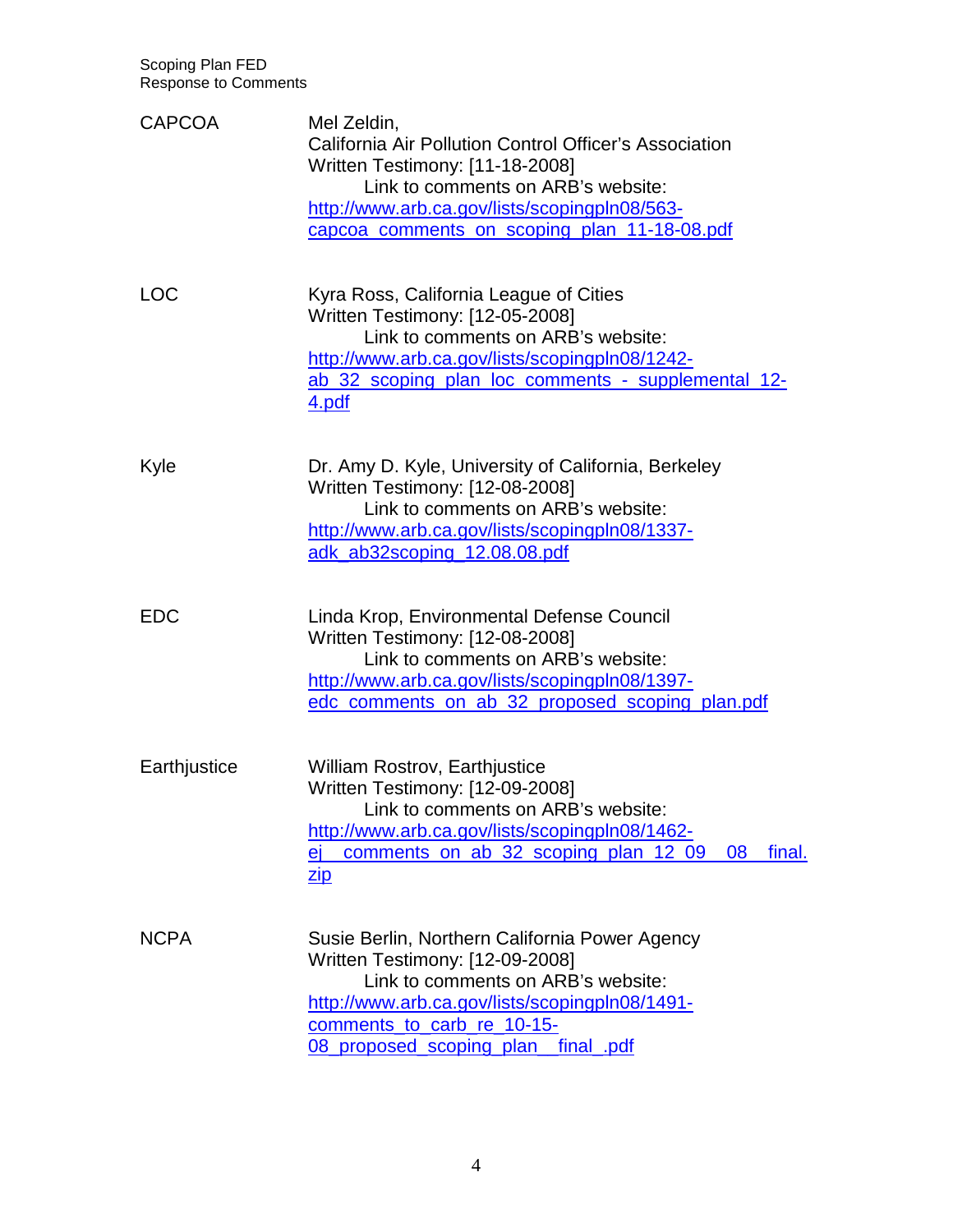| <b>CBE</b>           | Anna Lee, Communities for a Better Environment<br>Written Testimony: [12-09-2008]<br>Link to comments on ARB's website:<br>http://www.arb.ca.gov/lists/scopingpln08/1500-<br>cbe comments dec 08 ab32 propsd scoping plan.pdf                           |
|----------------------|---------------------------------------------------------------------------------------------------------------------------------------------------------------------------------------------------------------------------------------------------------|
| <b>Morris</b>        | Brian Morris, Plumas County Flood Control and Water<br><b>Conservation District</b><br>Written Testimony: [12-10-2008]<br>Link to comments on ARB's website:<br>http://www.arb.ca.gov/lists/scopingpln08/1593-<br>plumas_ab32_scoping_plan_comments.pdf |
| Marquez              | Jesse Marquez, Coalition for a Safe Environment<br>Written Testimony: [12-10-2008]<br>Link to comments on ARB's website:<br>http://www.arb.ca.gov/lists/scopingpln08/1622-<br>cfase_carb_ab_32_scoping_plan_public_comments_<br>$12 -$<br>10-08.doc     |
| <b>CRPE</b>          | Luke Cole, Center on Race, Poverty, and the Environment<br>Written Testimony: [12-10-2008]<br>Link to comments on ARB's website:<br>http://www.arb.ca.gov/lists/scopingpln08/1657-<br>scoping plan_comments - crpe_final_12-10-08.pdf                   |
| <b>Plumas County</b> | <b>Robert Meacher, Plumas County</b><br>Oral Testimony: [11-25-2008]<br>Link to comments on ARB's website:<br>http://www.arb.ca.gov/lists/scopingpln08/814-30.pdf                                                                                       |
| Valero               | Darren Stroud, Valero Energy Corporation<br>Written Testimony: [12-10-2008]<br>Link to comments on ARB's website:<br>http://www.arb.ca.gov/lists/scopingpln08/1749-01.pdf                                                                               |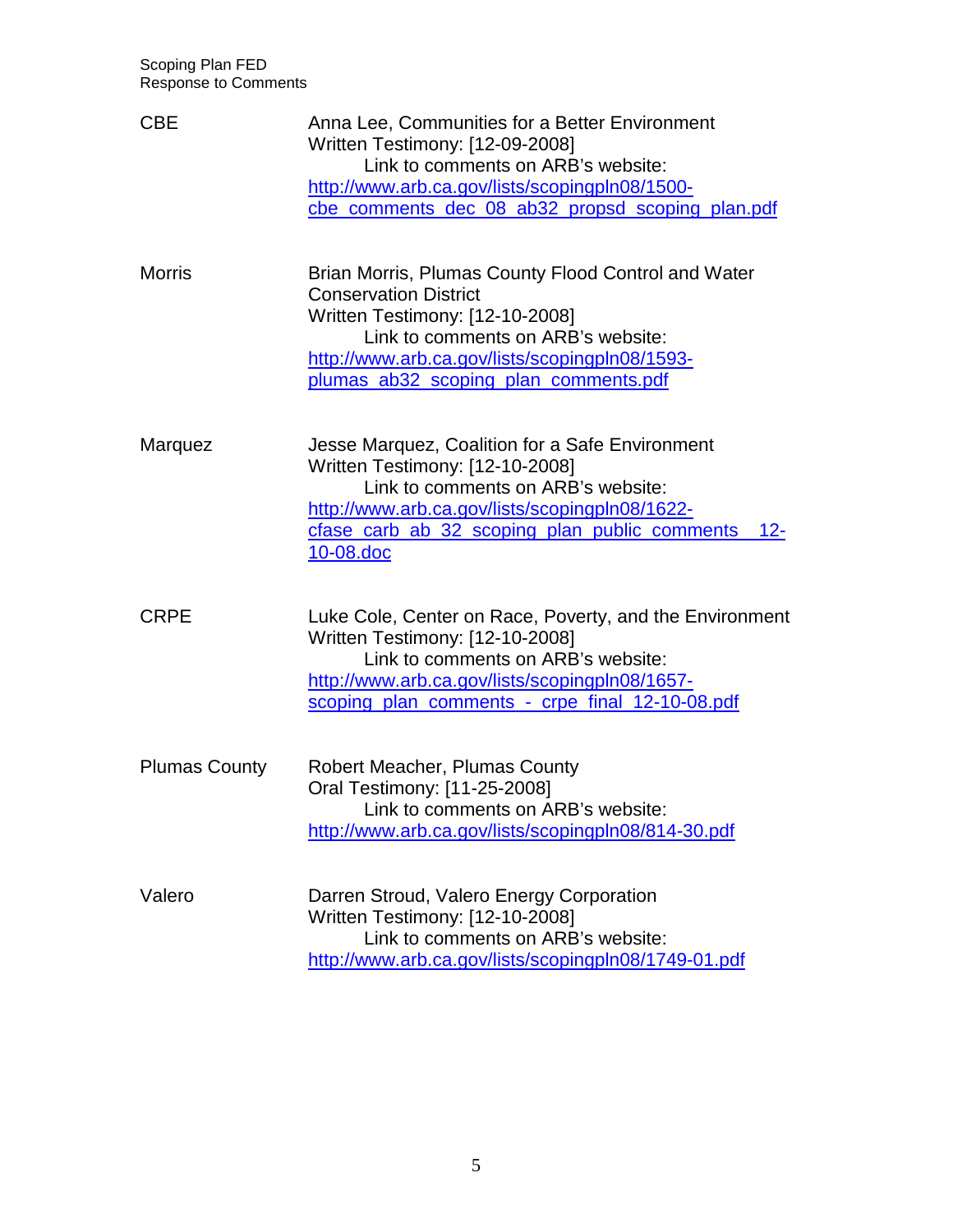# **Comments submitted by Ken Johnson (Johnson):**

Comment 1 (Johnson): The commenter disagrees with a statement in Section V.G of the FED that states, "Because a carbon fee and a cap-and-trade program both force covered sources to either reduce emissions or pay for those emissions, the economic incentives under the two programs are similar." He states, "This is untrue. Cap and trade systems are characteristically susceptible to price erosion or collapse, which can greatly diminish economic incentives for emission reduction, whereas a carbon fee would maintain a stable price incentive(s)."

Response: As indicated in the FED, a carbon fee, like a cap-and-trade program is a way to price carbon. The economic incentives are similar, not identical, and ARB would expect to see similar types of emission reduction efforts undertaken under both a carbon fee-based program and a cap-and- trade program. The causes for the price erosion seen in some cap-and-trade programs and solutions to that erosion have been identified. For example, the price erosion experienced at the end of the first phase of the European carbon trading markets (the EUETS) was due in significant part to the fact that the allowances were overallocated, they expired at the end of the first phase, and they could not be banked for use in a future compliance period. ARB has adopted reporting regulations that will provide hard data on emission levels in advance of 2012 and help avoid overallocation of allowances. In addition, ARB is considering allowing the banking of allowances, as recommended by the Market Advisory Committee and several experts. Finally, it is worth pointing out that price erosion should not be viewed as a purely negative result. It may signify that emissions targets have been reached in a lower-cost way that was not anticipated by market participants at the outset of the program.

Comment 2 (Johnson): "Unless a price floor is proposed as a recommended measure, it should be identified as a project alternative in the CEQA Evaluation, and ARB should explain its rationale for not implementing a price floor."

Response: ARB staff is just beginning the process of developing regulations to implement a cap-and-trade program. ARB will design the details of the program as part of this process. A price floor is a potential design element within a cap-and trade program, and is not a separate alternative. No decision has yet been made about whether or not to include a price floor in a cap and trade program. This is one of the many decisions on design elements that will be made in the future as the program is developed.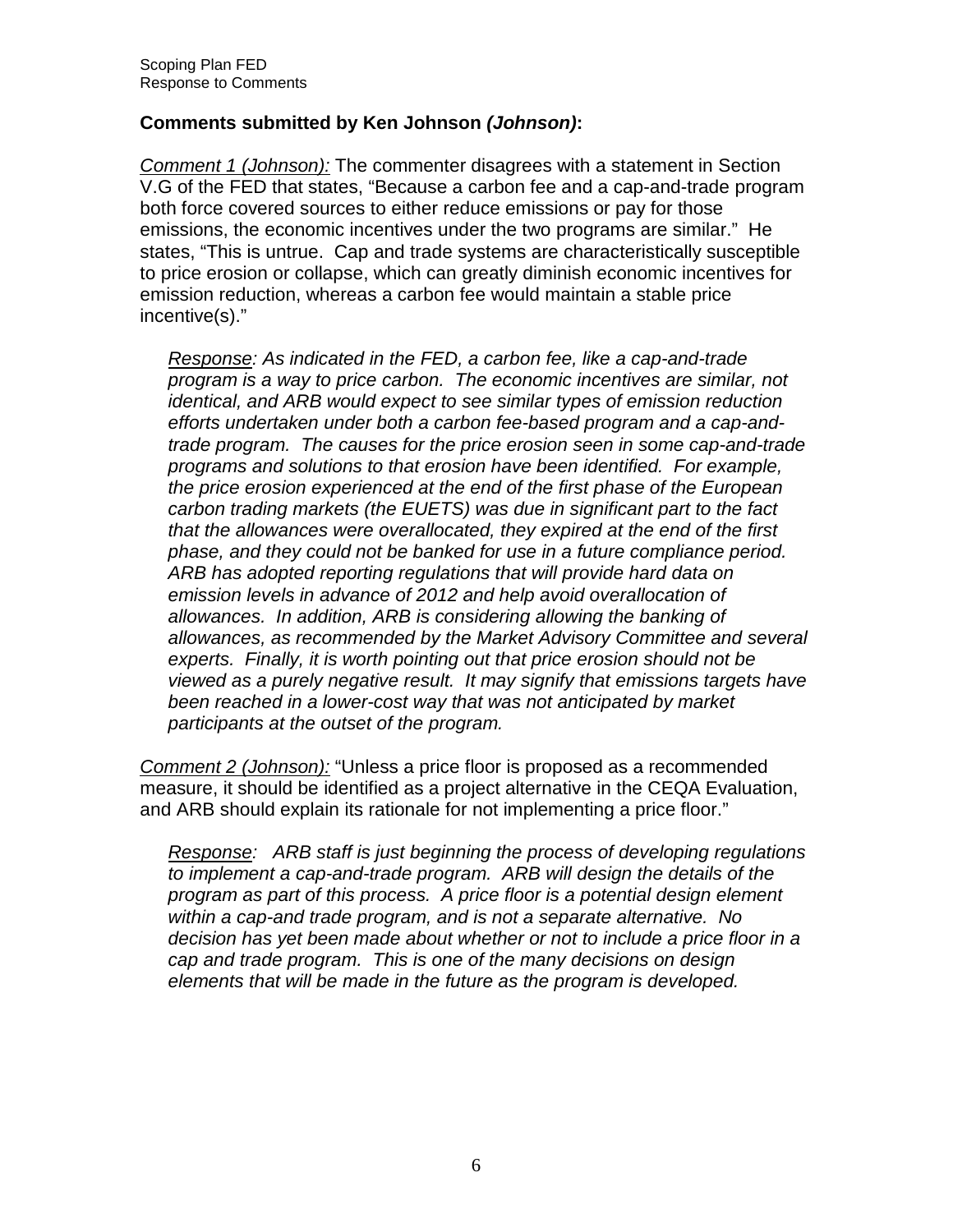# **Comment Submitted by David Schonbrunn (Schonbrunn)**

Comment (Schonbrunn): "The rationale for discarding Alternative 5, the carbon fee, is entirely based on conjecture. Cap and trade is asserted to provide certainty as to emissions reductions. This is blatantly incorrect, as Europe learned recently. …A carbon tax, on the other hand will be very simple to implement. The institutions are mostly in place already. While more accountants will need to be hired to assume the larger responsibilities of a carbon tax system, nothing exotic is needed. It will be easy to catch bad actors. ...I request that Paragraph G on page J-87, the analysis for Alternative 5, be withdrawn and be recirculated with a conclusion consistent with the comments above."

Response: As indicated in the FED, the cap-and-trade program provides a firm cap on 85 percent of the state's greenhouse gas emissions. It also increases California's certainty in meeting the 2020 target and provides a robust mechanism to achieve the additional reductions needed by 2050. While a carbon fee might be simpler to administer than a cap-and-trade program, it does not provide the same level of certainty as to the level of emissions reductions that will be achieved. This is because it is very difficult to predict in advance how high the fee must be set in order to discourage emission sources from simply paying the fee instead of reducing their emissions to a level envisioned by the program.

 The paragraph mentioned by the commenter states that the "cap-and-trade program … increases California's certainty in meeting the 2020 target…" This is the case because a cap-and-trade program would issue a fixed number of permits and include substantial penalties for covered sources that do not have sufficient permits to match their emissions. This is one of the reasons why ARB included the cap-and-trade program as a measure in the Proposed Scoping Plan. The full discussion of why this option was chosen can be found on pages J-87 to J-89 of the FED. Additional discussion of carbon fees can be found in the responses to the following comments submitted by the Sierra Club.

#### **Comments Submitted by Jim Stewart, Sierra Club California (Sierra Club)**

General Comment (Sierra Club): The brief summaries in Appendix J, pages J- 85-87, of why ARB staff believes a cap-and-trade approach is superior to carbon fees, disregard real world experience so far with cap-and-trade…Whether it be the problems with RECLAIM in the South Coast AQMD, or Europe's bungled attempt at trading, cap-and-trade is no panacea. It is much less likely to lead to achieving a firm cap, compared to a combination of regulations, with financing of reductions with carbon fee income. In fact a carbon fee is markedly superior to cap-and-trade for the reasons discussed below. CARB has not given this fee option the attention or study it merits.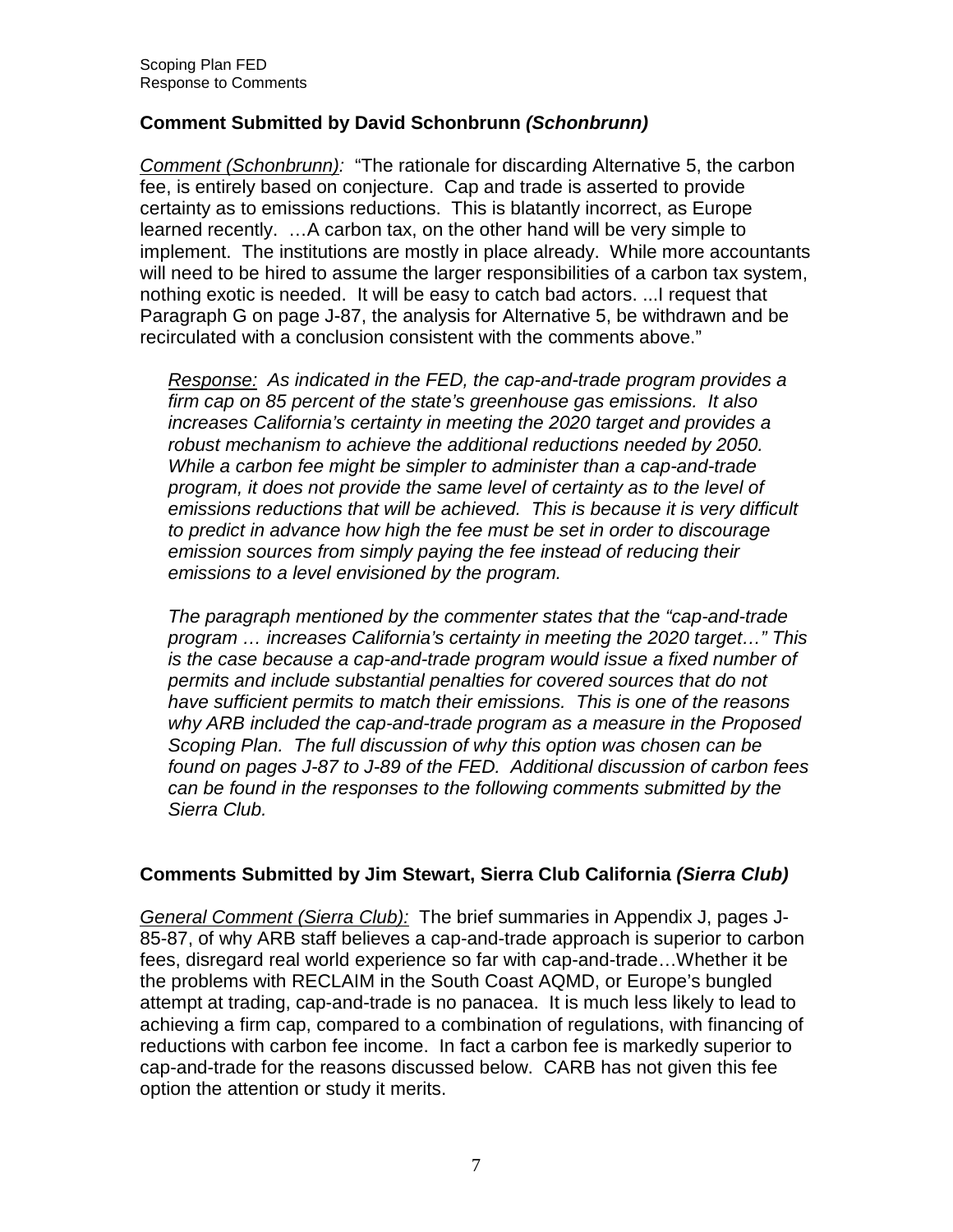Response: The commenter makes a number of policy arguments criticizing a cap-and-trade program and identifies various reasons for preferring a carbon fee over a cap-and-trade approach. Each of the specific arguments made by the commenter is addressed below.

Comment 1 (Sierra Club): Such a fee would benefit businesses since a carbon fee would reduce risks and aid business planning, because the price is more predictable than the outcome of a cap and trade/auction.

Response: One of the fundamental trade-offs between a carbon fee and a cap-and-trade program is that the carbon fee provides certainty on the price that emitters would pay by establishing the price administratively, while a cap- and-trade program provides certainty on the amount of emissions from sources in the program by establishing a fixed number of permits consistent with the emissions cap. The commenter is correct that businesses would face less price uncertainty in a carbon fee program, where they would know the price per ton of emissions once the fee level is established, than in a cap- and-trade program, where the price would be set by the market. Nevertheless, sources in a cap-and-trade program can also plan effectively because they know the costs they would face to reduce emissions, and can weigh those costs against the expected cost of allowances and offsets and the long-term need to reduce emissions as part of their business planning. ARB staff believes that the greater certainty in meeting the emissions goals in addition to some predictability in cost provides an important policy reason to prefer the cap-and-trade program over a carbon fee approach.

Comment 2 (Sierra Club): A carbon fee would provide a predictable source of income for the state to put into Scoping Plan implementation.

Response: Staff believes that the predictability of revenue streams under a carbon fee is neither guaranteed nor exclusive to this approach. Revenues generated by a carbon fee may be more predictable than from a cap-and- trade program. However, as entities take actions to avoid paying the fee by lowering their greenhouse gas emissions, fewer revenues would be collected. It would be difficult to predict how businesses will respond and how the fee revenues from the program will vary over time.

 Revenue can also be raised in a cap-and-trade program to the extent that allowances are auctioned. The amount of auction revenue raised by a cap- and-trade program will send an important price signal that reflects the ease or difficulty of meeting program goals. Low auction prices would reflect low demand for permits, meaning that sources are able to collectively reduce emissions to meet the emissions limits at low cost. While the program would generate relatively lower revenues if auction prices are low, less revenue would be needed to implement AB 32 because the AB 32 targets were being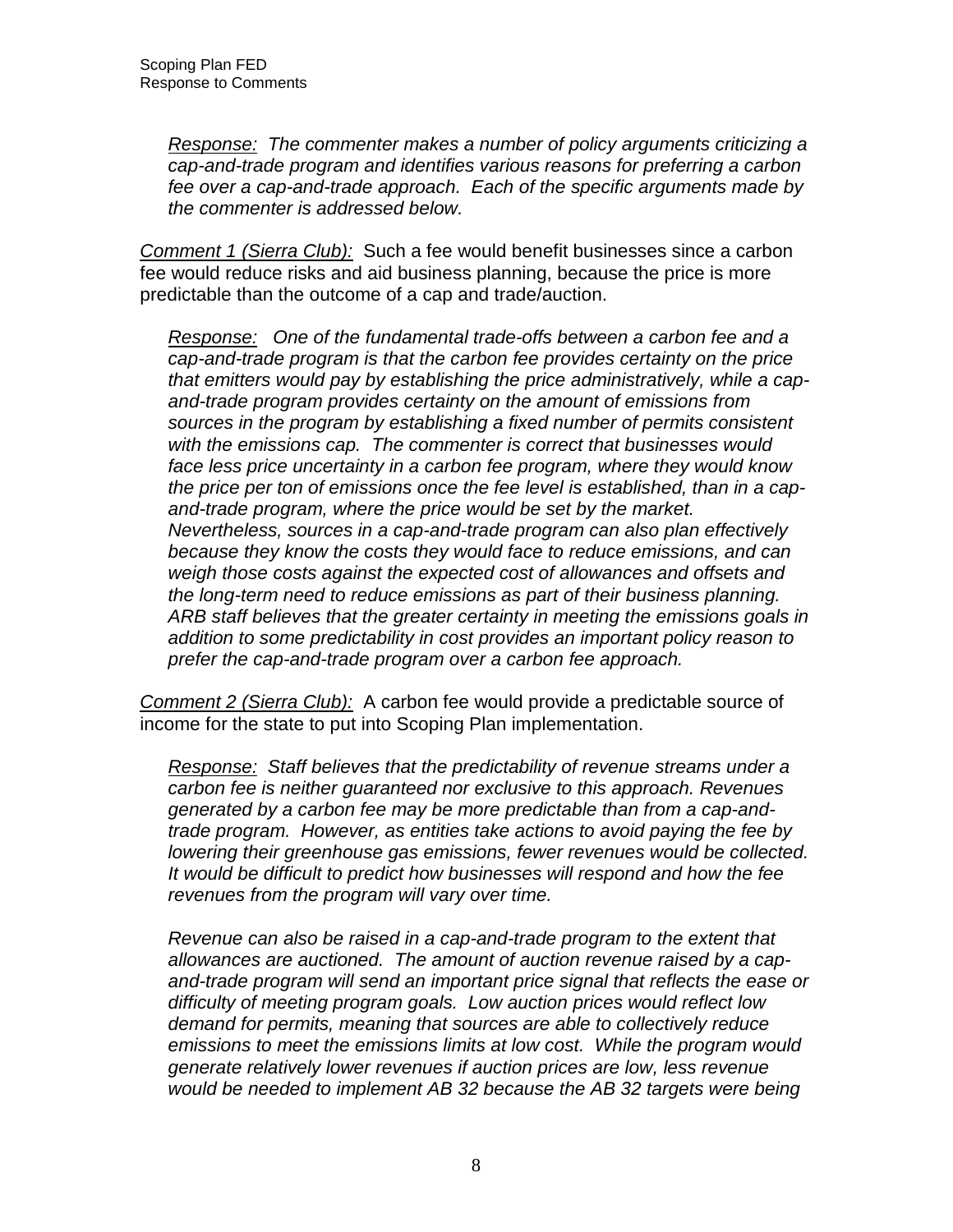met. If sources are having difficulty meeting the targets, there would be higher demand for permits and higher prices at auction. Under this circumstance, higher revenues would be generated that could be used to meet the AB 32 emission targets.

 In other words, either system has the potential to provide a reliable stream of revenue to help implement the Scoping Plan. A cap-and-trade program is the preferred approach because, among other benefits, it would ensure that technologically feasible reductions occur with the lowest marginal cost of control.

control.<br><u>Comment 3 (Sierra Club):</u> Under the precedent of the Sinclair Paint case, expenditures of revenue from carbon fees must be related to the issue of carbon emissions. On the other hand, auction revenues could be appropriated by the legislature for any purpose they want, including deficit reduction, which would have zero impact on GHG emissions.

Response: We disagree that different rules apply. Any expenditures of funds raised during implementation of AB 32, whether from a carbon fee or through auctions as part of a cap-and-trade program, would need to be appropriated by the Legislature and would face essentially the same legal constraints for how the revenues could be used.

Comment 4 (Sierra Club): Fees can be imposed on all carbon sources, rather than only on the sector of large producers. This accomplishes the following goals: a) it allows a much lower carbon rate per ton to raise the same amount of money, b) it distributes the cost burden between all sectors, c) it insures that the cost rate is low enough that it will not be disruptive to industries or consumers, d) it provides equity between sectors. In California a modest fee of \$4 per ton on all the state's emissions (currently about 500 million tons) could collect about \$2 billion in revenue. ARB's planned "cap and trade" market system accounts for 20% of 174 million tons reduction target (34.4 million tons). To raise the same revenue from this 34.4 million ton basis would require a carbon auction price over \$58 per ton, a price that is very doubtful given recent experience with auctions in the US trading at under \$5 per ton. As for consumer impact, a \$4 per ton rate would add about 4 cents per gallon for gasoline, and 0.1 to 0.3 cent per kilowatt- hour for most California electric utility customers. (Likely, there would not be a strong consumer reaction, compared to a \$58 per ton price.)

Response: We disagree. This comment reflects significant misunderstandings about the workings of the proposed cap-and-trade program. The proposed program would cover 85 percent of emissions in California by 2020, and emission allowances would need to be held for every ton emitted, not merely for 20% of the reduction target. Those sources of emissions not included are generally ones where it is more difficult to quantify the level or origination of emissions adequately; applying a carbon fee to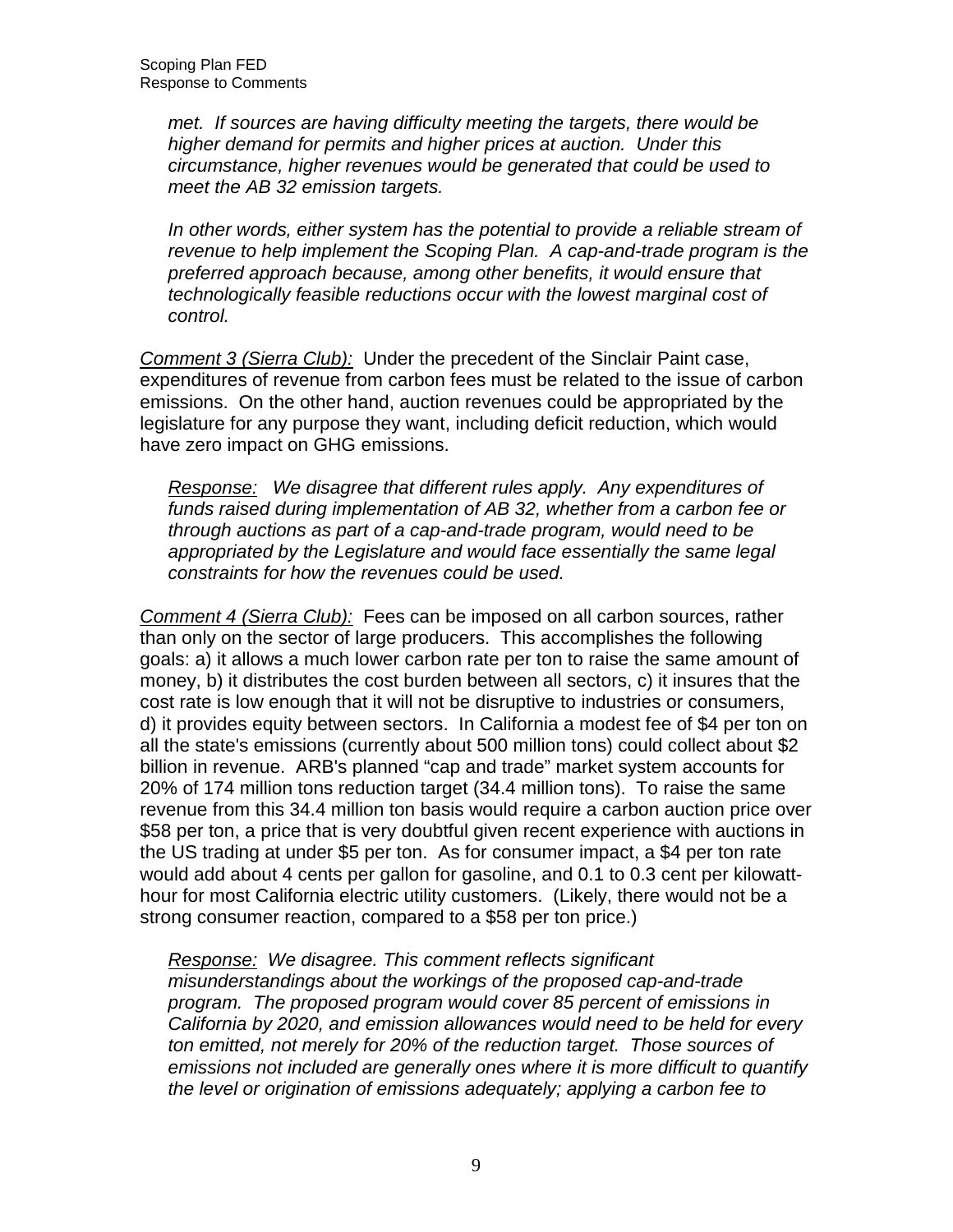those emissions would also be difficult. The commenter also makes a number of assumptions about how a carbon fee would work and how much revenue it would raise as compared to a cap-and-trade program. These assumptions are speculative, and it is not clear that a cap-and-trade program would raise less revenue than a carbon fee. What happens depends on the details of how the programs are designed, prevailing market conditions, and a host of other factors that cannot be known with any certainty at this time. Finally, it bears pointing out that the Scoping Plan is designed to reduce GHG emissions, not to raise money. For the purpose of reducing emissions, a cap- and-trade approach provides more certainty than a carbon fee for the reasons identified in the responses to previous comments.

Comment 5 (Sierra Club): Fees also eliminate the "loopholes" of offsets that create many regulatory and compliance problems, as well as huge potential environmental justice issues.

Response: We disagree. Offsets will require careful crafting of the regulations to ensure that the emission reductions they represent are real, permanent, quantifiable, verifiable, additional, and enforceable, as required by AB 32. Appropriate rules will prevent offsets from becoming a 'loophole' that prevents meeting the goals of AB 32. Further, the commenter presumes that a carbon fee program would not or could not incorporate offsets. Offsets can also be included in a carbon fee program, where they could be applied to reduce the quantity of emissions on which fees are owed.

 While it is not clear what specific environmental justice issues the commenter believes that offsets present, staff is aware of several concerns that have been raised concerning the potential effects of offsets on sources' emissions of health-based pollutants in the local community. AB 32 programs, ARB environmental justice policies, State clean air legislation, and State and local air district rules can and should all work together to prevent deterioration of local air quality. As noted by the Market Advisory Committee:

 "a well designed cap and trade program in most cases will yield significant reductions in emissions of local pollutants, since local pollutants will tend to be bundled with GHG (especially CO2) emissions, so that changes in the production methods that lead to reduced GHG emissions also lead to lower emissions of local pollutants. These reductions would be consistent with prior experience. A U.S. Environmental Protection Agency staff analysis found that under the SO2 emissions trading program, the largest reductions occurred in areas with the highest emission levels. This finding was true both regionally and at individual plants."

 See Market Advisory Committee to the California Air Resources Board, Recommendations for Designing a Greenhouse Gas Cap and Trade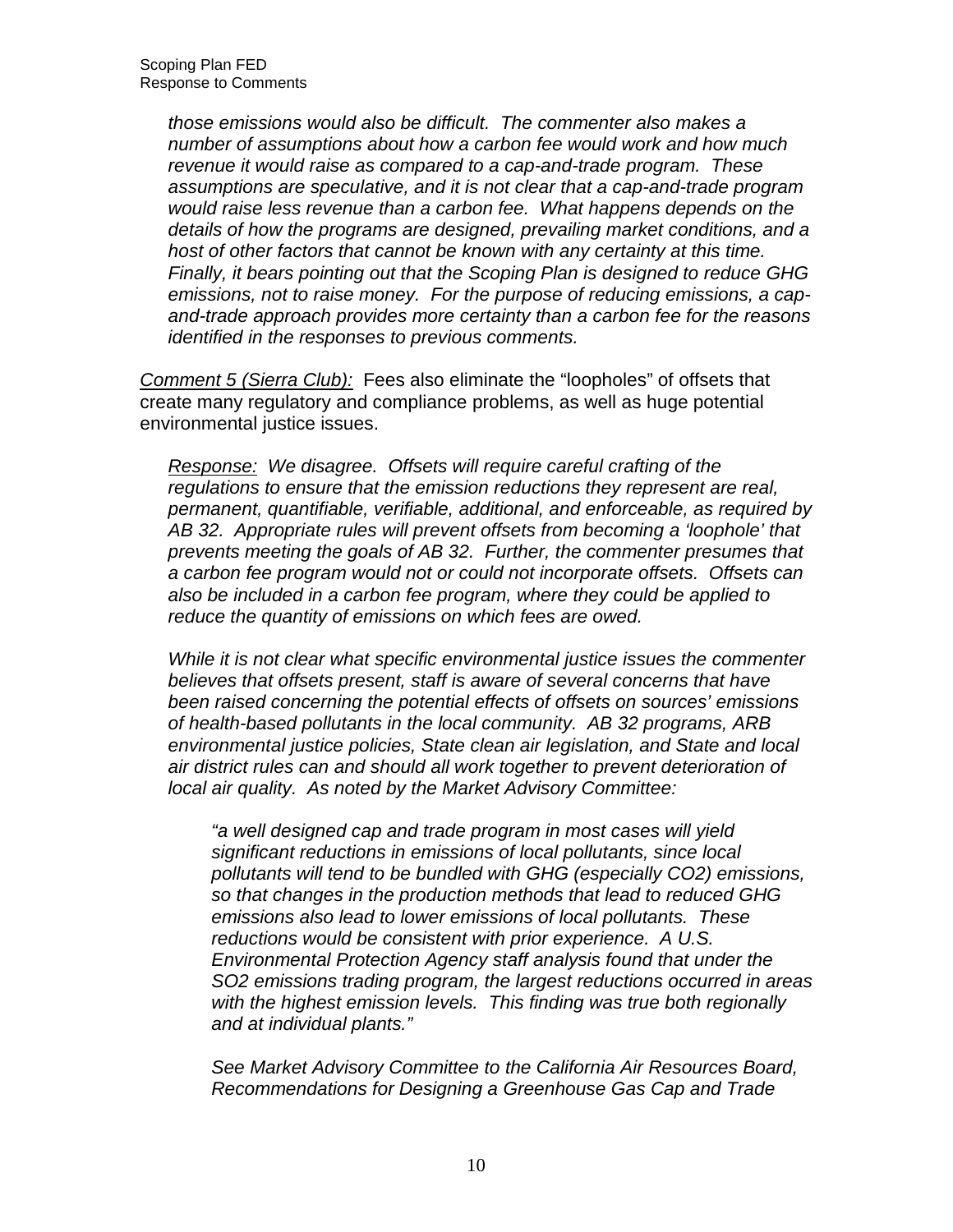System for California (hereafter "MAC Recommendations") at 10 (2007) [citing The Acid Rain Program and Environmental Justice: Staff Analysis" (September 2005) U.S. Environmental Protection Agency, Office of Air and radiation, Clean Air Markets Program].

 During the rulemaking process for the cap-and-trade regulation, ARB staff will consider the potential for direct, indirect and cumulative emission impacts from offsets, including localized impacts in communities that are already adversely impacted by air pollution. Commenters have suggested a number of methods for preventing such impacts, including (i) giving preference to offset projects associated with such communities, (ii) supplementing a cap and trade program with traditional regulations, (iii) conditioning the use of offsets, or (iv) using auction revenues to reduce co-pollutant emissions. ( See e.g., MAC Recommendations at 10 (2007); see also Alice Kaswan, Environmental Justice and Domestic Climate Change Policy, 38 ELR 10287, 10304-10307 (May 2008)). Such design options will require careful evaluation during the cap-and-trade rulemaking, and ARB is committed to performing this evaluation. It is important to emphasize that the cap-and- trade program will have its own environmental analysis when the regulations are developed, at which time the program details will be known and a more detailed environmental analysis will be possible.

Comment 6 (Sierra Club): Fees avoid much of the high transaction costs associated with auctions. They can be designed to avoid the fate of the auction in the northeastern US where the bid price for RGGI permits of \$3 per ton barely covered the cost of the auction.

Response: We disagree. While there will be costs associated with administering an auction, as there would be for administering a carbon fee, these costs are unlikely to represent a significant fraction of auction revenue. For example, the State of Massachusetts, a member State within the Regional Greenhouse Gas Initiative (RGGI), participated in their second allowance auction as part of the RGGI trading program in December 2008. RGGI auctioned around 31.5 million allowances which were sold at a clearing price of \$3.38 per allowance. The Massachusetts share of the allowance proceeds came to approximately \$14.8 million, which are to be spent on various programs such as energy efficiency and renewable incentives. Of the \$14.8 million Massachusetts spent \$400,000 for administrative and vendor costs for the RGGI auction which equates to around 2.7 percent of the revenues earned by the State. Very similar results were seen for Massachusetts as part of the first RGGI allowance auction in September 2008.

Comment 7 (Sierra Club): Auctions could raise some initial money to benefit the state, but then market traders who bought the credits have the chance to resell the credits, thus reaping profits for themselves but not benefitting the climate.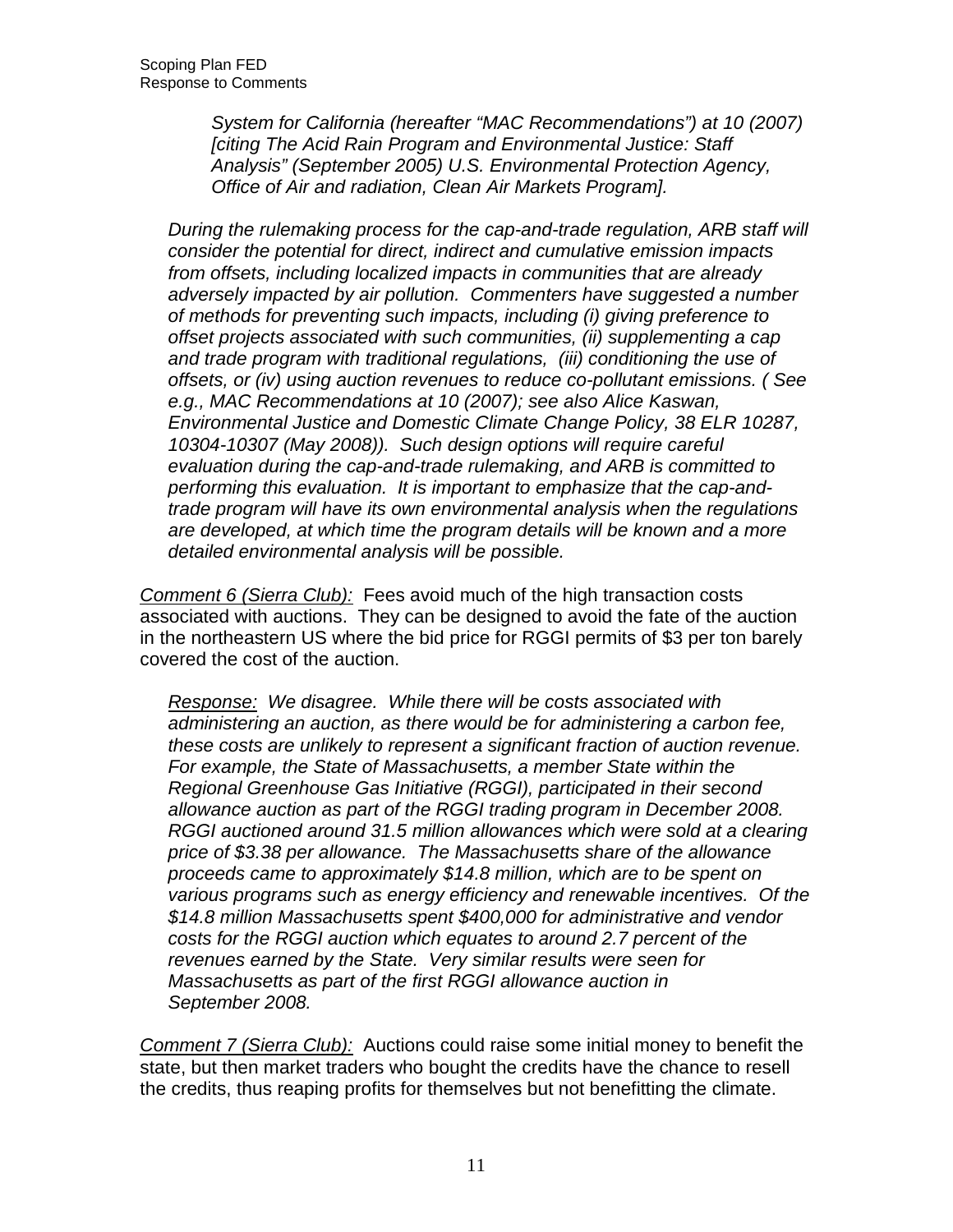(For example, traders who bought the RGGI permits for \$3 per ton are now reselling them for over \$4 per ton, but none of those millions of dollars of trading profits are benefiting the climate.)

Response: The presumption that a majority of the allowances auctioned by the State would be purchased by "traders" is belied by the recent experience of RGGI. For example, in the second RGGI auction, held in December 2008, compliance entities accounted for seventy-six percent of the quantity of bids submitted. (See Potomac Economics, Post-Settlement Auction Report, RGGI CO2 Allowance Auction 2 (January 6, 2009 [available at<www.rggi.org>]).

 As with any tradable instrument that is auctioned – such as United States Treasury securities – it is possible that the value of the instrument will fall below or rise above the price the government received for it at auction. In a cap-and trade-market, that price fluctuation should reflect the scarcity of allowances and create economic incentives for sources to reduce their emissions. Furthermore, during the rulemaking process, ARB will consult with recognized legal, business, and economic experts in the areas of competitive markets, financial mechanisms, and commerce. The purpose of such consultation will be to examine options among various allocations and auction revenue distribution strategies, and advise staff on the relative costs and benefits of these alternatives within a cap-and-trade program. In short, we believe that a well-designed cap-and-trade program will not suffer from the problems suggested by the commenter.

Comment 8 (Sierra Club): Offsets would be allowed under cap-and-trade, which require expensive verification procedures, as well as controversy over location (in-state, regional, international?).

Response: Cap-and-trade programs can be designed either to allow or to prohibit the use of offsets. We agree that the incorporation of offsets into a cap-and-trade program will require much investigation and verification to ensure that they meet the very stringent tests needed to assure their reliability and value in the market. ARB will need to ensure that any offset protocols allowed under the regulations will meet the tests specified in AB 32. We believe that a well-designed program can meet these tests. It should also be noted that allowing the use of offsets is not a unique feature of a cap-and- trade program. Offsets can also be allowed in a carbon fee program, where they could be applied to reduce the quantity of emissions on which fees are owed, as well as in source-specific direct regulations, where they can be allowed as a compliance option in lieu of meeting source-specific emission standards.

s*tandards.*<br>Comment 9 (Sierra Club): Cap-and-trade creates huge environmental justice equity problems, which can be more fairly dealt with using a targeted combination of regulations and financing mechanisms from a carbon fee.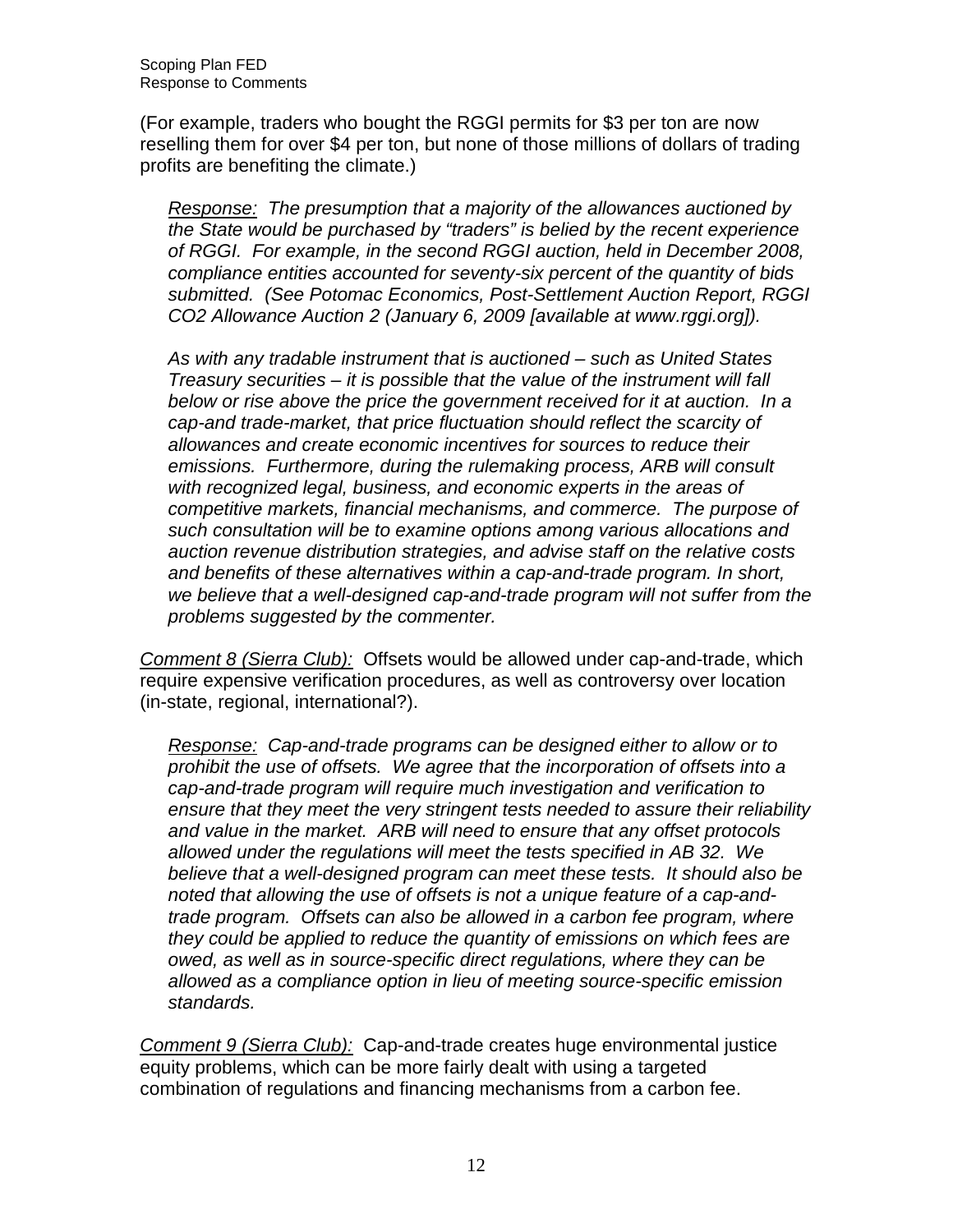Response: We disagree that a well-designed cap-and-trade program for GHG emissions will result in harm to environmental justice communities.

 The sources covered by the cap-and-trade program (as well as non-capped sources) are also covered by stringent criteria pollutant and air toxics regulations that have already been adopted by ARB and the local air districts. These regulations will continue to result in continued and significant reductions in air pollution emissions, exposure, and health-based risk. Further, assuming that the reference to "financing mechanisms from a carbon fee" is a reference to the use of fee revenues to abate greenhouse gas and related emissions in environmental justice communities, a cap-and-trade program provides a similar ability to raise revenues for this purpose through the auctioning of allowances.

 Under a cap-and-trade approach, a new source could be allowed to emit GHGs provided it has enough allowances to cover its emissions. Since the allowances are capped, that would mean the new source would have to displace another source of GHG emissions. However, it is important to note that even with enough carbon allowances, a source (new or modified) would not be allowed to operate without a permit for other pollutants it may also emit. The permit would require the source to comply with all other existing pollution control regulations.

 Similarly, a carbon fee would allow any existing sources to maintain or increase their GHG emissions as long as they paid a fee proportional to their emissions. Again, this approach, even in combination with direct regulations on more industrial sources than those included in the Scoping Plan, would not communities any more than a cap-and-trade program would. This is because there are different ways to design a cap-and-trade program, as well dozens of different ways to design as a carbon fee program, a program that relies solely on source-specific regulations, or a program that uses some combination of these approaches. The environmental impacts and overall effectiveness of any emission reduction program will intimately depend on the details of how each program is designed. necessarily prohibit greenhouse gas emission increases in specific

 For example, the fee per ton in a carbon fee program can be set at many, many different amounts. What happens in the real world will depend to a great extent on the amount of the fee. An approach relying solely or partly on source-specific regulations would regulate many different categories of GHG emission sources, and the regulations for each source category can vary tremendously depending, among other things, on issues of technological feasibility and cost-effectiveness.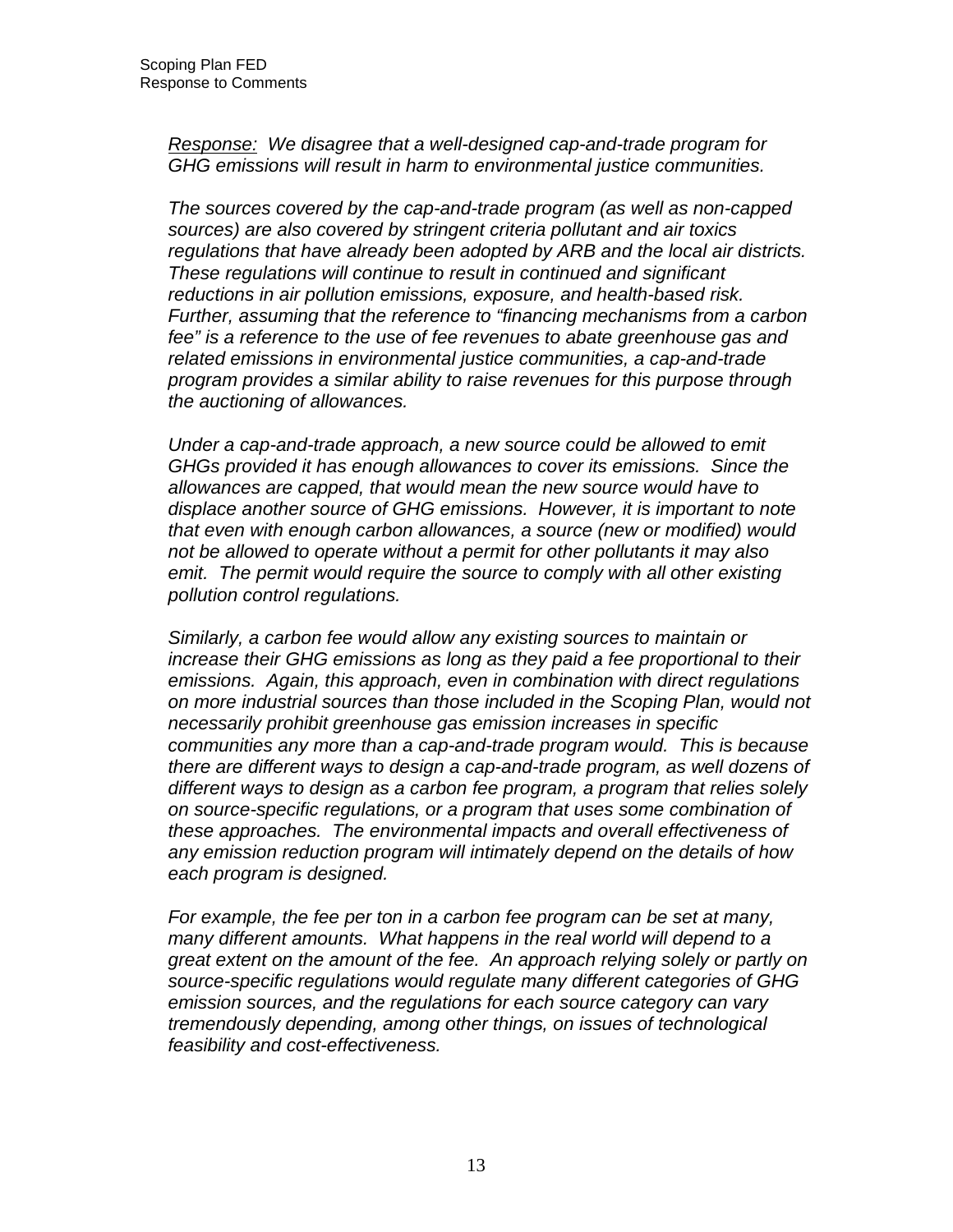The point is that a command and control rule or a carbon fee is not inherently better for the environment than achieving emission reductions from a particular source through a cap-and-trade system. A poorly designed command and control rule or carbon fee can have unintended adverse impacts on neighbors next to a facility, and a poorly designed cap-and-trade system can also have such unintended impacts. It all depends on the details of how each approach is designed.

 At this point in time we do not know exactly how the cap-and-trade system will be designed, or how an alternative approach would be developed using various command and control regulations. There are so many possible variations that it is not valid to assume that greater environmental justice problems would result from the cap-and-trade program versus a program that relied more heavily on direct regulations, or direct regulations combined with a carbon fee. (Additional discussion of this issue can be found in the response to Comment 4 submitted by Dr. Amy Kyle.)

 Nevertheless, staff fully recognizes the potential for direct, indirect, and cumulative emission impacts from market-based mechanisms, including localized impacts in communities that are already adversely impacted by air pollution. To address this issue staff will evaluate different mechanisms that can be incorporated into a cap-and-trade program to prevent increases in emissions of toxic air contaminants or criteria air pollutants to the extent feasible—including the potential to use revenues generated by an auction to encourage investment in emission reductions in areas already adversely impacted by air pollution.

Comment 10 (Sierra Club): The bottom line is that the combination of regulations and financing reduction measures with fee income can be more easily adjusted to achieve the firm cap…

Response: As discussed in the specific responses above, ARB staff believes that the cap-and-trade program combined with the complementary measures provides the best mechanism for achieving the goals of AB 32. This combination makes use of more direct regulatory measures where appropriate, but also includes a firm cap on 85 percent of the emissions in California by 2020. Once the rules of the cap-and-trade program are established, the program can be used to achieve further reductions beyond 2020 by adjusting the level of the cap to further decline to the 2050 goal. Achieving specific emission reduction targets using only source-specific direct measures and a carbon fee would require continued development of new source-specific regulations and adjustment of the fee level to ensure that an appropriate price level is being maintained. While this approach was examined, the Board decided that proceeding with a cap-and-trade approach would be more cost-effective and would more effectively achieve the goals of AB 32.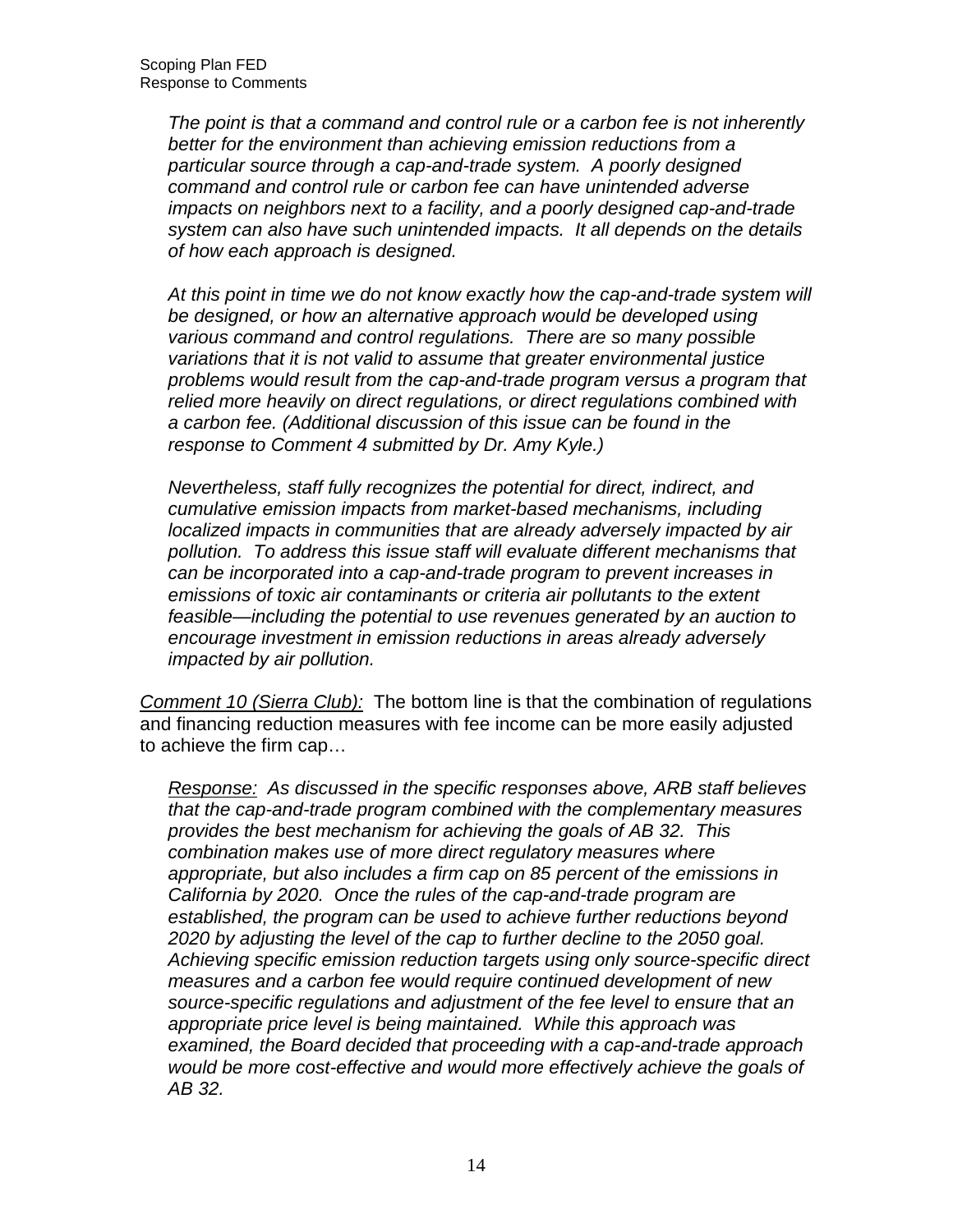# **Comment Submitted by the Western Environmental Law Center (WELC)**

Comment (WELC): The commenter states: "The Legislature, in AB 32, established two principal requirements for ARB with regard to planning and rulemaking aimed at reducing GHG emissions in California: (1) ARB must determine and set by 2008 a certain limit of GHG emissions, and ensure that annual emissions by 2020 are under that limit, and (2) ARB is required to adopt rules to ensure that, within certain constraints, maximum reduction of GHG emissions are achieved by 2020. However, the Proposed Scoping Plan sets out measures intended to meet the first of these requirements only, while it essentially ignores the second. For that reason, if the proposed plan is adopted without change, the ARB will fall short of meeting a fundamental mandate in AB 32." As a mechanism to ensure meeting the mandate, the commenter requests "that in its Scoping Plan ARB adopt a price floor as a recommended measure. If ARB declines to recommend a price floor, we request that it be included among project alternatives and an explanation be supplied as to why (it) was rejected".

Response: AB 32 contains a number of statutory requirements in addition to those mentioned by the commenter. We believe that the Scoping Plan meets all of these requirements for the reasons discussed in the Scoping Plan and the responses throughout this document.

With respect to setting a "price floor," ARB staff is just beginning the process of developing regulations to implement a cap-and-trade program. ARB will design the details of the program as part of this process. A price floor is a potential design element within a cap-and trade program, and is not a separate alternative. No decision has yet been made about whether or not to include a price floor in the cap-and-trade program. This is one of the many decisions on design elements that will be made in the future as the program is developed.

# **Comments Submitted by CAPCOA (CAPCOA)**

 Comment 1 (CAPCOA): **Low Carbon Fuel Standard:** CAPCOA supports the goal of the Low Carbon Fuel Standard adopted by ARB to reduce the carbon intensity of transportation fuels. However, to ensure that local and regional air quality impacts are not exacerbated in the process and that energy reduction goals are actually realized, extensive analysis will be required prior to development of the implementing regulation, including the following:

 • Evaluation of the toxic and criteria pollutant impacts of biofuels to ensure that public health is not compromised in implementing this measure.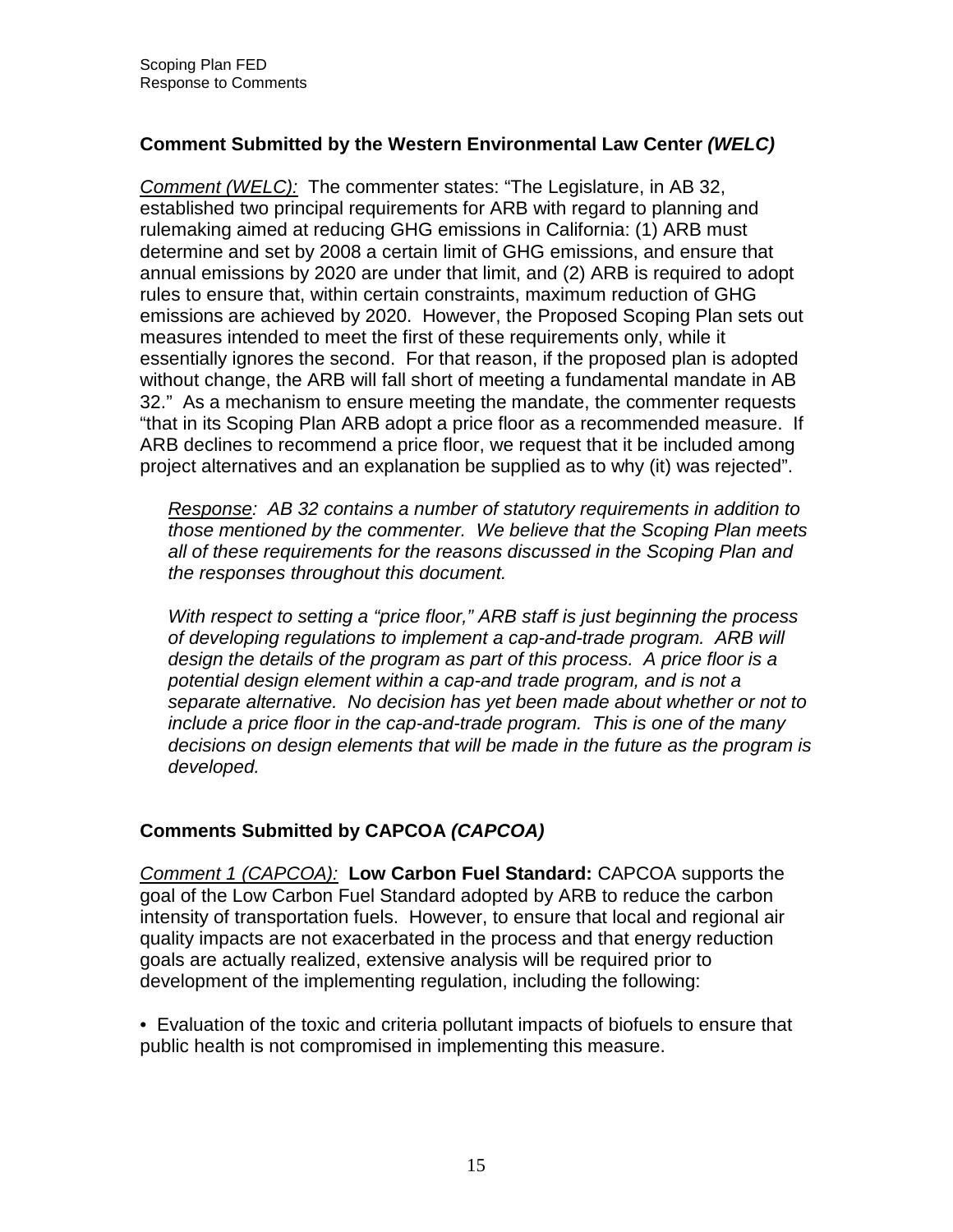• Analysis of the impact of biofuels on broader societal issues and how these might affect implementation effectiveness, such as the potential for the regulation to create "domino" effects on grains and crops that ultimately affect food availability and cost.

 • Development of better tools to assess and audit land use implications of the various strategies, such as potential conversion of pastures, rainforests and other existing carbon sinks to fuel production and how that will affect the global carbon balance.

balance.<br>• Analysis of the potential to increase light-duty vehicle dieselization if a market- based, averaging mechanism for fuel carbon content is used to provide regulatory flexibility.

Response: The FED prepared for the Scoping Plan is programmatic and contains information and analyses available at the time of preparation. The Low Carbon Fuel Standard regulation is currently under development. The Initial Statement of Reasons for this regulation will include a detailed environmental analysis of the potential environmental impacts of the regulation, and will address the issues mentioned by the commenter to the extent feasible.

 Comment 2 (CAPCOA): **High Speed Rail:** "CAPCOA strongly supports efforts to improve public transportation in California and reduce our dependence on the automobile for travel. However, the information provided in Scoping Plan on this measure is very general, with little information on its cost-effectiveness, quantification of emission reduction benefits or potential environmental impacts. These issues need to be thoroughly analyzed and discussed in the final plan to identify the potential benefits and impacts of this measure."

Response: The programmatic environmental impact statement/report (SCH# 2001042045) prepared for the High Speed Rail projects is incorporated by reference in the FED (see page J-100). This incorporated document contains the information and analysis requested by the commenter.

 Comment 3 (CAPCOA): **Recycling and Waste:** "This measure is primarily directed at landfill methane control; it does not include any of the other recommendations from ARB's Economic and Technology Advancement Advisory Committee (ETAAC) report. Landfill methane controls are currently in place and regulated by air districts at most of the larger landfills in the state. While CAPCOA agrees these controls are an important means of reducing GHGs, the potential negative impacts on criteria pollutant emissions have not been analyzed in the scoping plan. Many landfill gas destruction techniques generate significant quantities of NOx, which can impede progress toward attainment of state and federal ozone standards. Thus, we have the following recommendations for this measure: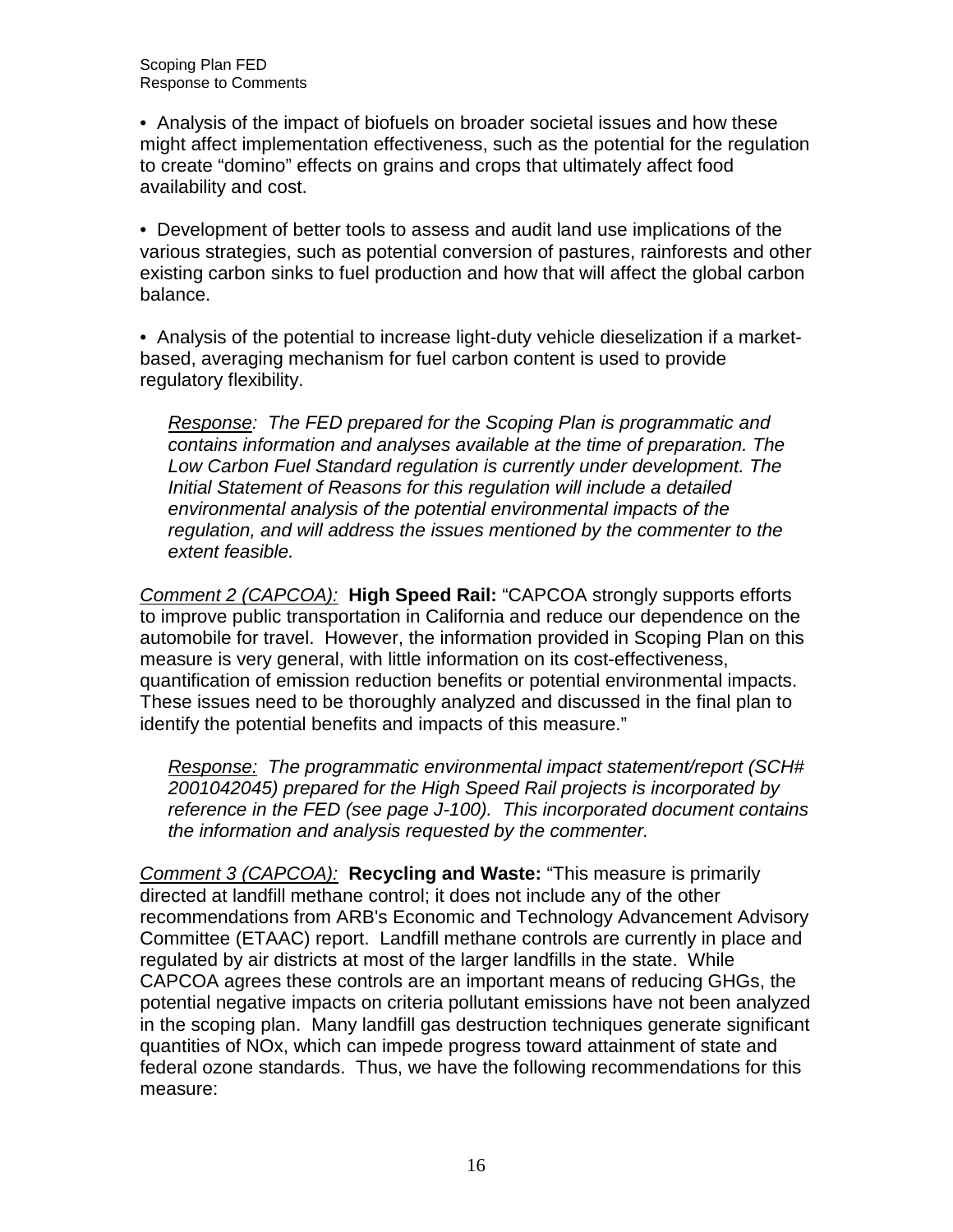The potential increase in NOx and other criteria pollutant emissions from this control strategy need to be analyzed and identified in the scoping plan, with appropriate mitigations proposed."

Response: We agree that implementation of a Landfill Methane Control Measure could result in potential increases of NOx and CO emissions. The FED identifies this as a potential adverse environmental impact (see page J- 112). The extent to which such increases may occur cannot feasibly be analyzed in the Scoping Plan, however, because this will depend on the specific provisions of the regulation that is developed to implement this measure. The Initial Statement of Reasons for this future regulation will include a detailed environmental analysis of the potential increases in NOx and other criteria pollutant emissions, and will propose appropriate mitigation measures.

 measures. Comment 4 (CAPCOA): **Agriculture:** "This measure proposes voluntary controls of methane from manure digester systems; it also mentions a few potential future strategies that could reduce  $N_2O$  emissions from nitrogen fertilizers and  $CO<sub>2</sub>$  emissions from farm efficiency improvements. Agriculture in California is a large source of GHG emissions and CAPCOA supports measures to reduce their impact. However, no discussion is provided on the potential negative impacts on criteria pollutant emissions from digester controls, which could involve uncontrolled combustion if the emissions are flared. The Scoping Plan should identify these potential impacts and provide preferential treatment to control methods that do not increase NOx and other criteria pollutants. We have the following recommendations:

- • The potential increase in NOx and other criteria pollutant emission from this control strategy need to be analyzed and identified in the scoping plan, with appropriate mitigations proposed.
- • No-NOx control methods for digesters, such as injection of dairy gas into natural gas pipeline system, should be evaluated and recommended as the preferred implementation method.
- • Utilization of agricultural biogas for electricity generation using low-NOX microturbines and fuel cells in the future should also be recommended as preferred.
- • The potential for additional carbon sequestration from agricultural growing practices should be evaluated and discussed."

Response: Methane Capture at Large Dairies is a voluntary measure. The FED identifies increased NOx emissions as a potential adverse environmental impact from this measure (see pages J-39 and J-116). The FED also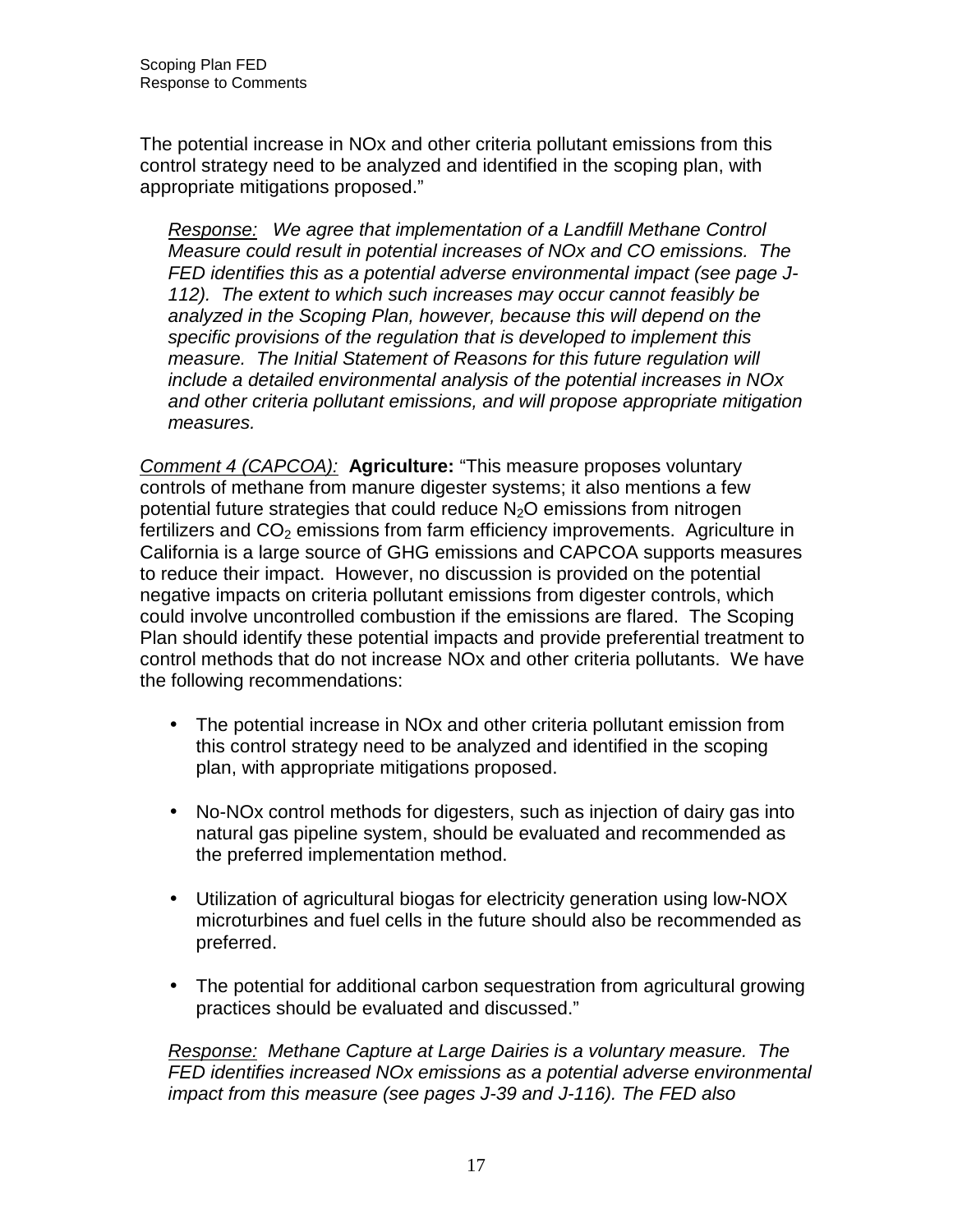identifies potential mitigation measures to control NOx, but notes that NOx controls for the types and sizes of engines typically used in dairy digesters may not be available, cost-effective, or able to meet the NOx requirements specified in local air district rules. The commenter suggests that the Scoping Plan should identify several specific technologies as the "preferred implementation method." Staff believes that such a blanket recommendation is inappropriate because insufficient knowledge is currently available to determine if these technologies would be feasible or cost-effective for all or most methane capture projects. Before such projects could be sited, project- specific CEQA compliance would be necessary and local air district rules would need to be complied with.

 The commenter also states that: "the potential for additional carbon sequestration from agricultural growing practices should be evaluated and discussed." The Scoping Plan does briefly discuss this issue (see page 67), but indicates that further research on quantification protocols will be necessary to determine the potential role that the agricultural sector can play in California's emission reduction efforts.

# **Comment Submitted by Kyra Ross, California League of Cities (CLOC)**

Comment (CLOC): "Neither the Scoping Plan or the Environmental Analysis Supports an increase in the MMT Estimate for Transportation Related Emissions"

 "The emissions reduction number included in the Scoping Plan is based upon [a] 2008 U.C. Berkeley study which reviewed over 20 modeling studies in California, other states and Europe. The Scoping Plan has chosen an estimate that is based upon the cited literature while at the same time acknowledges that SB 375 implementation will ultimately determine the targets. Therefore, the 5 MMT estimate should not be increased at this time since 5 MMT is based upon the cited literature, and, in any event, SB 375 will determine ultimate target. In addition, the document that serves as the functional equivalent to the environmental analysis required under the California Environmental Quality Act ("FED") document for the Scoping Plan does not quantify the reduction for transportation related emissions.

 The FED states [the] Scoping Plan requires "the establishment of a process whereby regions integrate development patterns, transportation networks, and other transportation measures and policies in a way that achieves greenhouse gas emission reductions" (a reference to SB 375). The FED does not analyze the proposed 5 MMT estimate because the document acknowledges that whatever number is used in Scoping Plan will be superseded by regional targets set through SB 375 process."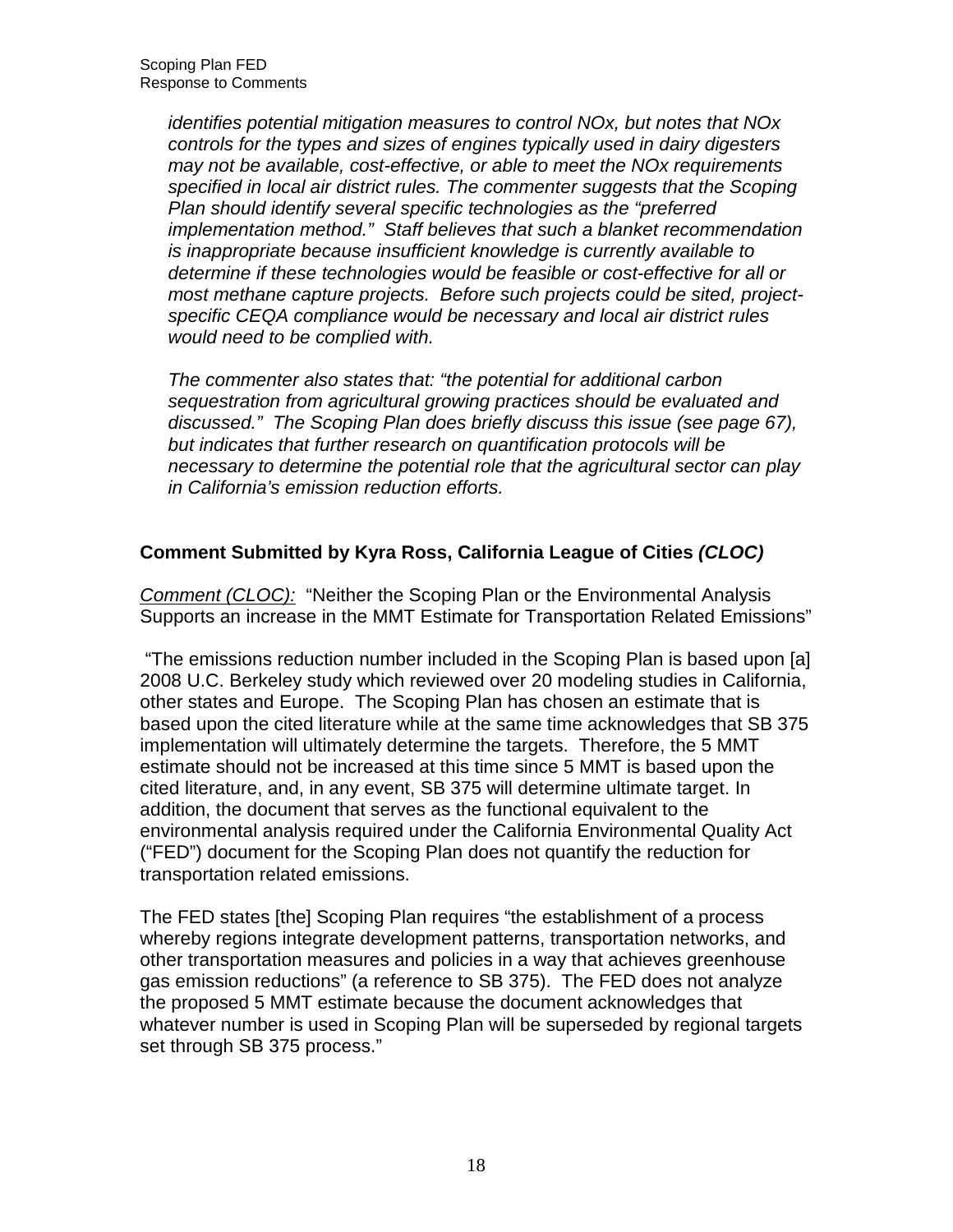Response: The Scoping Plan identifies 5 MMTCO2E as the statewide target for regional transportation-related GHG emission reductions. The commenter is not criticizing the selection of this numerical target, but argues that the target should not be increased because such an increase is not supported by the analysis in either the Scoping Plan or the FED.

 The Board did not amend the Scoping Plan to increase the 5 MMTCO2E target; it was adopted with no change to this target. Resolution 08-47, which was adopted by the Board on December 11, 2008, also recognizes that through the SB 375 (Stats. 2008, Chapter 728) planning process, local reduce greenhouse gas emissions, that improved land use and transportation planning is needed to provide Californians with affordable, high quality options for housing and mobility that will result in reduced greenhouse gas emissions, and that the greenhouse gas reductions associated with more sustainable growth will increase over time. governments and transportation agencies are key partners in ARB's efforts to

# **Comments Submitted by Dr. Amy Kyle, University of California Berkeley (Kyle)**

 Comment 1 (Kyle): **Public Health Assessment -** The public health assessment in Appendix H focuses on estimating reductions in emissions of air pollutants projected to result from the actions identified in the Scoping Plan. The Scoping Plan focuses on reductions that would be anticipated to be in addition to those projected to occur as a result of actions taken pursuant to the 2007 State Implementation Plan (SIP). This may under-estimate the true benefits of actions taken under the Scoping Plan, since implementation of such actions would increase the likelihood that the reductions identified in the SIP would be achieved. History would suggest that all elements of SIPs are not necessarily implemented to the degree projected at the outset. As noted previously, only the health benefits from projected reductions in emissions of PM2.5 are quantified for most parts of the analysis, though reductions for other pollutants are estimated. Public health benefits arise from the replacement of combustion with other energy sources.

Response: ARB staff has conservatively estimated the public health benefits of the plan, and it is possible that these benefits have been underestimated. Staff believes that a conservative estimate is appropriate. The commenter is not suggesting that the FED inaccurately identifies the adverse environmental impacts of the Scoping Plan.

 Comment 2 (Kyle): **CEQA Equivalent Document -** The CEQA equivalent analysis considers the wide array of issues pertinent to CEQA and is organized according to major elements of CEQA. The overall purpose of CEQA is to consider alternatives with regard to environmental and health impacts. The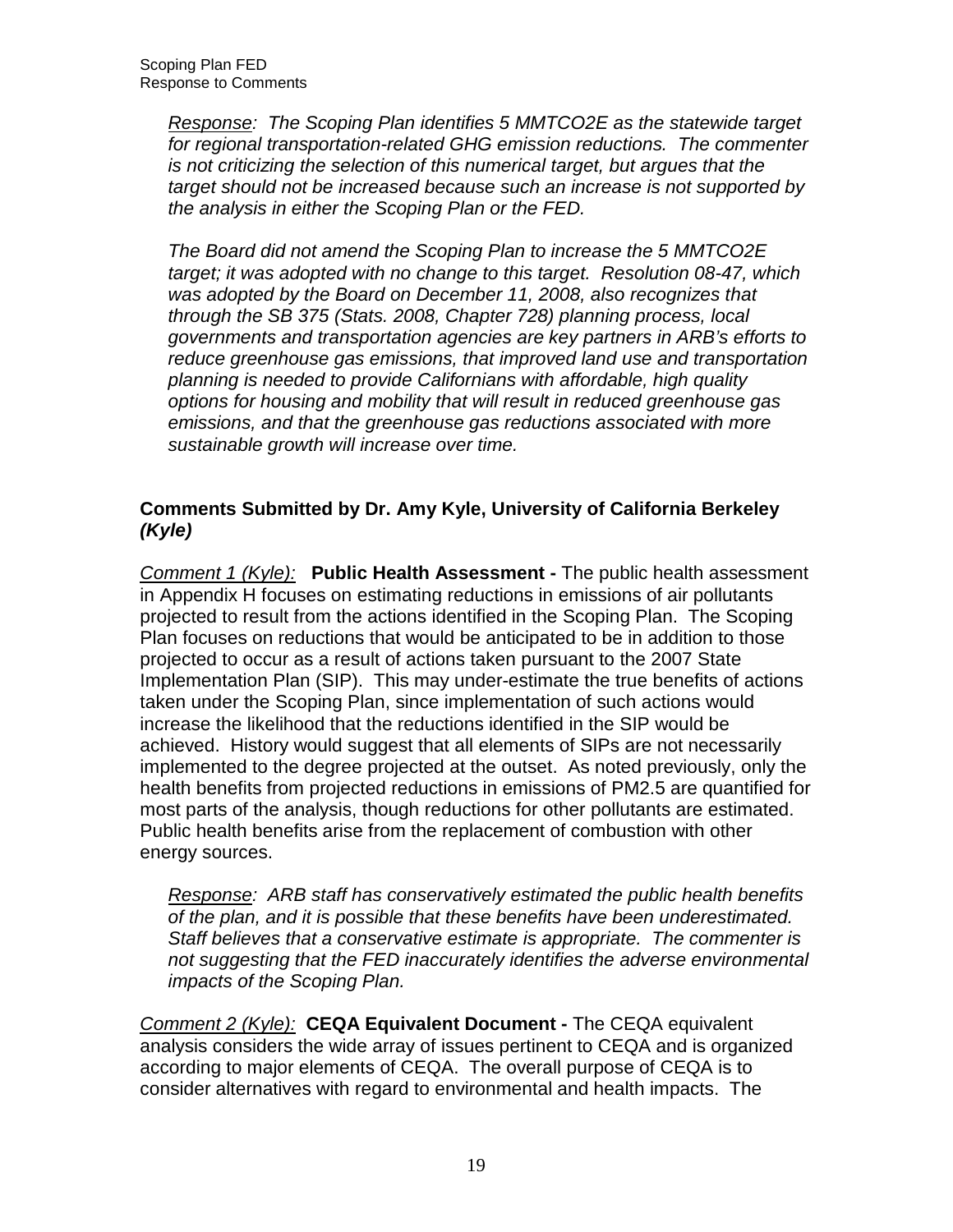CEQA document also states that the assessment of the statutory criteria from AB 32 related to maximizing benefits to the people of the state, ensuring that cumulative impacts are not worsened, and so on, will be deferred to the development of the regulations for individual measures. This seems odd in two respects. First, it is not clear why the statutory requirements from AB 32 are addressed in the CEQA document. They are not part of CEQA. Second, the capacity to compare different alternative approaches is lost once a set of alternatives is selected to be implemented. Surely, it makes more sense to determine which set of policies is most likely to yield the greatest net benefits to the people of the state and avoid cumulative impacts while all options are still in play. How this can be done for individual options, at the time of rule-making, is not clear. In the discussion of air quality impacts, some assertions seem unlikely. On pages J-25 to J-26, the draft says that the implementation of the cap and trade program is likely to increase reductions in air pollutants in California compared to other options. The logic for this is not apparent. Since the cap and trade program, as explained to date, would allow emitters to purchase allowances to continue their emissions, rather than to reduce them, the "trade" part of cap and trade would be inclined to reduce health benefits compared to other kinds of incentives that do not allow for trading and for offsets that may be to areas out of the state or out of the country. The document does acknowledge the potential releases of both toxic and criteria pollutants in association with the infrastructure for and use of biofuels and notes that these need to be addressed, at page J-30.

 Comment 3 (Kyle): **Environmental Justice Analysis -** The analysis of environmental justice (page J-69 to J-71) discusses the process used to elicit public comments from impacted communities. It then notes that AB 32 requires that the ARB must consider several issues before it selects any market-based mechanism. These issues include the potential for "direct, indirect, and cumulative emission impacts from these mechanisms, including localized impacts in communities that are already adversely affected by air pollution." It also notes that any such program must be designed to "prevent any increase in the emissions of toxic air contaminants or criteria air pollutants" and to "maximize additional environmental and economic benefits for California." However, the document notes that this has not been done and would be done only after the adoption of the Scoping Plan. It is hard to see how this is consistent with the statute. This analysis does not acknowledge that the implementation of the "trade" part of cap and trade and use of offsets can and likely will contribute to continued patterns of disproportionate impacts in certain communities. This is because emitters in such communities will have the opportunity to buy allowances or offsets instead of reducing emissions. The "trade" part of cap and trade imposes no geographic constraints over where reductions occur or where emissions continue. Emission reductions may be made out of the state, if allowances are to be traded to other states, or even out of the country, if broad provisions for "offsets" are allowed. It is also not certain whether such reductions would occur, and it would be outside the legal capacity of the State of California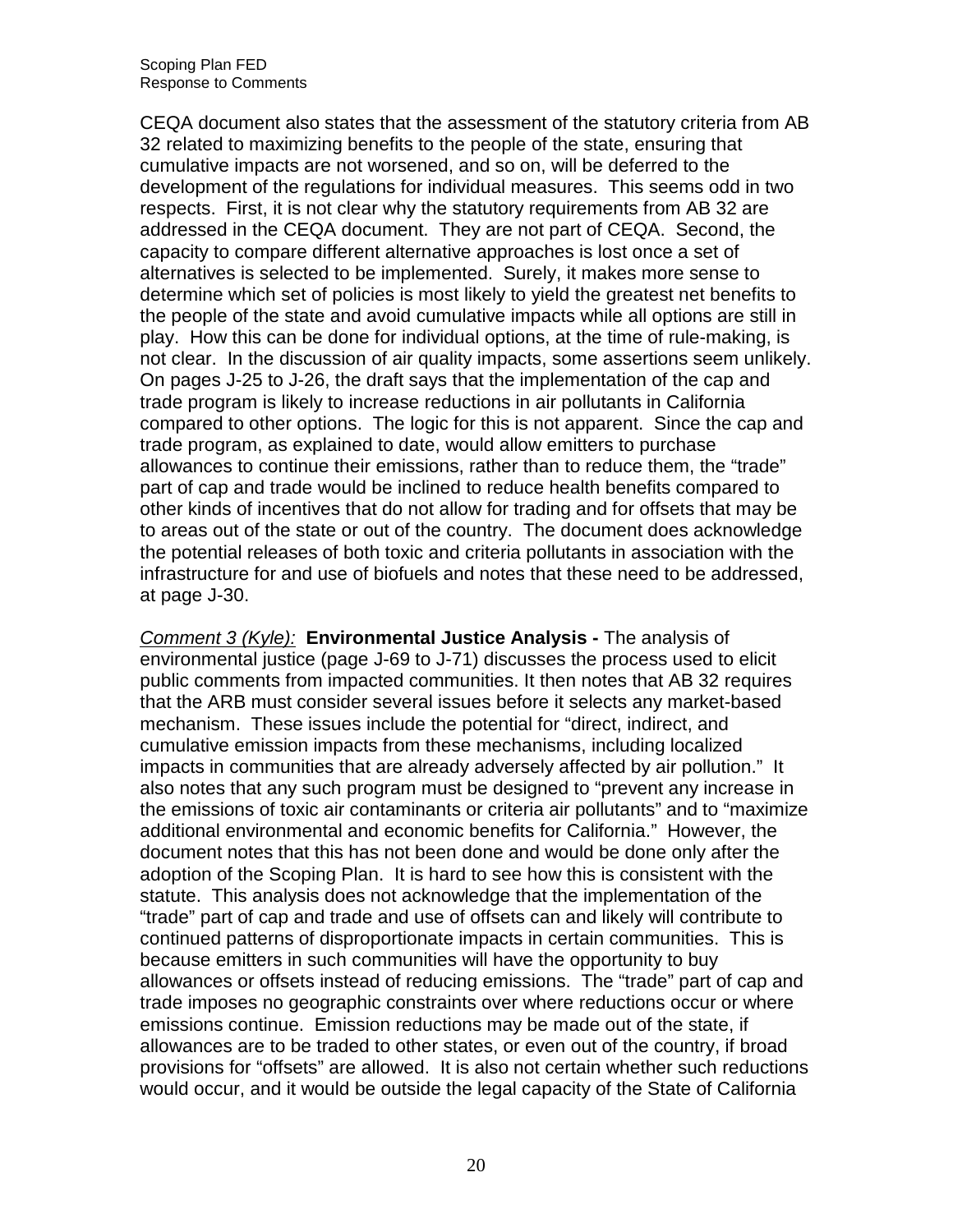to ensure that they did. So, cap and trade rules do not address concerns about environmental justice or cumulative impacts. Instead, ARB proposes to initiate a stakeholder process after the cap and trade measure is adopted to address this concern. Since the concern is structural, it would not seem to be amenable to being addressed through a stakeholder process.

Response to Comments 2 and 3: The commenter states that the overall purpose of CEQA is to consider alternatives with regard to environmental and health impacts. We agree that this is one of the purposes of CEQA. Another important purpose of CEQA is to disclose potential adverse environmental impacts associated with a proposed project to the public and public agencies prior to a project's approval. Identifying a range of alternatives, including the "No Project" alternative is a key component of this process.

 The commenter questions why the statutory requirements of AB 32 are addressed in the FED since they are not part of CEQA. ARB staff recognizes that AB 32 requirements are not part of CEQA. They are an essential part of the project being evaluated, however, because the characteristics of each alternative considered would be shaped by the AB 32's requirements during regulatory adoption. Thus, statutory criteria from AB 32 are mentioned in a number of places in Appendix J. First, pages J-4 and J-5 provide an explanation of ARB's approach and indicate that the FED is programmatic in nature. Second, on p. J-25, as part of the description of the cap-and-trade measure included in the Plan, the FED references the requirements that Health and Safety Code section 38570 et seq. specifies for the cap-and–trade program. Third, several sections of AB 32 are mentioned in the "Environmental Justice" section starting on page J-69. Again, these references explain the requirements relating to environmental justice that will need to be met when adopting regulations to implement the Scoping Plan. The last citation of AB 32 is on p. J-74, in the "Project Alternatives" section, where it is necessary to state the overall purpose of the project being reviewed. This purpose is set forth in AB 32.

 The commenter states that "on pages J-25 to J-26, the draft says that the implementation of the cap-and-trade program is likely to increase reductions in air pollutants in California compared to other options," but that "the logic is not apparent." We disagree; the FED does not make this claim. The FED states:

 "While the cap-and-trade program would allow facilities to obtain allowances or offsets rather than making on-site reductions, this requirement would not provide an incentive for facilities to increase emissions beyond the levels expected in absence of implementing AB 32."

 Since greenhouse gas emission sources also emit criteria and toxic air pollutants, ARB anticipates that the proposed measure will generally result in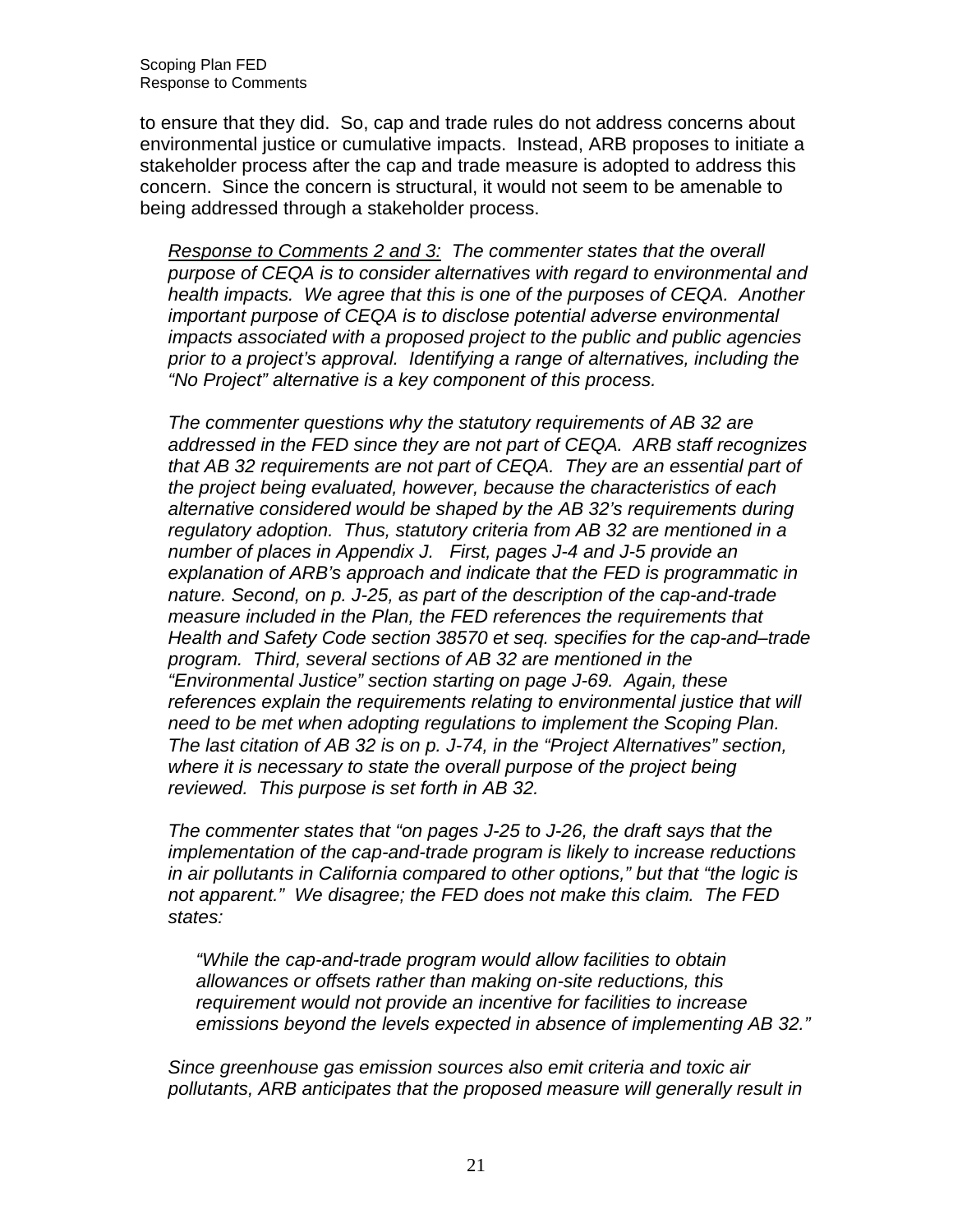overall air quality improvement as it reduces greenhouse gases. The cap would reduce over time, and allowances would also be reduced since they would be surrendered at intervals.

 Regarding releases of both toxic and criteria pollutants from new facilities fuels, emissions would be assessed during the siting and permitting processes and mitigated to the extent feasible. A cap-and-trade program would not prohibit the expansion of an existing facility or the establishment of a new facility which may emit greenhouse gases, toxic contaminants or criteria pollutants. However, the same is true today (i.e., it is part of the existing conditions in California), and is also true for all of the alternatives evaluated in the Scoping Plan. All such projects will continue to be subject to project-specific CEQA compliance, existing local ordinances and rules, and be required to implement appropriate mitigation measures. This is specifically provided for in AB 32; Health and Safety Code section 38595 states:

 "Nothing in this division shall preclude, prohibit, or restrict the construction of any new facility or the expansion of an existing facility subject to regulation under this division, if all applicable requirements are met and the facility is in compliance with regulations adopted pursuant to this division."

division." Health and Safety Code section 38592(b) further states:

 "Nothing in division shall relieve any person, entity, or public agency of compliance with other applicable federal, state, or local laws or regulations, including state air and water quality requirements, and other requirements for protecting public health or the environment."

 The commenter also states that ARB's "analysis does not acknowledge that the implementation of the 'trade' part of cap and trade and use of offsets can and likely will contribute to continued patterns of disproportionate impacts in certain communities." The commenter believes that these impacts are an inherent, structural characteristic of all cap-and-trade programs. ARB does not agree with this premise for the reasons set forth at length in the responses to Comments 5, 8, and 9 submitted by the Sierra Club and the comments submitted by the Environmental Defense Council and Earthjustice.

 Comment 4 (Kyle): **Assessment of Alternatives:** The document has perhaps its greatest limitations in its discussion of alternatives. This discussion of the proposed alternatives is quite short, occupying fewer than ten pages (p. J-84 ff). The document reviews the key elements of a "business as usual" or "no action" alternative to the Scoping Plan. It correctly states that the elements proposed in the Scoping Plan would lead to greater greenhouse reductions than "business as usual." The document then makes the assertion that the mix of strategies that could be implemented would all have approximately the same outcome. It further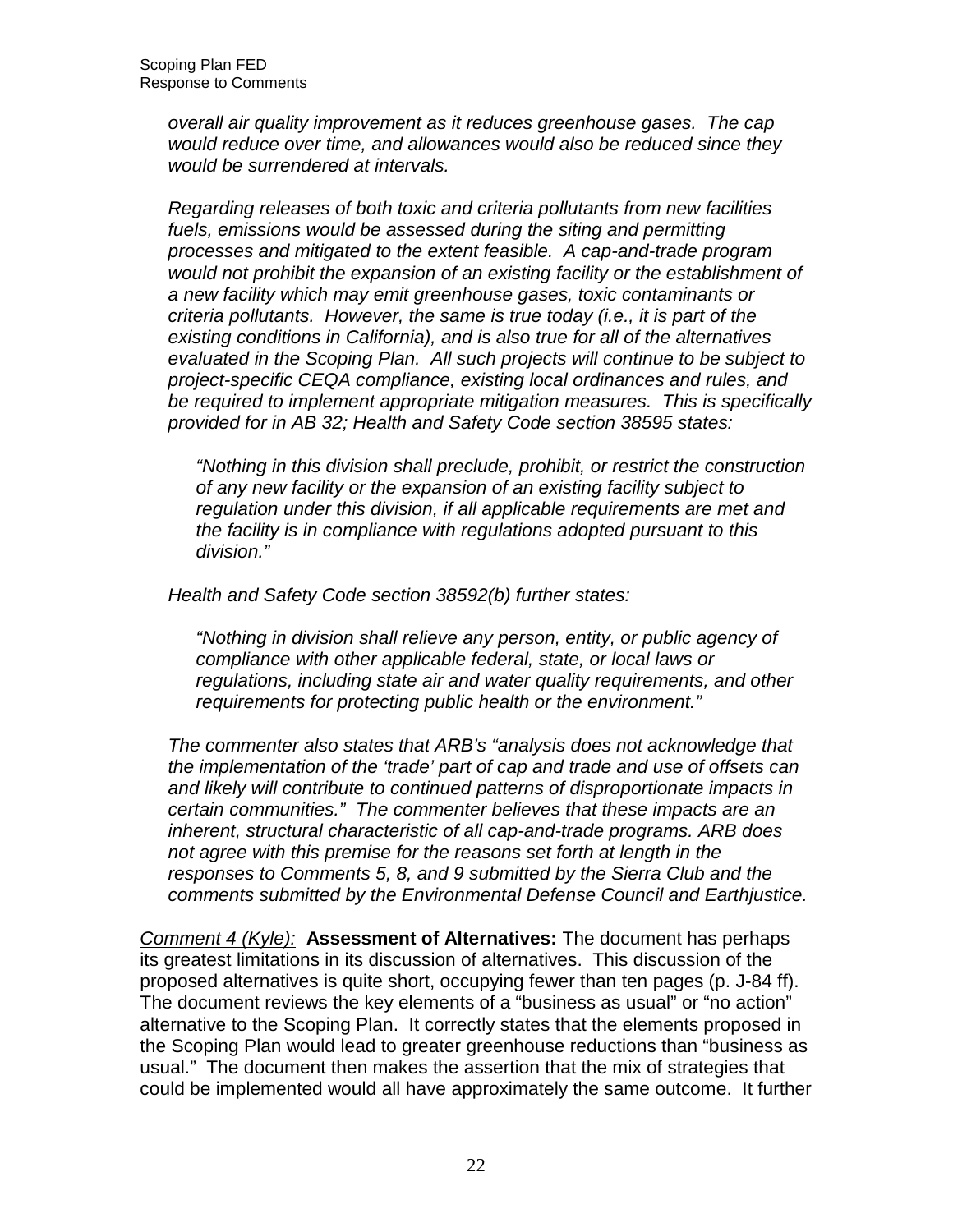asserts that the alternatives could not be assessed until regulations, which are more detailed, are developed. This reinforces the critical limitation of this Scoping Plan, which is that it fails to discuss even the major parameters of different implications of the options before the ARB. In any case, this section of the CEQA document does not address public health impacts in a complete way.

 The option of a carbon fee is briefly mentioned but dismissed with the assertion that it does not provide the certainty of reductions that would be gained from the cap and trade program. However, the analysis does not include any cap with the fee. It would seem that the same critique could be offered of a "trade only" option if that were offered. It also would provide greater economic efficiency without any assurance that the overall target could be reached. It would be a more meaningful analysis to compare the use of the economic incentive of a fee with a cap to the use of the economic incentive of trading with a cap. It notes that California needs to achieve greater efficiency in all sectors (at J-85). What it does not do is to analyze which alternatives are most likely to contribute to this result. It notes (at J-86) that prices likely to result from a cap and trade scenario are unpredictable and that allowing out of state offsets would likely decrease the activity toward emission control and cleaner energy in California, which would seem to be an unfavorable result. This analysis compares the implementation of a cap under cap and trade to no action, rather than to other alternative approaches that might provide for emission reductions and also preclude their leakage out of California and its highly impacted communities.

 Neither the CEQA document nor the main part of the Scoping Plan analyzes the value of including combustion sources such as the low carbon fuel standard or the use of biofuels, compared to the potential to move beyond the use of combustion sources to the degree possible. This would also be an issue worth analyzing. Also relevant is the proper relationship between the allocation of resources to reduce demand for energy and to build an energy system based on clean and sustainable sources and technologies compared to that to control emissions. This is a critical issue that would benefit from analysis in this element of the program as well as in the discussion of how economic incentives and market mechanisms will play out.

 The key issue identified previously, i.e., who gains the resources that result from the higher price place on carbon and the implications of this for investment decisions, is not addressed. Would use of a carbon fee be likely to result in the same decisions at the end as a trading mechanism? Or not? We have no analysis or discussion of this."

Response: The issues raised by commenter on a carbon fee and assessment of alternatives are addressed in the responses to Comments 1 though 10 submitted by the Sierra Club. The commenter claims that the FED notes "(at J-86) that prices likely to result from a cap-and-trade scenario are unpredictable and that allowing out of state offsets would likely decrease the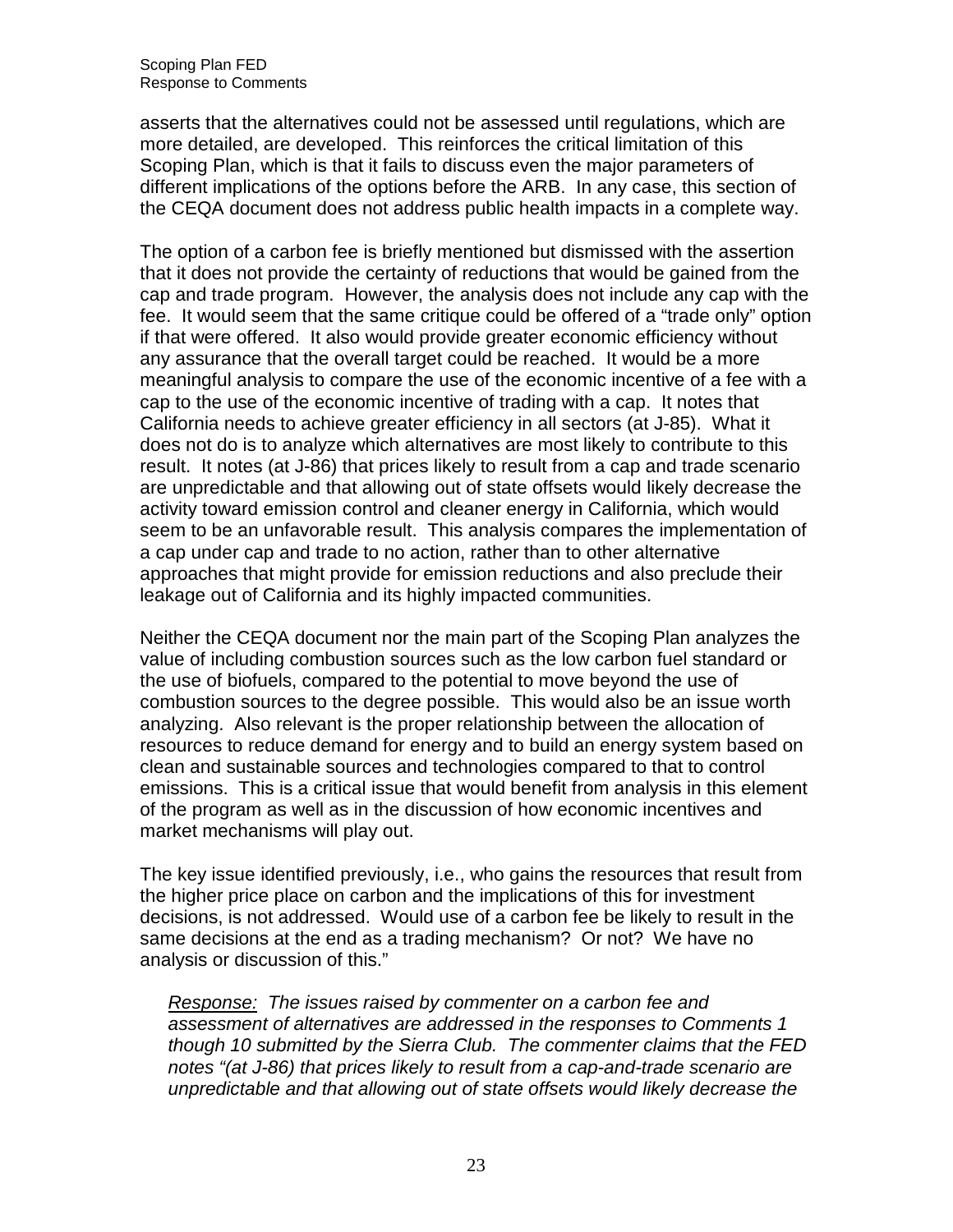activity toward emission control and cleaner energy in California". The FED does not say that; rather, it sates that "the relative cost of reductions in California compared to the rest of the region could increase or decrease reductions in California as compared to a California-only program." (p.J-86) Until more information is available on the relative cost of emission reductions in California and elsewhere, it is premature to claim to know whether greater or fewer reductions will occur in California under a regional program than would occur in a California-only program.

 The commenter also states that neither the FED nor the Scoping Plan addresses the need to move beyond the use of combustion sources to meet energy demand, as compared to including measures in the Scoping Plan that simply reduce emissions from combustion sources (such as the low carbon fuel standard and the use of biofuels). This is not accurate. The Scoping reliance on combustion sources that generate GHG emissions (see pages 44- 46 and 117-120 of the Scoping Plan). A cap-and-trade program can help achieve this goal, which is one of the reasons why a cap-and-trade system was chosen as a measure. Plan does discuss the necessity to substantially reduce California's current

# **Comment Submitted by Linda Krop, Environmental Defense Council (EDC)**

Comment (EDC): The CEQA Functional Equivalent Document (FED) for the Scoping Plan must address the issue of the impacts associated with cap and trade. The FED fails to analyze how emission reductions under a cap and trade program would be quantified to ensure additionality, verifiability, and enforceability. The FED must also analyze what impacts would result from cap and trade, including impacts relating to air quality, public health and environmental justice. In doing so, the FED must analyze the full life cycle impacts associated with cap and trade.

 The FED gives short shrift to Alternative 4, which would replace cap and trade with source-specific regulatory requirements. The FED states that impacts from this Alternative would be similar to the proposed action, despite the fact that regulation-based emission reductions would result in relatively minimal impacts where as cap-and-trade may result in significant air quality, public health and environmental justice impacts. The FED also states that emission reductions from this Alternative are unknown, when in fact there are additional measures that could be included in the Proposed Scoping Plan."

Response: The commenter asserts that the FED fails to analyze how emission reductions under a cap-and-trade program would be quantified to ensure additionality, verifiability and enforceability. The FED is a programmatic document, as the Plans' measures are in different phases of development. With the Board's adoption of the Scoping Plan, ARB is starting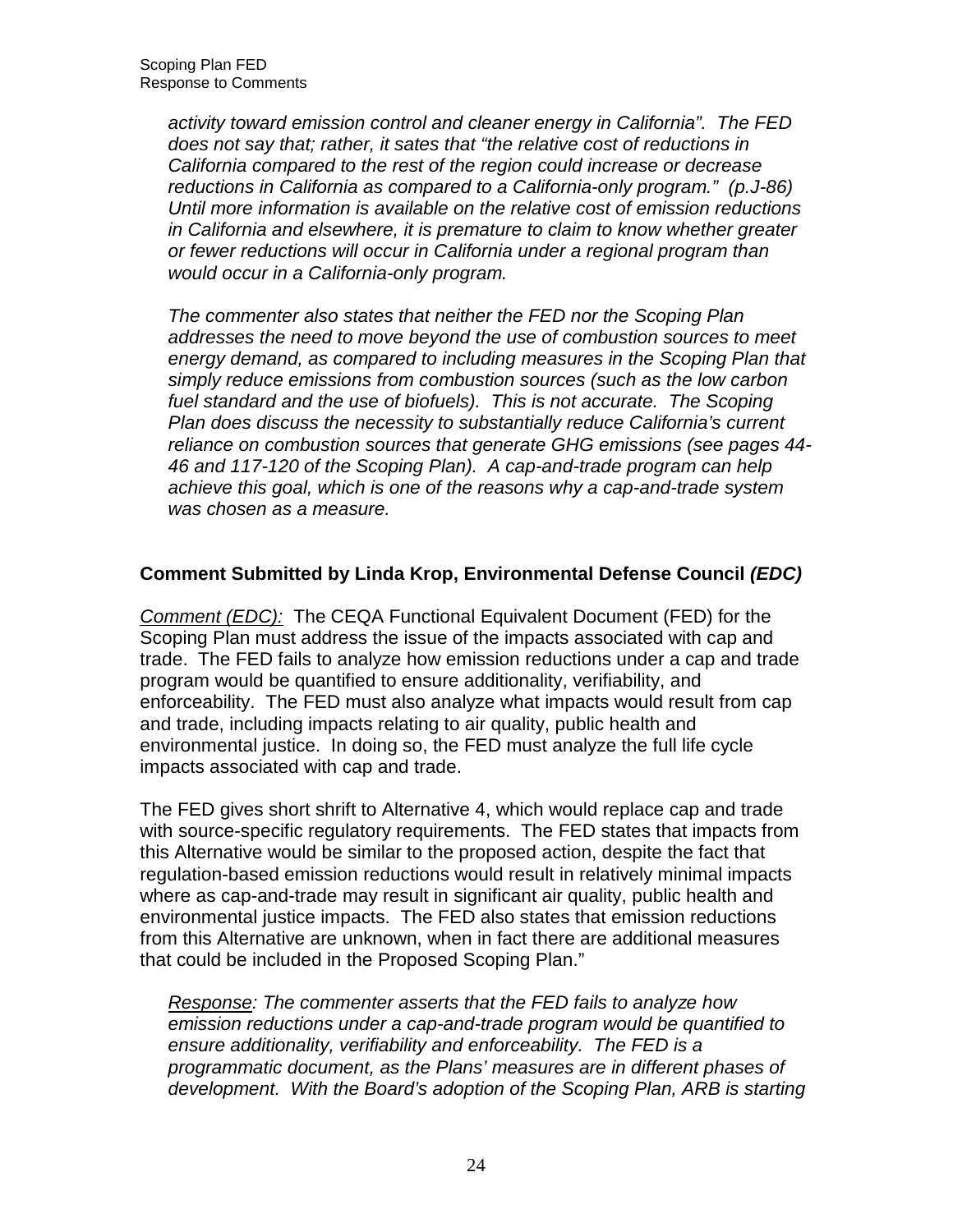its cap-and-trade rulemaking. In this rulemaking ARB will design the details of the cap-and-trade program and address the commenter's concerns. The cap-and- trade program will have its own environmental analysis when the regulations are developed.

 The commenter indicates that the FED gives short-shrift to "Alternative 4: Adopt a Program Based Primarily on Source-Specific Regulatory Requirements with No Cap and Trade Component." The commenter assumes that a source-specific regulatory approach would result in relatively minimal environmental impacts as compared to the many adverse impacts that the commenter asserts would result from a cap-and-trade program.

We believe that the commenter is fundamentally mistaken in assuming that a source-specific regulatory program is inherently better than a cap-and-trade at minimizing environmental impacts, including environmental justice impacts. As indicated in the FED, implementing the source-specific alternative means that additional greenhouse gas emission reductions would be required through more aggressive implementation of the measures already recommended, or implementation of additional measures. The FED further indicates that the measures adopted by ARB "…in a program based solely on source-specific regulatory requirements would depend on the information that is learned in the future during the regulatory development processes. Thus, ARB cannot predict in which sectors and what geographic locations the measures would occur."

 In other words, we believe that the same uncertainty is characteristic of both the cap-and-trade alternative and the source-specific alternative. There are two main reasons why this is so. First, if a cap-and-trade program is not adopted, ARB would instead have to adopt numerous source-specific regulations on many different types of sources. Before ARB adopts a regulation on a source category, staff must spend considerable time investigating the category to determine what level of emissions control is cost- effective and technologically feasible. Some sectors may not be regulated at all because, after investigation, staff determines that emission standards are not cost-effective or technologically feasible, or that the potential emission reductions are so small that regulation is not justified.

 In addition, ARB has limited resources and the considerable time it takes to develop each individual regulation means that some sources will be regulated first, others will be regulated later—perhaps much later if the category presents difficult technical issues. Even if regulations are ultimately determined to be feasible and are adopted, the delay in adoption—and the likelihood that long lead times will be necessary for some sources where feasibility is an issue—means that emission reductions at certain sources will likely occur much later than at other sources. It is therefore very difficult to predict at this time (i.e., before staff has done the necessary technical work)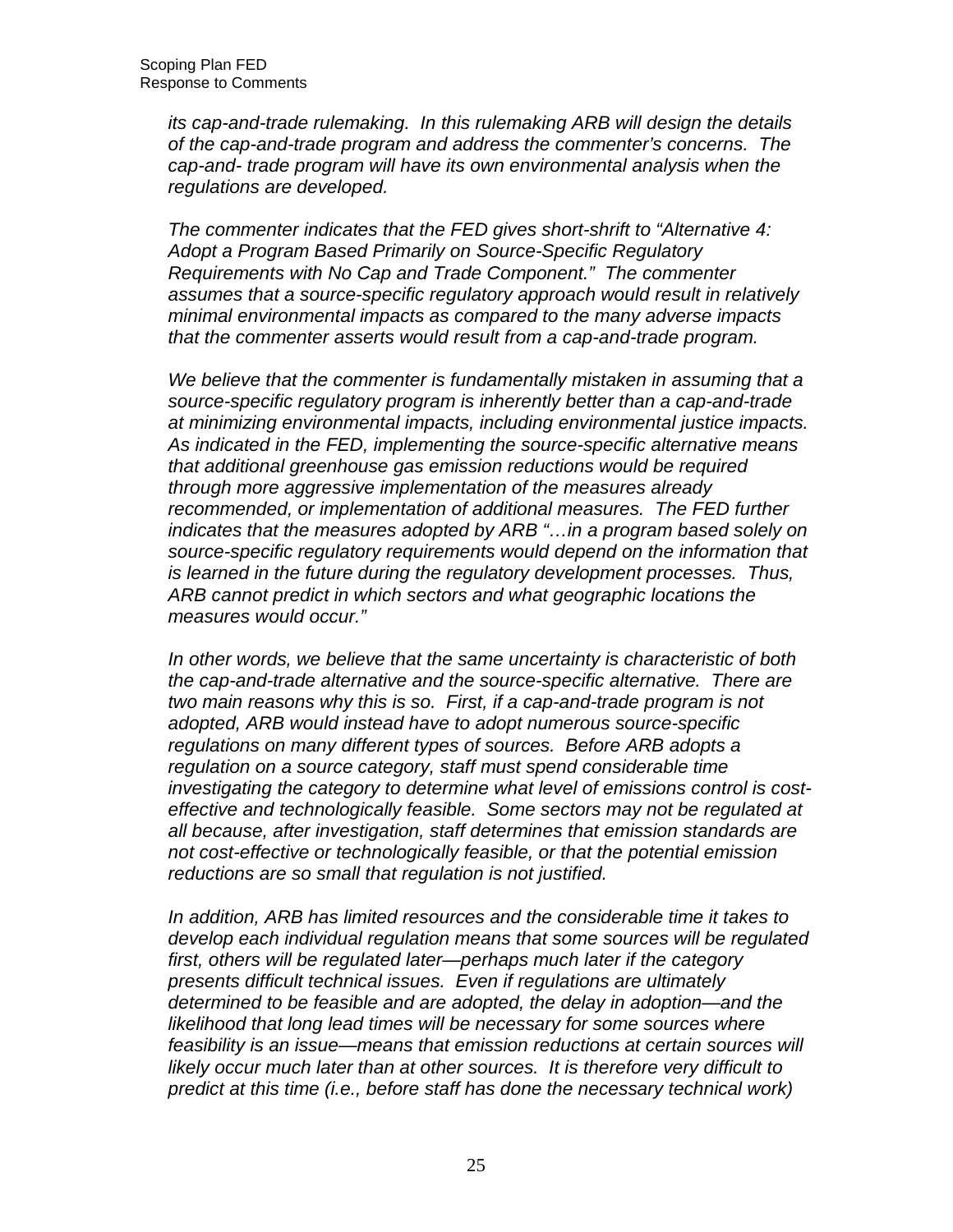both where emission reductions will occur and when they will occur. Some sources or source categories near environmental justice communities may remain unregulated, or may achieve emission reductions much later than if the source had instead been regulated under a cap-and-trade program.

 There is a second reason why uncertainty is a characteristic of regulatory systems relying on source-specific regulations. Each source-specific regulation can be designed in many different ways. Different levels of emission controls can be specified. And source-specific regulations often have exemptions for certain types of sources that cannot comply with a specified standard. Many regulations also have compliance flexibility features that allow such options as the use of averaging or even the use of offsets to meet some compliance obligations. Because of these exemptions or compliance flexibility features, there is no guarantee that uniform reductions at each individual source will occur. Some sources may be exempted entirely and no emissions will occur at that source. Other sources may utilize flexibility options and have fewer emission reductions at an individual facility. Different impacts to neighboring communities could therefore result from the regulation, as compared to a regulation without such flexibility.

 One might say: "No problem—just make sure that no exemptions or compliance flexibility is included in any source-specific regulation." Such a solution is superficially appealing but has serious downsides. One reason that exemptions may be included in a source-specific regulation is that not all individual sources can achieve the same level of emission reductions due to various factors such as the source's age or use of particular types of equipment. If a standard is set that all facilities can meet (e.g., in order to forth in AB 32) the emission standards may have to be set much less stringently in order to meet these requirements. If carefully targeted exemptions or less stringent standards are instead allowed for certain types of facilities, the standards on the remaining sources may be able to be set such more stringently. Such a regulatory structure may be necessary in order to achieve the maximum feasible emission reductions (another requirement of AB 32) from the source category as a whole. The same rationale may also justify the inclusion of flexibility options in a source-specific regulation. satisfy the requirements of technological feasibility and cost-effectiveness set

 The bottom line is that both a source-specific regulatory program and a cap- and- trade program can have the same result in the real world: situations where certain individual facilities achieve less emission reductions than other facilities, and situations where emission reductions are unevenly distributed among the various sectors both in both location and timing. It is simply not possible to determine in the abstract whether a source-specific regulatory program will avoid the problems that might occur from a cap and trade program. It all depends on the many details of how the programs are designed. This is why for both alternatives the FED indicates that at this time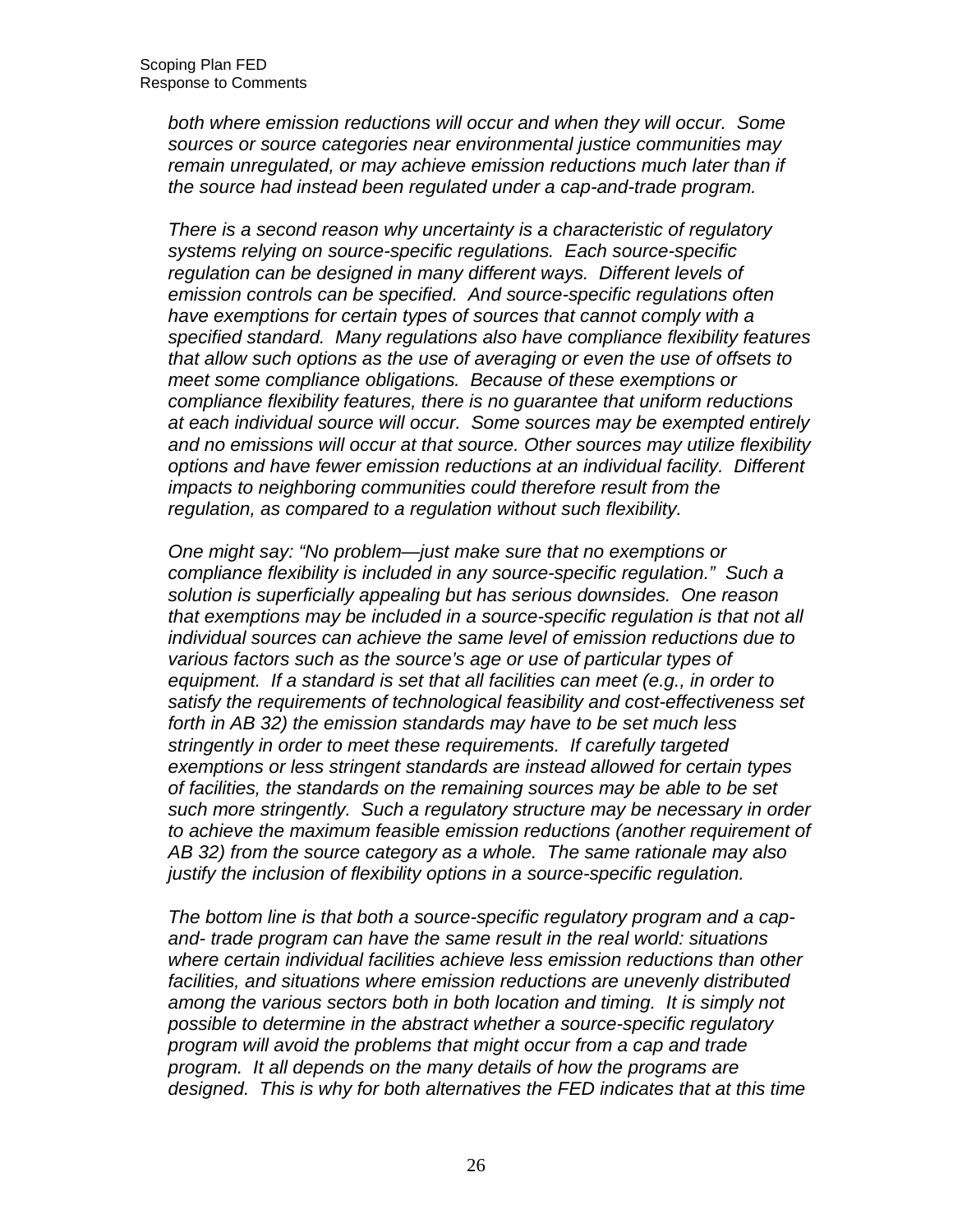ARB cannot predict in which sectors and what geographic locations the emission reductions would occur.

# **Comment Submitted by William Rostrov, Earthjustice (Earthjustice)**

Comment (Earthjustice): "Maximum Technological Feasibility Must Be Assessed Before ARB Employs Any Flexible Compliance Mechanisms. ARB must determine whether reductions from the covered sectors in the cap-and- trade program will achieve reductions that are at least equivalent to those that could be achieved through direct regulation. However, ARB has not presented this analysis. To the contrary, the CEQA evaluation states that "ARB cannot predict in which sectors and in what geographic locations these reductions would occur."

Response: This comment is addressed in the response to the previous comment submitted by the Environmental Defense Council. Further, the cap- and-trade program requires reductions **beyond** those achievable through the direct regulatory measures identified by ARB as technologically feasible and cost effective. In short, the reductions are more than equivalent to those that could be achieved through direct regulation at this time.

# **Comment Submitted by Susie Berlin, Northern California Power Agency (NCPA)**

Comment (NPCA): Renewable Portfolio Standard - "The recommendation to move forward with a statewide renewable energy mix of 33% is consistent with many stakeholder discussions, as well as the Governor's recent Executive Order, S-14-08, dated November 17, 2008. The Proposed Scoping Plan must be revised to acknowledge – not resolve – a number of issues integrally linked with an increased RPS which must be part of any CARB rulemaking on the subject. These issues include: (1) eligible renewable resources; (2) ongoing processes for developing RPS rules; (3) total costs associated with renewable resources; (4) impacts associated with development of additional transmission facilities, firming resources, and electric grid reliability; and (5) the use of renewable energy credits and certificates."

Response: The commenter requests ARB to acknowledge several issues surrounding the RPS. Appendix J, Pages 101 through 105 summarizes potential environmental impacts associated with the Renewable Portfolio Standard, and indicates that there may be a need for additional infrastructure projects that would support the overall measure. Site and project-specific environmental (CEQA and/or NEPA) analysis also would be necessary.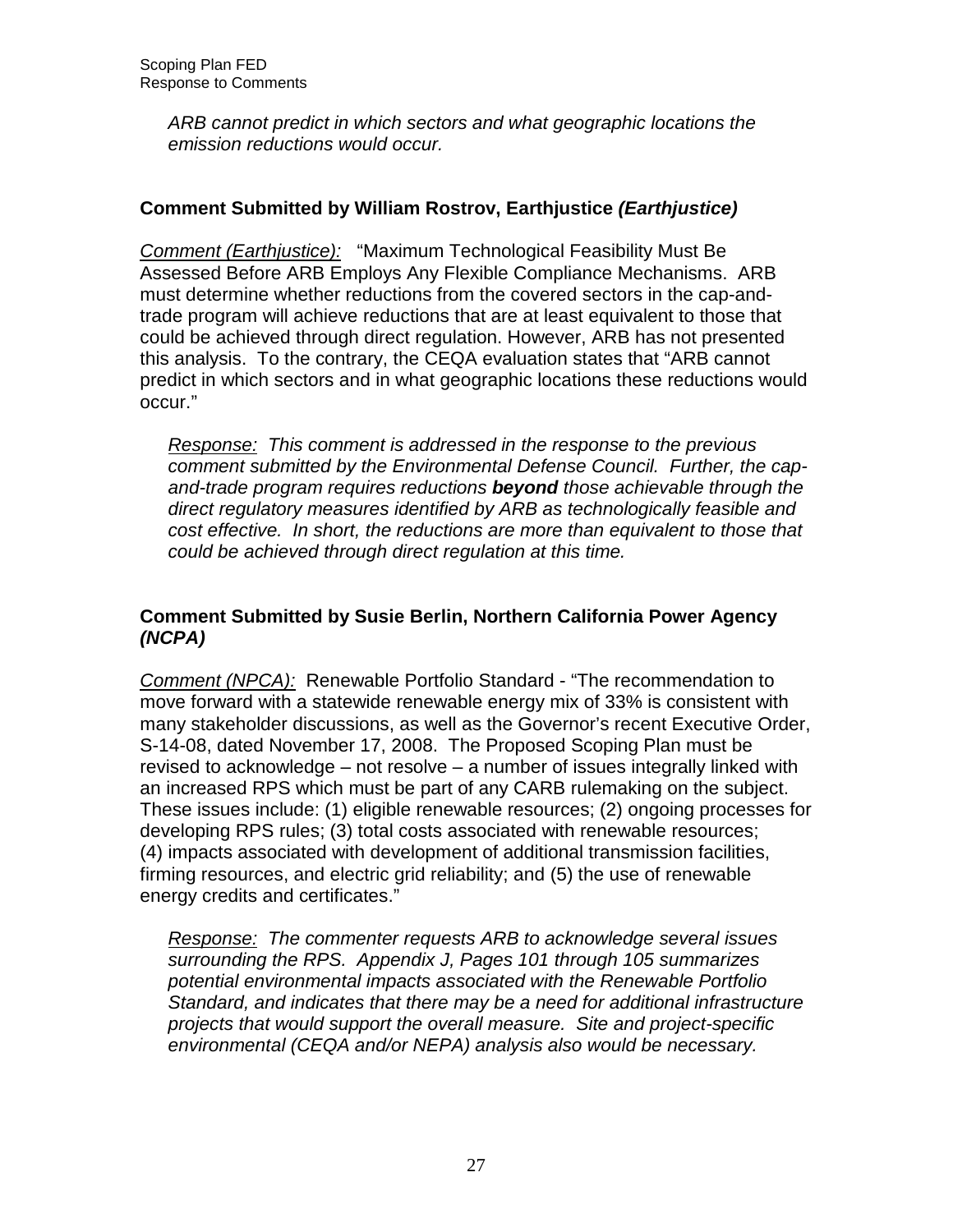#### **Comments Submitted by Anna Lee, Communities for a Better Environment (CBE)**

Comment 1 (CBE): We have concluded the plan fails to meet AB 32's required goals of greenhouse gas reductions by 2020, because, among other things, ARB is relying on highly complex, poorly modeled, unenforceable pollution trading. The plan also fails to meet its requirement to address Environmental Justice impacts, and fails to address toxic co-pollutants of greenhouse gases. The plan will increase criteria and toxic air emissions as well as water pollution in California, and will especially do so in low-income and communities of color, communities that are already grossly overburdened. California's plan will also severely impact the environment outside of California, and its market-based system should not be replicated elsewhere. Furthermore, it squanders the unprecedented opportunity to solve climate change and at the same time solve California's severe public health hazard of smog (since both are caused by fossil fuel use) by planning for emissions reductions out of state rather than in communities in-state. It squanders the opportunity for creating a new economy of green jobs within California. The plan fails to protect severely burdened communities of color from increasing toxic hotspots, or even to minimally evaluate this problem. The Board can correct these severe deficiencies, but there is no shortcut to solving climate change by hoping that businesses outside the state will solve the problem through the market. The Board must give the directive that we do the work right here in California, and set the standard for the rest of the nation to do the same. Please see our summary below, and detailed comments.

Comment 2 (CBE): The Plan depends on poorly modeled Cap & Trade measures that lump together highly complex and toxic Oil Refineries and other Industry with Residential, Commercial, and Electricity Sectors, that have nothing in common as pollution sources or economic entities. This Enron-style market plan is so complex, and spread over such large and international geographic regions, that it has no hope of achieving equivalent and enforceable reductions including greenhouse gases and toxic co-pollutants. It will increase toxic hotspots in the most severely burdened California communities, and undermine California residents' democratic input into local pollution control. It even undermines its own pollution trading scheme by allowing widespread offsets. The full and detailed economic modeling to be carried out for CARB was never completed.

Comment 3 (CBE): The CPUC's detailed modeling of Cap and Trade for the electricity sector, which found that \$100/ton would be needed to achieve reductions, is many times higher than the prices expected and planned for carbon credits, so trading in this sector will fail to achieve greenhouse reductions but still add to electricity costs.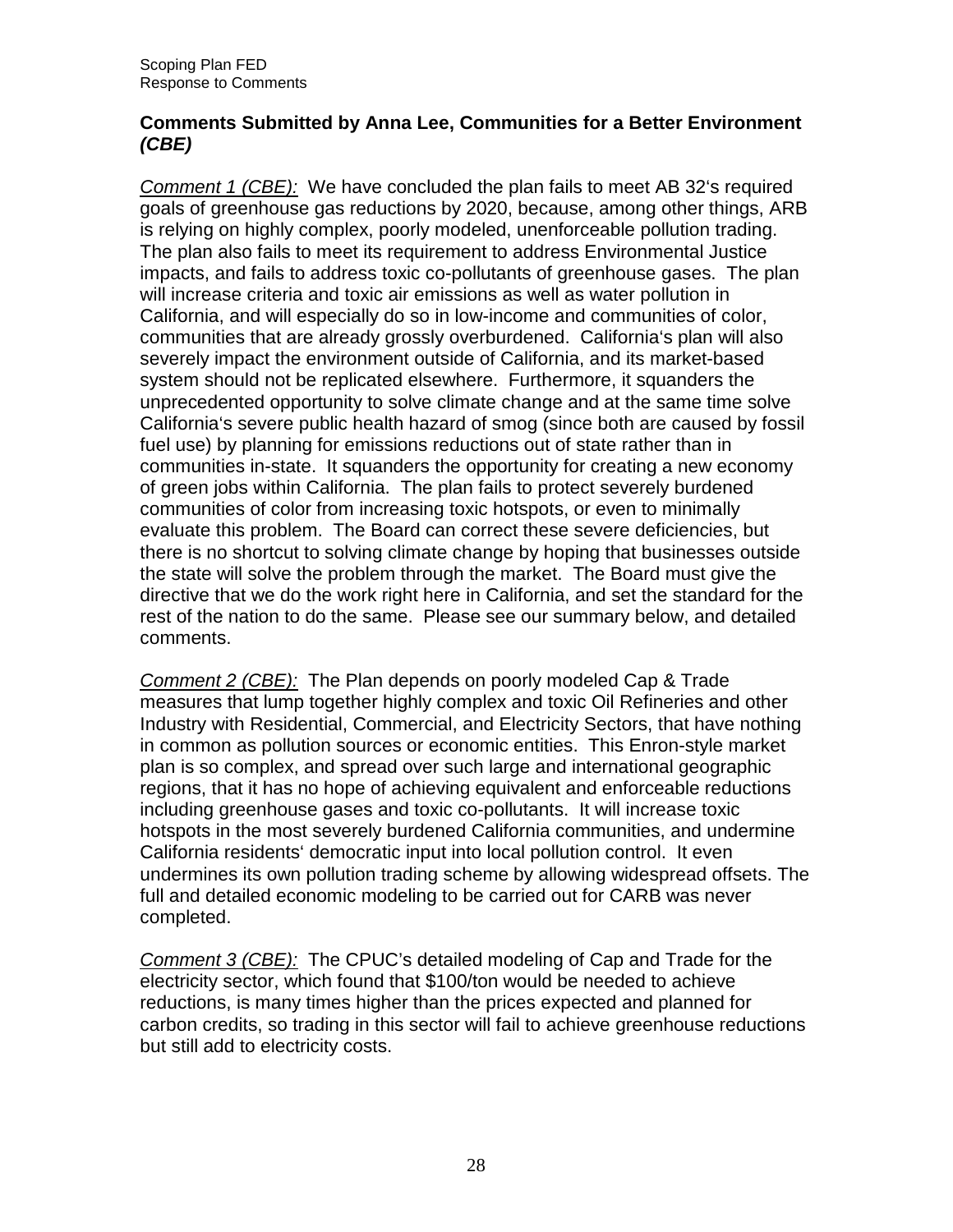Scoping Plan FED Response to Comments

Comment 4 (CBE): The plan fails to require the worst industrial polluters - California oil refineries – to directly reduce emissions despite available controls, and despite their continuing, unchecked switch to heavy, contaminated crude oil. The same is true for all other industrial polluters.

Response to Comments  $1 - 4$  (CBE): These comments are mostly directed at the policy choices made in the Scoping Plan, although some of them touch upon environmental issues analyzed in the FED. All of the comments on the FED have been raised by other commenters. The responses to these comments are set forth in the responses to Comments submitted by the Sierra Club, Amy Kyle, the Environmental Defense Council, and Earthjustice.

Comment 5 (CBE): The best measures in the Scoping Plan are already required by other laws or Early Action Measures, making the plan seem far more comprehensive than it is. (These measures include Pavley, RPS, and many Early Action items).

Response: The Scoping Plan is a compilation of measures to reduce GHG emissions. It recognizes that some of the measures are more fully developed than others. The commenter is not suggesting that these more fully developed measures are inappropriate or should be eliminated.

Comment 6 (CBE): A cornerstone of Transportation emissions controls in the Plan -- the Low Carbon Fuel Standard (LCFS) – will increase greenhouse gases, and will severely increase smog, water pollution, worldwide food shortages, increased food prices, and damage to wildlife. This increase is due to the LCFS's dependence on corn ethanol (now acknowledged in the LCFS to cause increased greenhouse gases), and the failure to prevent switches to heavy crude oil at oil refineries. The switch to heavy crude oil is happening now but will drastically increase unless the Scoping Plan addresses it.

Response: The FED prepared for the Scoping Plan is programmatic and contains information and analyses available at the time of preparation. The Low Carbon Fuel Standard regulation is currently under development. The Initial Statement of Reasons for this regulation will include a detailed environmental analysis of the potential environmental impacts of the regulation, and will address the issues mentioned by the commenter to the extent feasible.

Comment 7 (CBE): The plan still allows almost all of the state's smog regulations to continue exempting the highly-potent greenhouse gas methane (which also causes smog).

Response: The commenter seems to be advocating the removal of all methane exemptions from smog regulations for all sources. The removal of methane exemptions can be an effective strategy to reduce greenhouse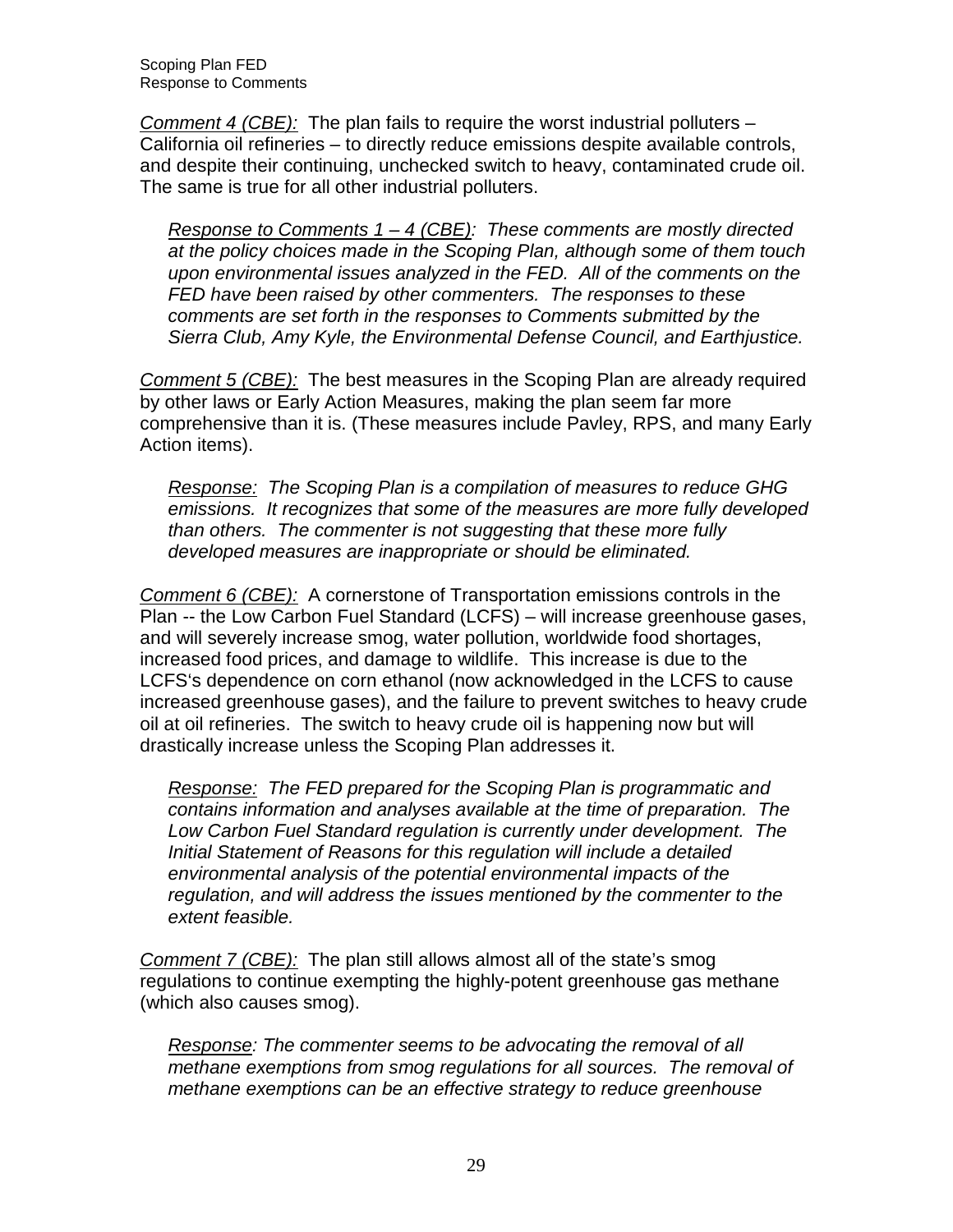gases. That is why the Scoping Plan includes a measure to remove methane exemptions from existing refinery regulations (Measure I-5, Removal of Methane Exemptions from Existing Refinery Regulations). The removal of all methane exemptions from all smog regulations was not included a measure because it may not be appropriate or feasible for some regulations. Staff believes that decisions on methane exemptions should be made on a case by case basis after evaluating technological feasibility, cost-effectiveness, and other rule-specific issues. It should be noted that other measures identified in the Scoping Plan will reduce methane emissions (see Measures RW-1, RW-2 and A-1).

Comment 8 (CBE): The Mandatory Reporting Regulation – essential to assessing the quantities of greenhouse gas emissions and reductions in the Scoping Plan -- allows oil refineries to keep greenhouse calculations secret from the public, and allows conflict of interests in report verification – this could be easily remedied with almost no administrative cost to the state."

Response: This comment does not pertain to the FED. However, staff responds as follows. The Mandatory Reporting Regulation was approved by the Board in 2007 after a long public process, which included responses to the concerns raised by the commenter. Staff believes that the provisions of this regulation are appropriate and that the regulation will yield accurate GHG emissions information.

# **Comment Submitted by Brian Morris**, **Plumas County Flood Control and Water Conservation District (Morris)**

Comment (PCFCWCD): "Appendix J, the functionally equivalent document presented to satisfy CEQA requirements for the Scoping Plan, fails to consider the tradeoffs between environmental impacts and benefits at an appropriate scale. Appendix J should emphasize analysis of localized environmental benefits and a least environmental damaging alternative for California. Instead, the anticipated environmental benefits from AB 32 rely too heavily upon success in the regional, national and even global markets."

Response: The scope of analysis of the FED is programmatic, focuses on potential adverse environmental impacts, and was prepared in accordance with CEQA requirements. ARB believes that the FED's programmatic review has been conducted at the appropriate scale and level of detail, as explained in the responses to Comments 16-19 submitted by the Center for Race, Poverty, and the Environment.

 Appendix H contains a discussion on environmental benefits and potential effects on public health, and is incorporated by reference in the FED. Appendix J, the FED, focuses on adverse environmental impacts. The FED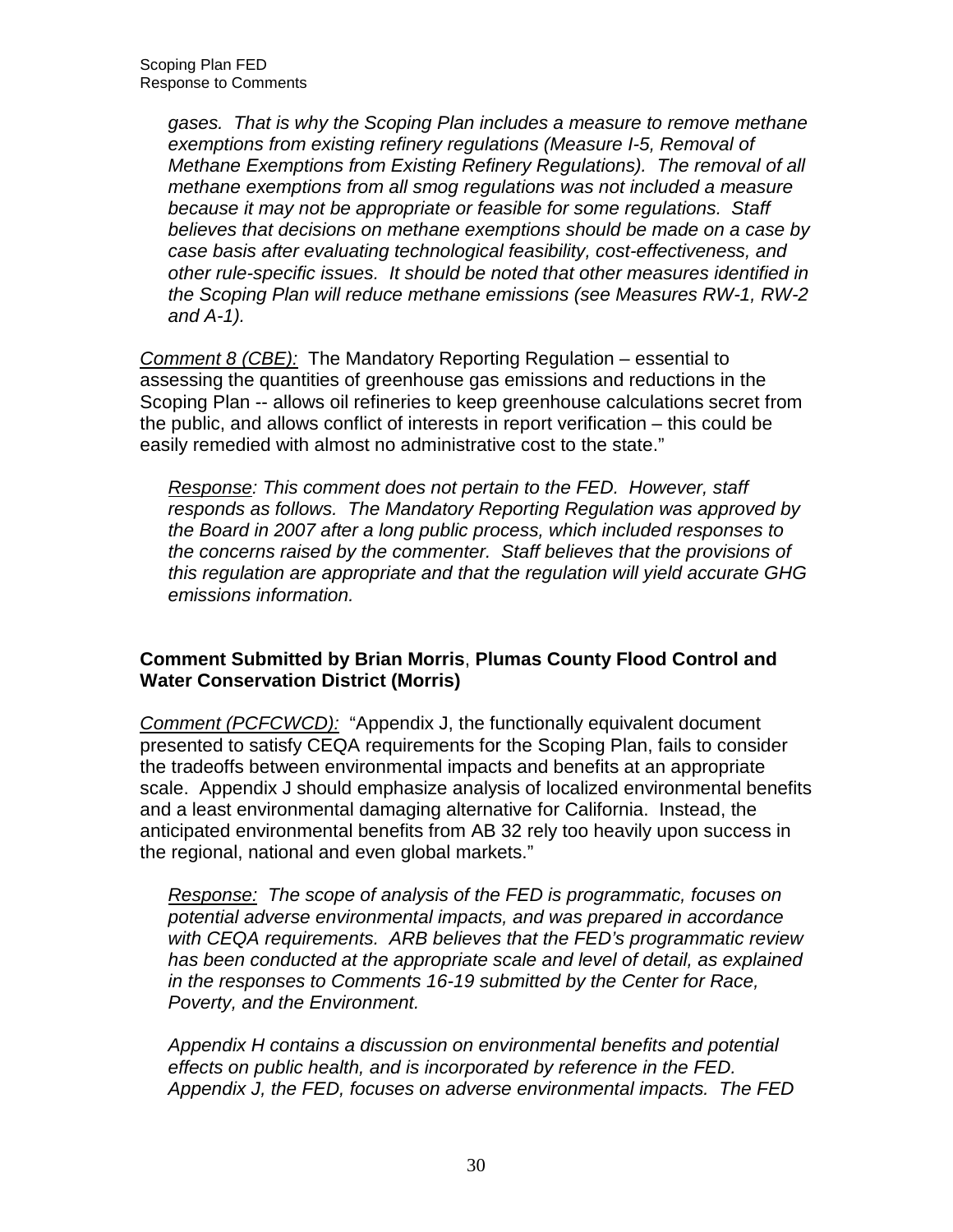also explains why the mix of measures identified in the Scoping Plan was selected as the preferred alternative (see pages J-88 to J-90 of the FED).

#### **Comment Submitted by Jesse Marquez, Coalition for a Safe Environment (Marquez)**

Comment (Marquez): The commenter's letter contains two similar sections that pertain to the FED and compliance with CEQA.

 "The Scoping Plan is in violation of the California Public Resources Code (PRC) Section 21000-21006 the California Environmental Quality Act (CEQA) which states:

- a. The maintenance of a quality environment for the people of this state now and in the future is a matter of statewide concern.
- b. It is necessary to provide a high-quality environment that at all times is healthful and pleasing to the senses and intellect of man.
- c. There is a need to understand the relationship between the maintenance of high-quality ecological systems and the general welfare of the people of the state, including their enjoyment of the natural resources of the state.
- d. The capacity of the environment is limited, and it is the intent of the Legislature that the government of the state take immediate steps to identify any critical thresholds for the health and safety of the people of the state and take all coordinated actions necessary to prevent such thresholds being reached."

#### And

And<br>PRC Section 21000-21006. CARB, the Scoping Plan and Appendix J - CEQA Functional Equivalent Document fails to comply with the California Environmental Quality Act (CEQA).

 This is exemplified by the numerous public comments and information noted in this letter and presented at previous public meetings and hearings."

Response: The commenter asserts that the Scoping Plan is in violation of Public Resources Code sections 21000 – 21006, but provides no specificity about how these sections have been violated. It is not possible to meaningfully respond to such a general comment, other than to state that we believe the FED complies with all applicable CEQA requirements. The commenter may agree with some of the more specific criticisms of the FED that have been raised by other commenters, since the commenter states that his criticisms are "... exemplified by the numerous public comments and information ... presented at previous public meetings and hearings." If so, ARB's responses to these more specific comments are set forth in this document.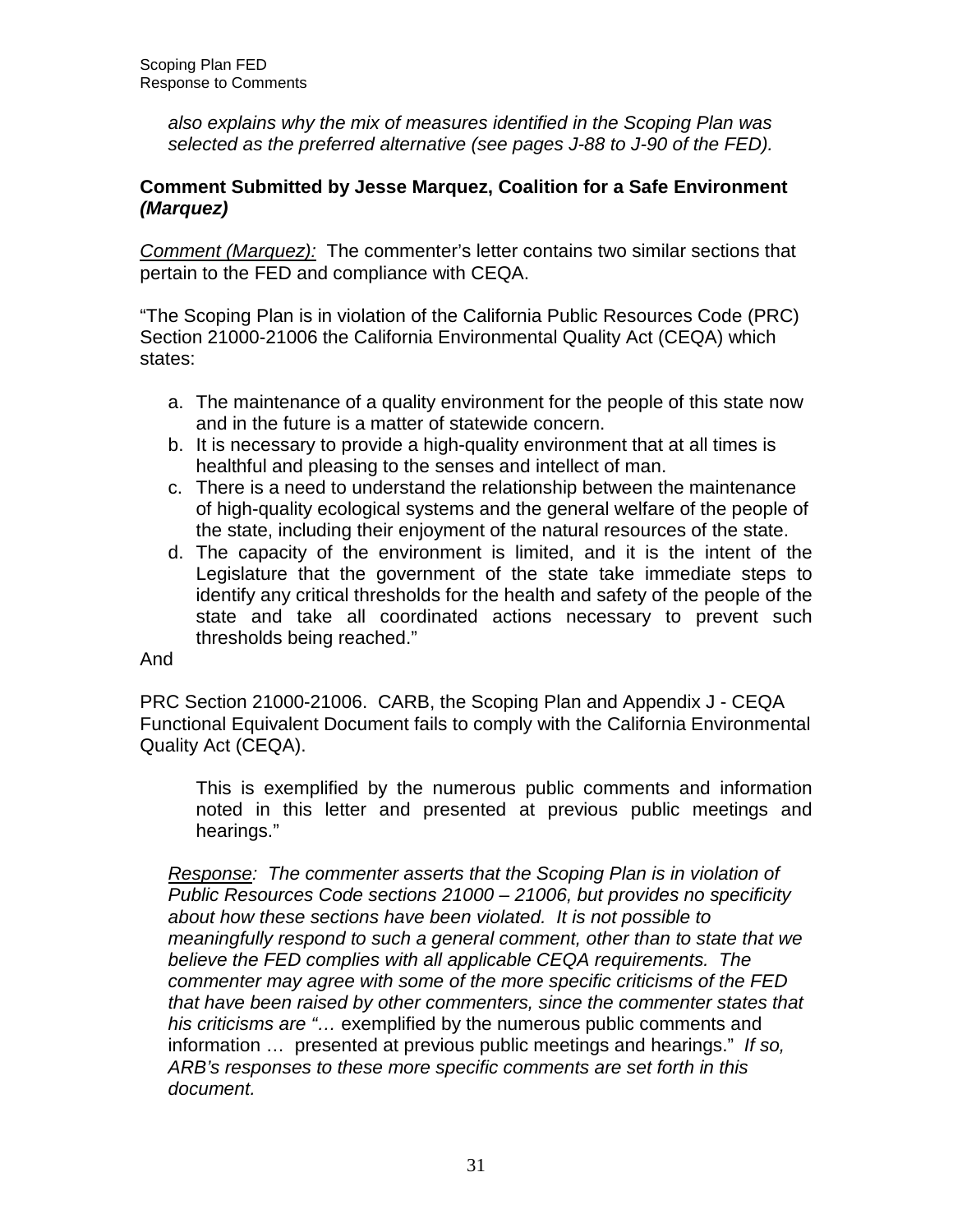# **Comments Submitted by Luke Cole; Center on Race, Poverty and the Environment**

Comment 1 (CRPE): The plan should reflect a thorough analysis of other greenhouse gas emissions reduction programs. Although the Plan states that ARB reviewed programs from other localities, it does not reflect a thorough consideration and analysis of the failures of earlier cap and trade programs. It is imperative that ARB's plan "incorporate lessons from the experience of the few programs that have historical records of performance."

 A thorough review of other programs would reveal that cap and trade programs have failed to both reduce greenhouse gas emissions and have exacerbated local pollution. They have also failed as a mechanism for imposing a meaningful price on carbon. In Los Angeles, pollution trading caused more pollution in Latino communities near oil refineries. In Europe, the greenhouse gas trading system caused *increased* emissions of greenhouse gases. In the Northeastern Regional Greenhouse Gas Initiative, allowances were over-allocated and during recent market contractions, the price of carbon recently fell so low that a floor price of \$1.86 was imposed. Such nominal costs will be passed on to consumers without providing much incentive for technological innovation or energy diversification.

diversification.<br>The plan does not address or consider the merits and pitfalls of existing cap and trade programs and presents no evidence that the system ARB proposes will avoid these pitfalls. Rather, ARB's proposal is predicated on the unfounded belief that the cap and trade program will operate in exactly the same manner as proposed. ARB has not taken this meaningful opportunity to build safeguards into California's system that would ensure that greenhouse gas emissions reductions will actually happen by 2020, and will happen in a manner that is equitable to all Californians. "

Response: We agree that ARB's development of a cap-and-trade program must incorporate lessons from the experience of other market-based approaches that seek to reduce greenhouse gas emissions as well as criteria pollutants and air toxics. The existing programs have had both successes and failures, and ARB can learn from these experiences in designing its cap-and-trade program.

 Among other things, ARB has the benefit of the work of the Market Advisory Committee, which includes the very helpful information in Appendix B to the Committee's report, titled "Lessons Learned from Experiences with Other Cap and Trade Systems. See Market Advisory Committee to the California Air Resources Board, Recommendations for Designing a Greenhouse Gas Cap and Trade System for California at 89-99 (2007)". In addition, ARB has had extensive interactions with administrators of RGGI, EU ETS, U.S. Acid Rain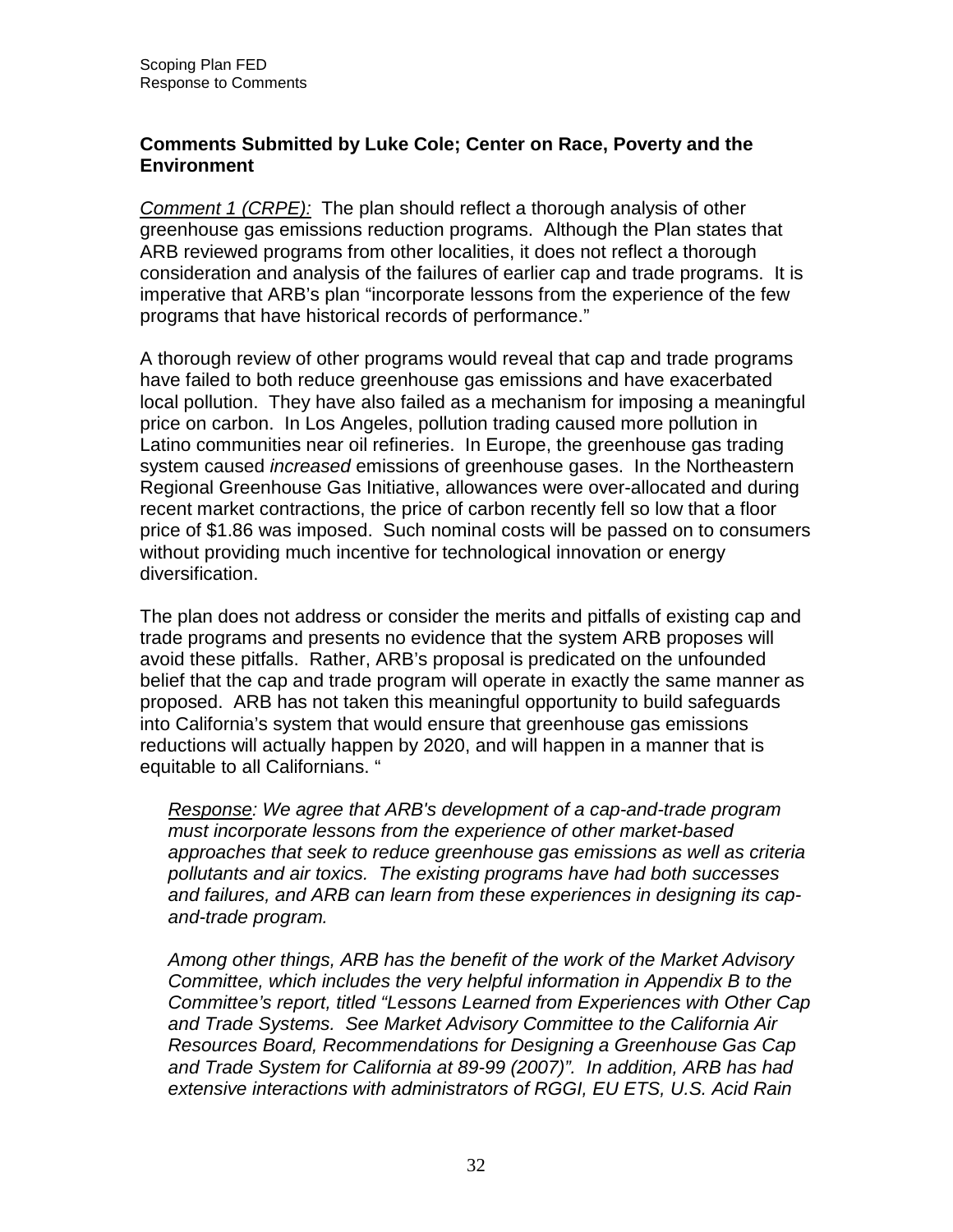program and RECLAIM and has considered the experience of those programs in adopting the programmatic approach to multiple regulatory procedures in the Scoping Plan. Based on this experience, we disagree with the commenter's assessment that all cap-and trade programs will fail.

 There are number of specific ways that ARB can build safeguards into a cap- and-trade program to avoid the potential local pollution pitfalls identified by the commenter. The sources covered by the cap (as well as non-capped sources) are also covered by stringent criteria pollutant and air toxics regulations that will continue to result in continued and significant reductions in air pollution emissions, exposure and health-based risk.

 Commenters have also suggested a number of methods for preventing localized impacts, including (i) giving preference to offset projects associated with such communities, (ii) supplementing a cap and trade program with traditional regulations, (iii) conditioning the use of offsets, or (iv) using auction revenues to reduce co-pollutant emissions. (See e.g., MAC Recommendations at 10 (2007); see also Alice Kaswan, Environmental Justice and Domestic Climate Change Policy, 38 ELR 10287, 10304-10307 (May 2008)). Such design options will require careful evaluation during the cap-and-trade rulemaking, and ARB is committed to performing this evaluation.

evaluation.<br>Under a cap-and-trade approach, a source would be allowed to emit GHGs provided it has enough allowances to cover its emissions. However, it is important to note that even with enough carbon allowances, a source would not be allowed to operate without a permit for other pollutants it may also emit. The permit would require the source to comply with all other existing pollution control regulations.

 A cap-and-trade program would not prohibit the expansion of an existing facility or the establishment of a new facility which may emit greenhouse gases, toxic air contaminants, or criteria pollutants. However, the same is true in California today and would also be true for the alternatives of a carbon fee or a program relying on source-specific regulations (see the responses to Comments 2 and 3 submitted by Dr. Amy Kyle). All facilities will continue to be subject to existing local ordinances and rules. This is specifically provided for in AB 32; Health and Safety Code section 38595 states:

 "Nothing in this division shall preclude, prohibit, or restrict the construction of any new facility or the expansion of an existing facility subject to regulation under this division, if all applicable requirements are met and the facility is in compliance with regulations adopted pursuant to this division."

division." Health and Safety Code section 38592(b) further states: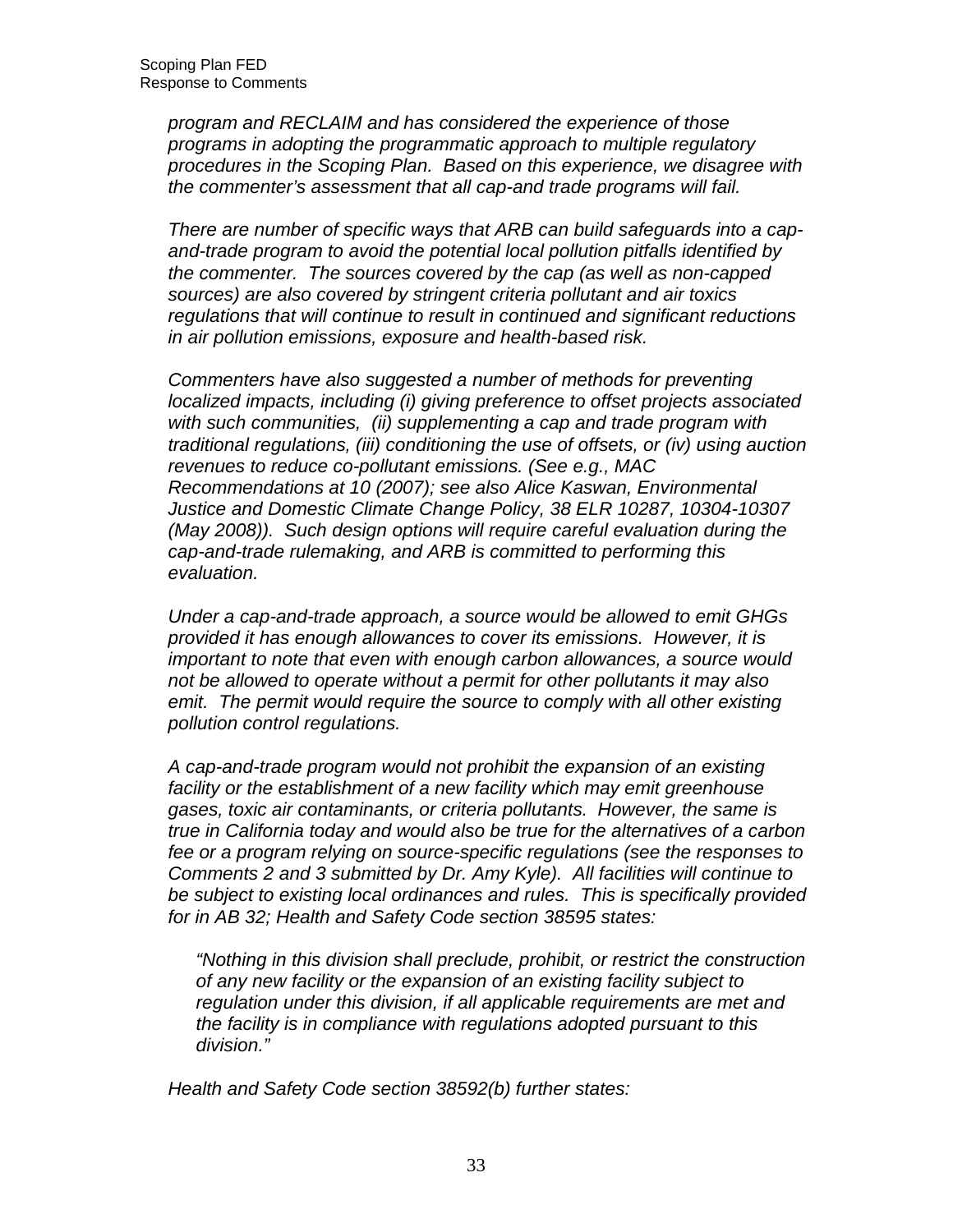"Nothing in division shall relieve any person, entity, or public agency of compliance with other applicable federal, state, or local laws or regulations, including state air and water quality requirements, and other requirements for protecting public health or the environment."

 Similarly, AB 32 is quite clear that certain safeguards must be incorporated into the design of any market-based mechanism that the ARB adopts. ARB takes this responsibility seriously, and staff will work with all affected stakeholders during the rulemaking process to ensure the appropriate safeguards are met and that the 2020 target is achieved in a manner equitable to all Californians.

Comment 2 (CRPE): The plan fails to meet AB 32 criteria for market based compliance mechanisms. AB 32 requires ARB to "consider all relevant information pertaining to greenhouse gas emissions reduction programs," and to "design emissions reduction measures . . . in a manner that . . . maximizes additional environmental and economic co-benefits for California." Specifically, before including market based compliance mechanisms ARB must: (1) "consider the potential for direct, indirect and cumulative emission impacts from these mechanisms, including localized impacts in communities that are already adversely affected by air pollution; (2) design any market-based compliance mechanism to prevent any increase in the emissions of toxic air contaminants or criteria air pollutants; and (3) maximize additional environmental and economic benefits for California, as appropriate." ARB has not yet addressed any of these requirements.

Response: The commenter quotes portions of multiple statutory provisions, some of which express the intent of the Legislature regarding the design of emissions measures, others which relate to the Scoping Plan and still others that apply only to rulemaking activities. ARB has acted consistently with the intent of the legislature as expressed in Heath and Safety Code section 38501(h) and will continue to do so as it designs specific emissions measures through rulemaking. Further, pursuant to Health and Safety Codes section 38561(c), ARB has "consider[ed] all relevant information pertaining to greenhouse gas emissions in other states, localities and nations . . .", as evidenced by ARB's extensive interactions with administrators of RGGI, EU ETS, the U.S. Acid Rain program and RECLAIM. In addition, staff recognizes the potential for direct, indirect, and cumulative emission impacts from market-based mechanisms, including localized impacts in communities that are already adversely impacted by air pollution.

 To address the requirement to consider such effects in its rulemaking activities (section 38570(b)(1)), ARB staff will review different alternatives that can be used to prevent any increase in the emissions of toxic air contaminants or criteria air pollutants to the extent feasible. As part of this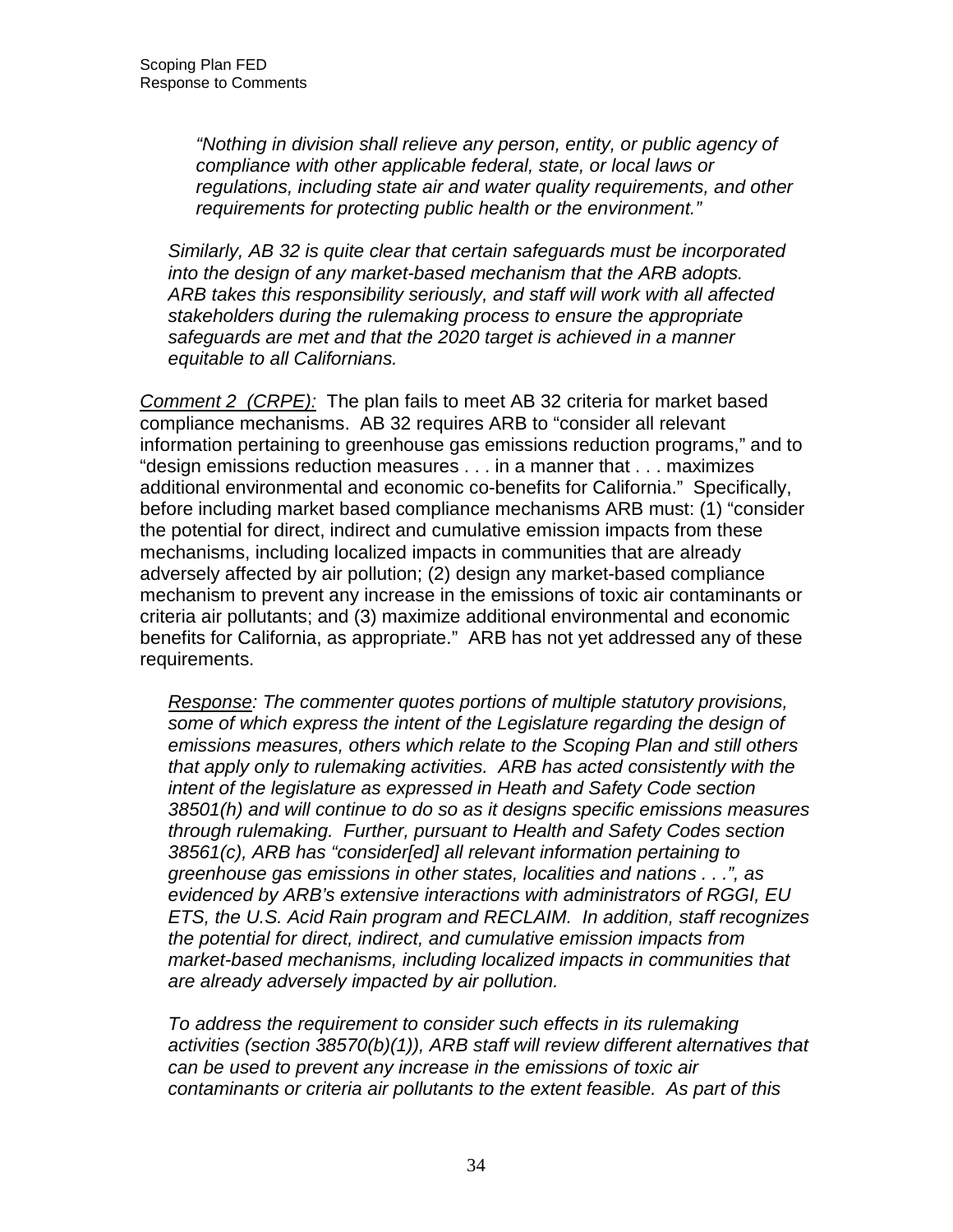work, ARB staff will explore the potential for specific program design elements such as those identified in the response to the previous comment. ARB staff will also consult with recognized legal, business, and economic experts in the areas of competitive markets, state financial mechanisms, and commerce. Among other things, such consultation will be to examine options among various allocations and auction revenue distribution strategies, and advise staff on the relative costs and benefits of these alternatives within a cap-and-trade program.

Comment 3 (CRPE): Unfortunately, ARB has not shown that the cap and trade program will meet the directives of AB 32. Nothing in the Plan demonstrates that the cap and trade program will deliver the "maximum technologically feasible and cost effective" greenhouse gas emission reductions, or maximize environmental co-benefits for all of California, especially environmental justice communities. ARB also cannot show how the cap and trade program will lead to energy diversification and will not create localized air pollution impacts.

 "We, and the EJAC, are clear: trading programs do not work. They have not worked in the past, and they will not work in the future. They are a poor choice by the ARB."

Response: We disagree with the commenter's opinion that trading programs have never worked in the past and cannot be made to work in the future. A broad spectrum of scientific, economic, legal and policy analyses of cap and trade programs performed to date finds that well designed and implemented cap and trade programs for certain air pollutants can and do work. See, e.g., MAC Recommendations at 6-17, 80-81, 89-99 (see citations therein); see also The Acid Rain Program and Environmental Justice: Staff Analysis" (September 2005) U.S. Environmental Protection Agency, Office of Air and radiation, Clean Air Markets Program); Dallas Burtraw, A New Standard of Performance: An Analysis of the CAA's Acid Rain Program, 26 Environmental Law Reporter 10411 (1996); David M. Driesen, Trading and Its Limits, 14 Pennsylvania State Environmental Law Review 169 (2006); Tom Tietenberg, Tradable Permits in Principle and Practice, 14 Pennsylvania State Environmental Law Review 251 (2006).

 In both this comment and the previous comment, the commenter quotes portions of multiple statutory provisions from AB 32, some of which express the intent of the Legislature regarding the design of emissions measures, others which relate to the Scoping Plan, and still others that apply only to rulemaking activities. The commenter's general remarks about these provisions are addressed in the response to the previous comment.

Comment 4 (CRPE): Cap and Trade Programs do not Deliver Geographic or Procedural Equity or Emissions Reductions. The Scoping Plan is evidence of the favorable political landscape for cap and trade programs. However, cap and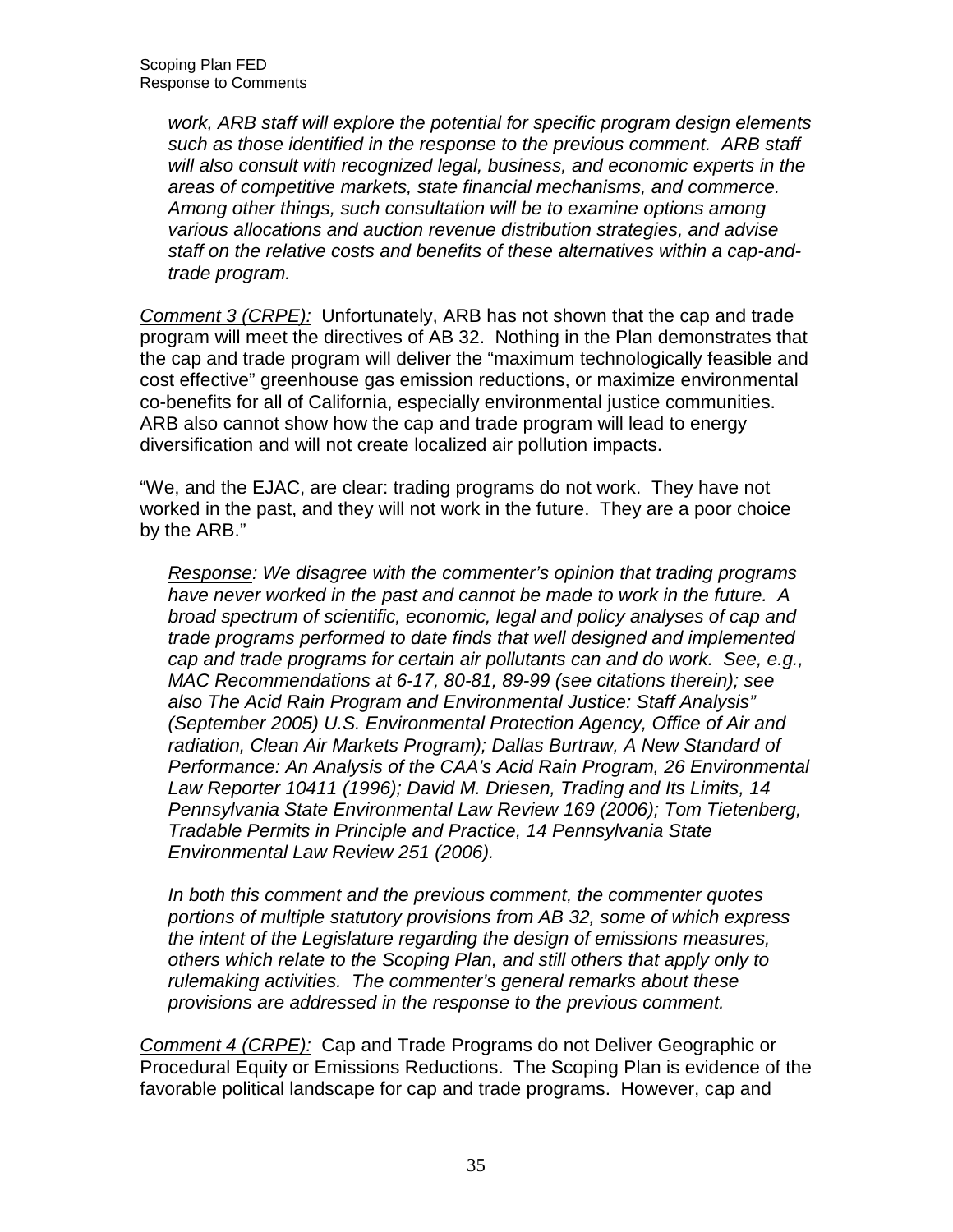trade models are not successful prophylactic measures in that they have proven to be ineffective tools for phasing out carbon use. Pollution trading makes for ineffective air quality policy in at least four ways.

 First, due to over-allocation of allowances, low carbon prices, fraudulent transactions and banking (which may result in short term reductions followed by a spike in emissions when banked credits are utilized), pollution trading programs do not significantly reduce air pollution. The Plan merely asserts with no evidence that the cap and trade program does not provide facilities with incentives to increase their emissions. However, AB 32 requires ARB to "design" the cap and trade program to "prevent" any increases and to prevent localized impacts. Even if specific facilities do not increase their emissions, and continue to emit business as usual, this does not maximize co-benefits or prevent localized impacts. "

Response: The premise that pollution trading programs do not significantly reduce air pollution is contradicted by experiences in other programs. The RECLAIM program in the South Coast air district has achieved reductions well beyond original expectations and continues to show increased reductions, including in areas adversely impacted by pollution and consistent with the ozone State Implementation Plan for the South Coast Air Basin. The federal Acid Rain program has also gone well beyond original emission reduction estimates and has lowered control costs over what would otherwise have occurred under a command-and-control system. In both cases, as in other market-based regulatory systems, adjustments have been made as problems are identified, and cost-effective emission reductions continue to occur.

 occur. The commenter presumes that ARB will design a program that over-allocates allowances, has low carbon prices, suffers from fraudulent transactions and allows spikes in emissions. To the contrary, ARB intends to learn from other cap-and-trade programs which experienced some or all of these problems. As indicated elsewhere, staff recognizes the potential for direct, indirect, and cumulative emission impacts from market-based mechanisms, including localized impacts in communities that are already adversely impacted by air pollution. To address this requirement, staff will review different design features that can be used to prevent any increase in the emissions of toxic air contaminants or criteria air pollutants to the extent feasible, and consistent with the requirements in AB 32. Some of these potential design features are discussed above in the response to Comment 1 (CRPE).

Comment 5 (CRPE): Second, because the cap and trade program offers emitters flexibility in how they reduce greenhouse gases to comply with the program, there is a risk of undesirable side effects. For example, emitters could choose to adopt a measure that reduces GHGs but increases air pollution. Also, pollution trading can actually stifle technological innovation, as regulated sources seek "cheap fixes rather than innovative and enduring solutions."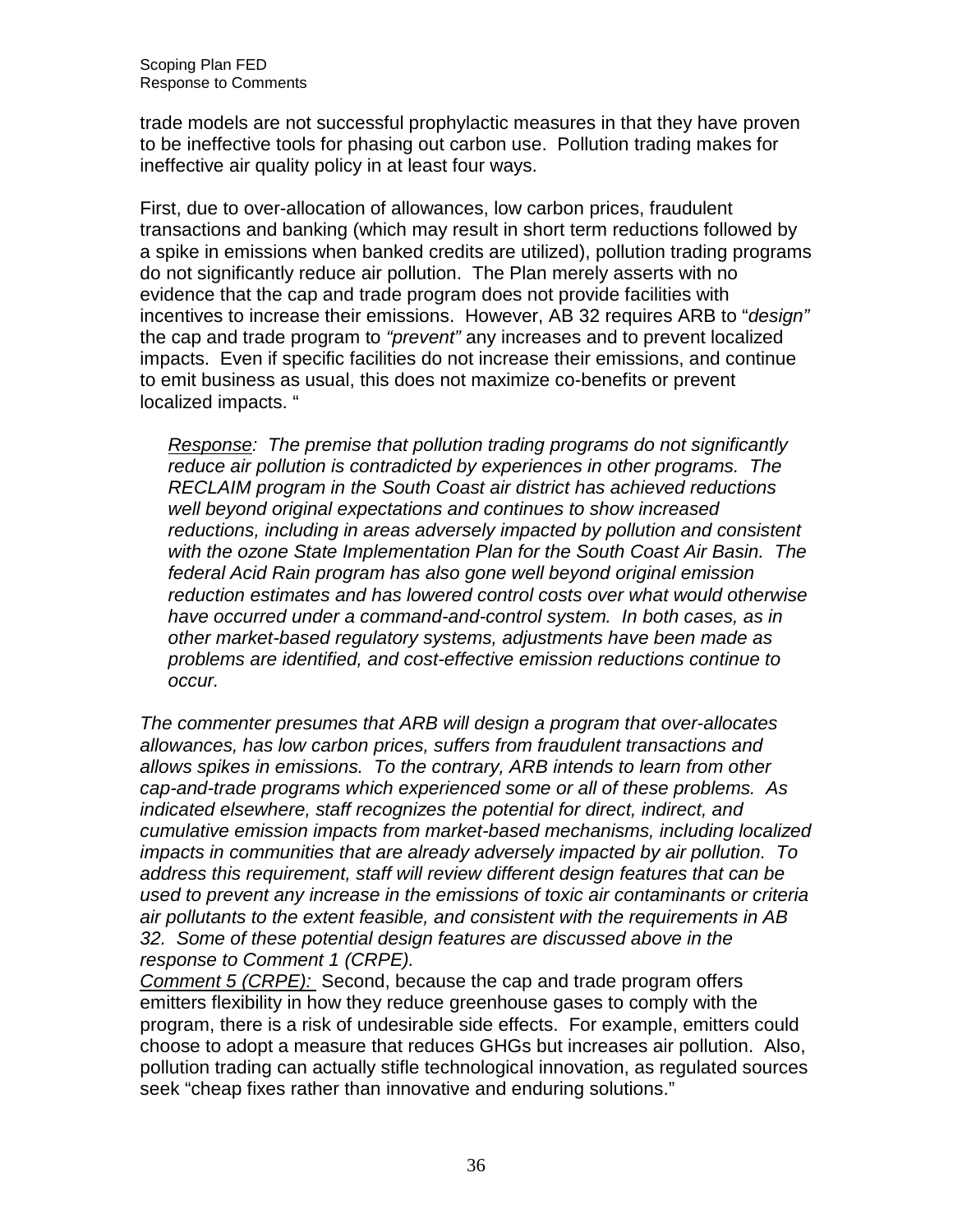Response: We agree that a poorly designed cap-and-trade program could potentially result in the undesirable effects suggested by the commenters. We do not agree that a well-designed cap-and-trade program will result in such effects. The sources covered by the cap (as well as non-capped sources) are also covered by existing state and local criteria pollutant and air toxics regulations that will continue to result in continued and significant reductions in air pollution emissions, exposure, and health-based risk. These issues are addressed at length in the responses to Comment 9 submitted by the Sierra Club and Comments 2 and 3 submitted by Dr. Amy Kyle.

 We also disagree that trading can stifle technological innovation as regulated sources seek "cheap fixes rather than innovative and enduring solutions." The academic literature that first raised this argument also pointed to solutions that allow a cap and trade program to incentivize technological innovation. See David M. Driesen, Free Lunch or Cheap Fix?: The Emissions Trading Idea and the Climate Change Convention, 16 Boston College Environmental Affairs Law Review 1, 78-86 (1998). ARB's coupling of a cap- and-trade program with source-specific regulations is one measure that prevents a reliance on "cheap fixes." Furthermore, the duration of the cap and trade program, the substantial reductions required, and the commitment to continue the program past 2020 with a steadily contracting cap will quickly exhaust the supply of "cheap fixes." The price attached to carbon emissions and the declining cap is likely to incentivize technological innovation beyond that required by source-specific regulations.

 In addition, ARB has solicited advice on how to design a cap-and-trade program to incentivize technological innovation. Specifically, ARB has requested and the Economic and Technology Advancement Advisory Committee (ETAAC) has provided "a consensus view on how various policy mechanisms referenced in the Market Advisory Committee (MAC) report might affect investments in – and the implementation of -- technologies and other solutions designed to help meet AB 32's GHG emission reduction goals. CARB directed ETAAC to provide comments on three specific market design objectives highly relevant to the effective implementation of AB 32: (1) Early Action; (2) Innovation; and (3) Clear Price Signals." See Recommendations of ETAAC, Final Report at 9-1 to 9-9 (2008). The measures and policies identified in the Scoping Plan are premised on the need for continued technological innovation that will fundamentally change how California uses and conserves energy. Other political jurisdictions can also move toward the California model by taking on additional reductions using California's standards.

s*tandards.*<br>Comment 6 (CRPE): Third, pollution trading decreases public participation in environmental decision-making. Pollution trading occurs without any public oversight or public understanding of actions taken to reduce GHG emissions. A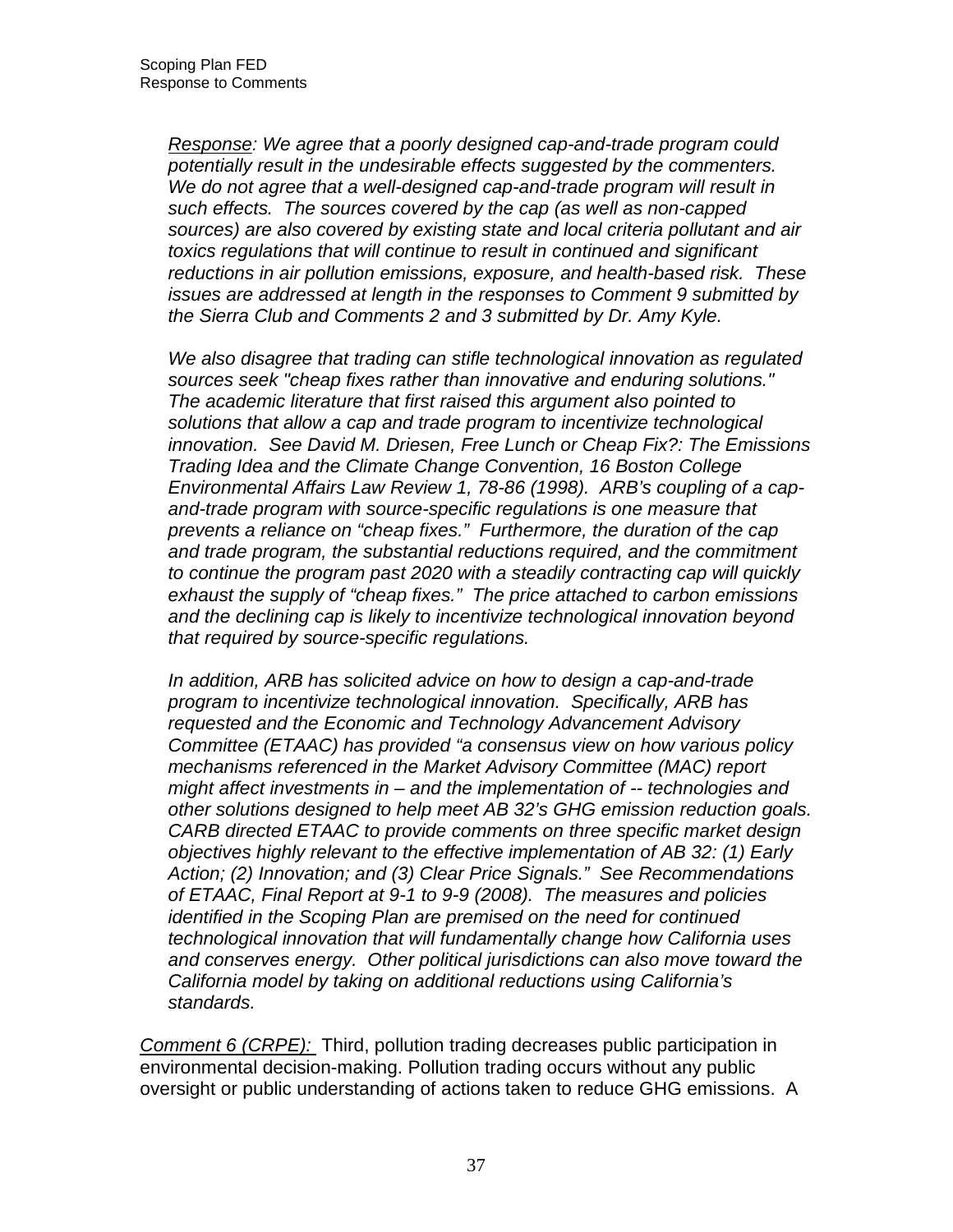community could fight for years for a stronger permit to limit pollution from a particular factory, and then that factory could simply buy credits allowing it to increase its emissions.

Response: We disagree. Even though a future cap-and-trade program may allow sources of GHG emissions to trade GHG allowances, affected sources will remain subject to separate and distinct requirements for criteria pollutants and air toxic emissions imposed by State and local air pollution regulations. The ability to purchase or trade GHG allowances does not mean that sources will be able to ignore existing permit conditions.

Comment 7 (CRPE): Finally, pollution trading often does not result in emissions reductions because of increased difficulty monitoring and enforcing emission reductions. ARB has provided no information in this Plan on how it will reliably monitor emissions of all capped sources during the cap and trade program to ensure that allowances surrendered are equal to the source's actual emissions.

Response: We disagree. In 2007, ARB approved regulations that require the mandatory reporting of GHG emissions from many GHG emission sources that would be covered under a cap-and-trade program (see title 17, California Code of Regulations, sections 95100-95113). These regulations provide a foundation of experience that can be built upon and expanded to other sources as part of the rule development of a cap-and-trade program. ARB staff has also been developing third party verification protocols to ensure that reporting sources are complying with the enforceable and accurate reporting methods. Finally, ARB legal and enforcement staff have been working with other State agencies (such as the California Energy Commission) and Western Climate Initiative (WCI) jurisdictions to develop the mechanisms necessary to monitor trading and emissions in a cap-and-trade program. The details of such mechanisms will be finalized during the rulemaking for the cap-and-trade program.

Comment 8 (CRPE): While the Acid Rain program is touted as a successful cap and trade program, it only covered one sector, power plants, thus making "data tracking and compliance determination" easier. In programs with greater heterogeneity such as the multi-sector cap proposed in the Plan, tracking noncompliance becomes a greater problem. While the Acid Rain program is mythologized as the one successful trading program, it also resulted in *increased*  air pollution at 42% of the covered facilities, meaning there were localized air pollution impacts of the type that AB 32 prohibits.

Response: A multi-sector cap-and-trade program could be more difficult to enforce than the federal acid rain program. However, robust enforcement of a multi-sector cap-and-trade program is feasible and can be accomplished (see the response to the previous comment). California as well as federal monitoring requirements have been in place for several years, and many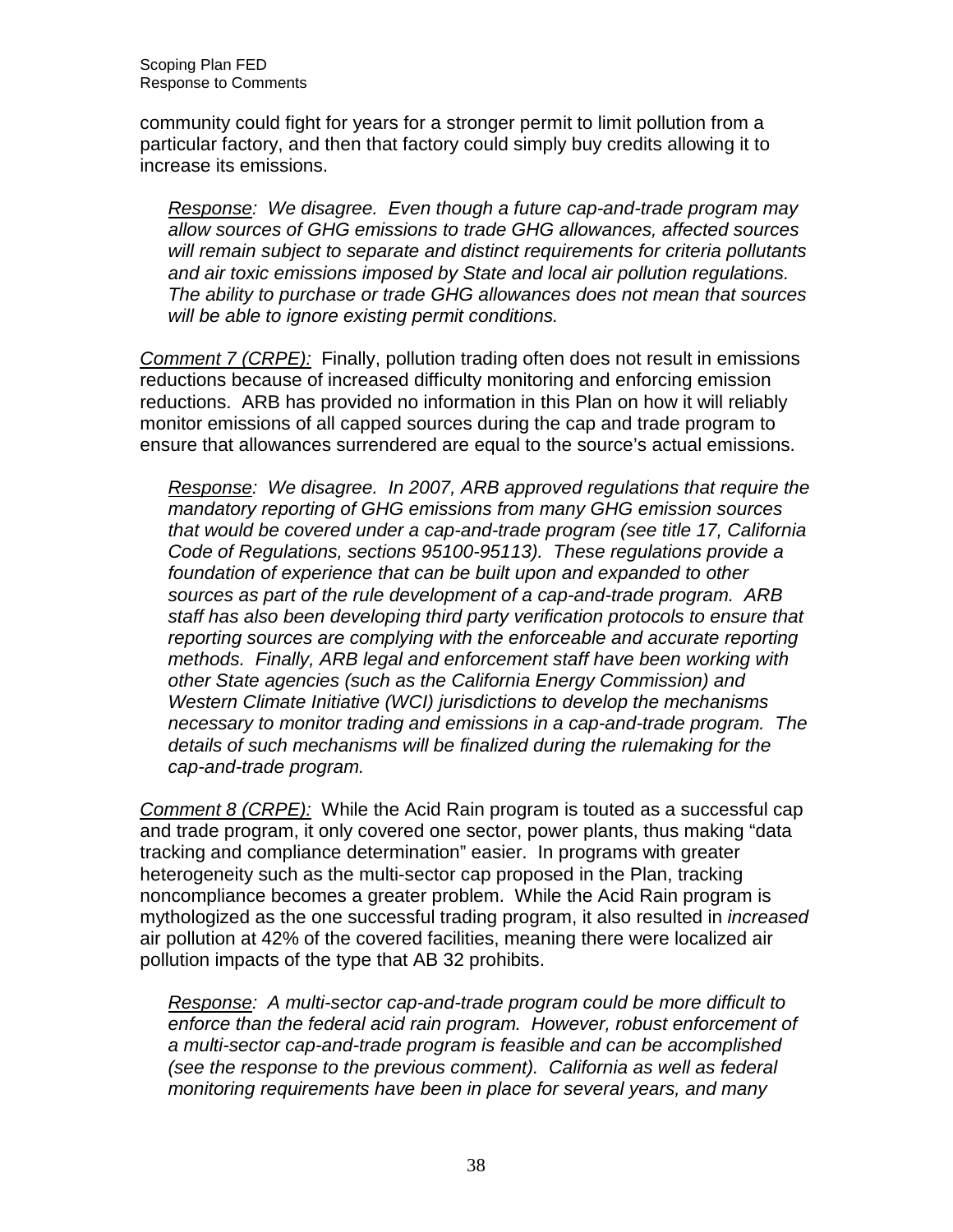sources are able to track their emissions through continuous emissions monitors. While the acid rain program relied on U.S. EPA personnel for enforcement, ARB believes that verification by independent third parties can enhance our ability to track compliance. ARB has begun to establish procedures to certify these verifiers. As indicated elsewhere in these responses, a cap-and-trade program for greenhouse gas emissions will not eliminate existing requirements for sources to meet health-based criteria pollutant or air toxics requirements. As an added precaution, staff will also investigate alternative approaches to ensure that a cap-and-trade program does not lead to the potential for direct, indirect, and cumulative emission impacts from market-based mechanisms, including localized impacts in communities that are already adversely impacted by air pollution.

Comment 9 (CRPE): The German approach of direct regulation had greater percentage reductions in SO2 emissions over a two-year period than the U.S. approach of trading did over a 10-year period.

Response: We believe that this is an inappropriate comparison. The amount of reductions achieved by a cap-and-trade program is critically dependent on the level of the cap. Greater emission reductions can be achieved if the cap is set at a lower level. The U.S. acid rain program set the cap at a particular level and was successful in achieving this cap. The fact that German SO2 regulations achieved a different level of emission reductions does not mean that source-specific regulations are inherently better than a cap-and-trade program at achieving emissions reductions. The reductions that will be achieved from either program are dependent on the specific design features of that program. It should also be noted that the Scoping Plan is proposing a cap-and-trade program for greenhouse gas emissions. Such a program is also in place in Germany as part of the European Union Emissions Trading Scheme. As indicated in responses to previous comments, such a program in California will not be allowed to interfere with requirements to meet other health-based pollutant standards.

Comment 10 (CRPE): "By using a market mechanism that allows trading out of state, ARB is allowing the new jobs that will be created by investment in green technology to be created in places like Arizona, rather than in California. This directly violates AB 32's requirement that ARB "direct public and private investment toward the most disadvantaged communities in California." Linking California's trading program to the Western Climate Initiative could also contravene AB 32's requirement that greenhouse gas emission reductions achieved are enforceable by ARB."

Response: We agree that a California program that links with the Western Climate Initiative (WCI) must be conditioned on the assurance that AB 32 requirements will be met. Both as part of the California rulemaking process, and our involvement in the WCI effort, we will work closely with all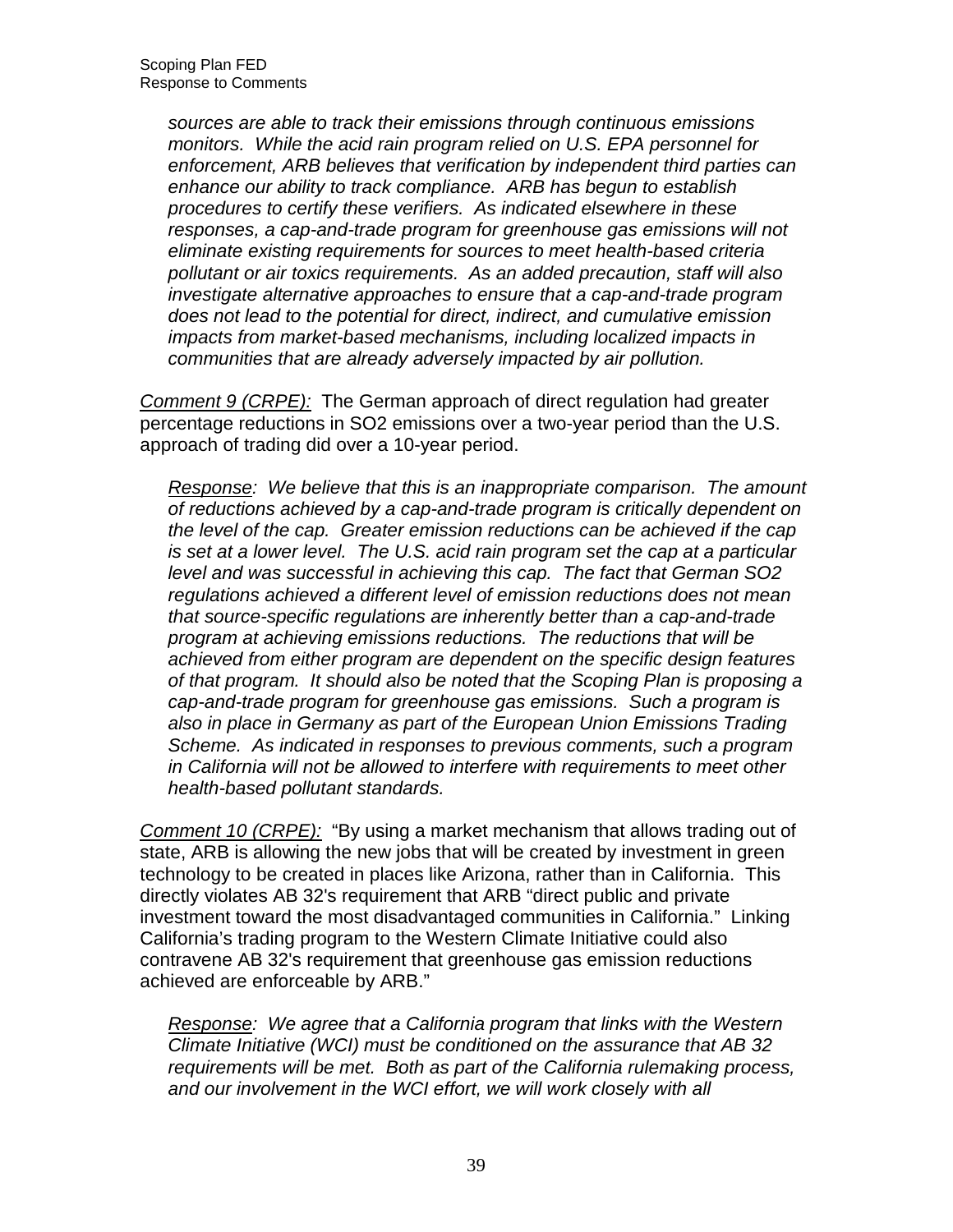stakeholders to ensure that California sources and the public are not adversely affected -- either economically or environmentally -- through participation in a regional program.

 California's public and private investment would not be directed out of state as a result of reciprocal linkage with other jurisdictions' market mechanisms through WCI. The greater the number of states that enact climate change legislation, the more investment is likely to be stimulated. Given that California is already a center for the creation of green jobs, participation of additional states and provinces in a cap-and-trade program is likely to increase the potential for green jobs in California rather than lead to a flight of green jobs to other states. Furthermore, California departments and agencies involved in the development of the cap-and-trade program are working with their counterparts in other WCI jurisdictions to ensure that the program is enforceable no matter where the allowances are traded or used.

Comment 11 (CRPE): "ARB should not allow trading in overburdened  communities. Because industrial polluters in California are predominantly located in and also tend to cluster in low income neighborhoods and communities of color, ARB must take measures that will *prevent* these sources from increasing pollution. The unrestricted trading envisioned by the Plan seriously threatens to further overburden such communities. "

Response: A cap-and-trade program, if properly designed, will not overburden vulnerable communities. A cap-and-trade program for greenhouse gas emissions will not be allowed to weaken or reduce the requirements for permitted sources, which are currently subject to health-based criteria pollutant or air toxics requirements. As an added precaution, staff will investigate alternative approaches to ensure a cap-and-trade program does not lead to the potential for direct, indirect, and cumulative emission impacts from market-based mechanisms, including localized impacts in communities that are already adversely impacted by air pollution.

Comment 12 (CRPE): ARB should maximize co-benefits through direct emission reduction measures and performance standards. A direct emission reduction is defined as "a greenhouse gas emission reduction action made by a greenhouse gas emission source at that source." Instead of relying on trading, ARB should instead focus on its commitment to "partner with local air districts to develop and effectively enforce . . . source specific requirements on industrial sources.

 By requiring emissions reductions at the source, ARB will provide certainty about where emissions reductions will occur and thus ensure that environmental justice communities will get an equitable share of the co-benefits of reducing greenhouse gas emissions.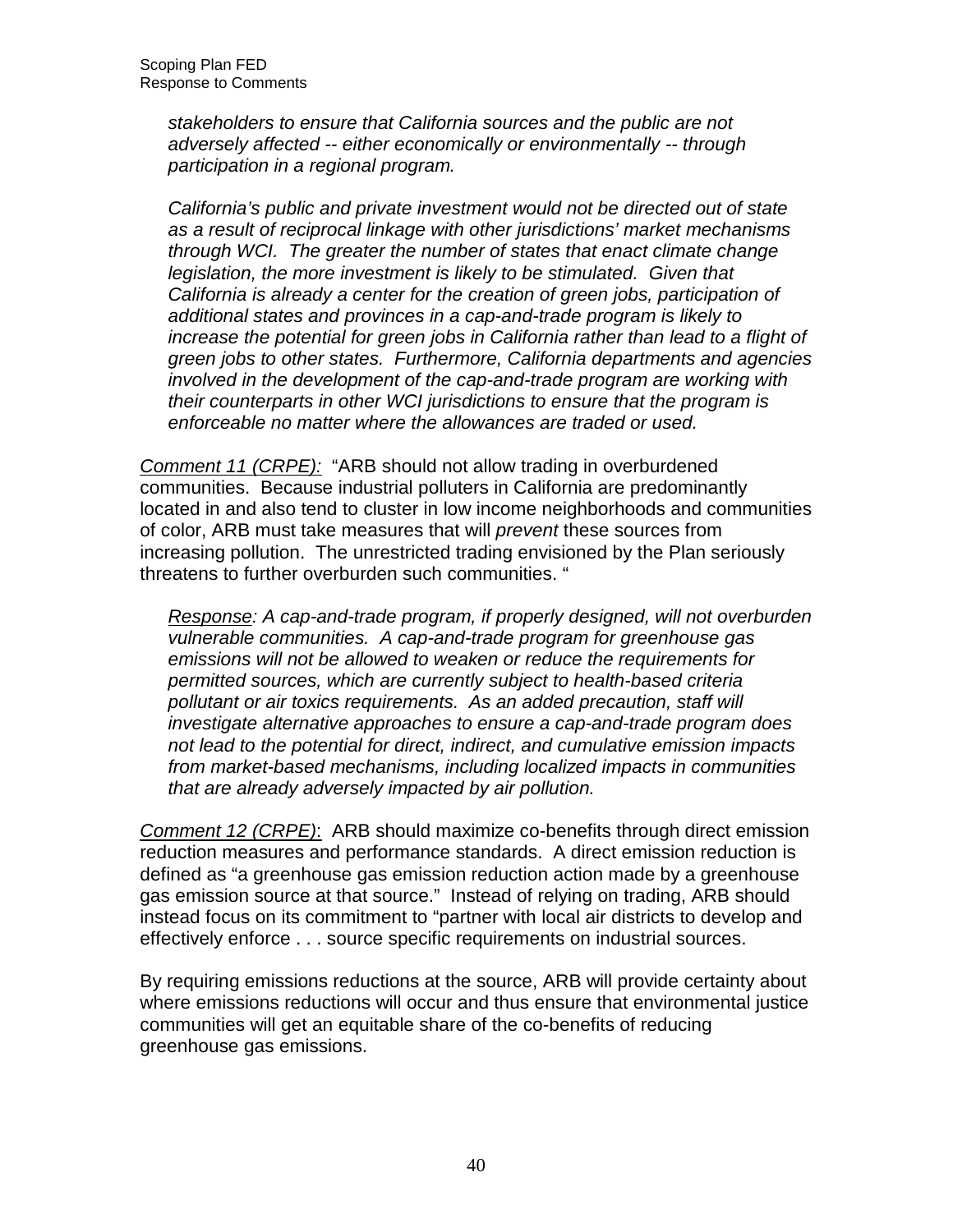Direct regulations and performance standards are effective tools to spur technological innovation and can overcome non-price market barriers preventing cost-effective efficiency improvements and other investments. In addition, direct emission reduction measures can provide targeted co-benefits and ensure an appropriate level of GHG and co-pollutant reductions.

Response: This comment is based on two incorrect assumptions. The first assumption is that a source-specific regulatory program will provide more certainty than a cap-and-trade program about where emission reductions will occur. The second assumption is that a source-specific regulatory program will ensure that environmental justice communities will receive greater co-pollutant emission reduction benefits as compared to a cap-and-trade program. Neither of these assumptions is accurate for the reasons discussed at length in the responses to Comments 5 and 9 submitted by the Sierra Club, Comments 2 and 3 submitted by Dr. Amy Kyle, and the comment submitted by the Environmental Defense Council (EDC).

 The commenter also implies that source-specific regulations will spur technological innovation more effectively than a cap-and-trade program. We do not agree for the reasons discussed above in the response to Comment 5 (CRPE) submitted by the commenter.

Comment 13 (CRPE): ARB should impose targeted emissions reduction measures because the location of greenhouse gas emissions sources and the location of emissions reductions matter. Due to its reliance on a cap and trade program, ARB cannot anticipate where emissions reductions will occur. "Table H-12 [sic, referring to Table H-9] does not include the criteria pollutant co- benefits of additional GHG reductions that would be achieved from the recommended cap-and-trade regulation because we cannot predict in which sectors they would be achieved."

 Because ARB cannot predict where emissions reductions and criteria pollutant co-benefits will occur, it does not appear that the program is designed to prevent localized impacts. The Plan states that ARB will perform an analysis of "any potential localized impacts" at the regulatory phase. However, as the guiding document, the Plan should discuss and analyze the proposed policies to determine their likely impact on low income communities and communities of color. ARB should implement public health safeguards by requiring a higher percentage of direct emissions reductions. ARB's analysis concludes, "[a]ir pollution levels are regional in nature .... Similarly, health impacts estimates reflect local pollution and population patterns. As a result, it is appropriate to analyze the co-benefits on a regional basis." This level of analysis misses the often very localized environmental justice co-benefits of reducing toxic and criteria air pollution. By requiring direct emissions reductions, ARB can target those facilities whose emissions have greater percentages of co-pollutants with serious health impacts. While not considered greenhouse gases, co-pollutants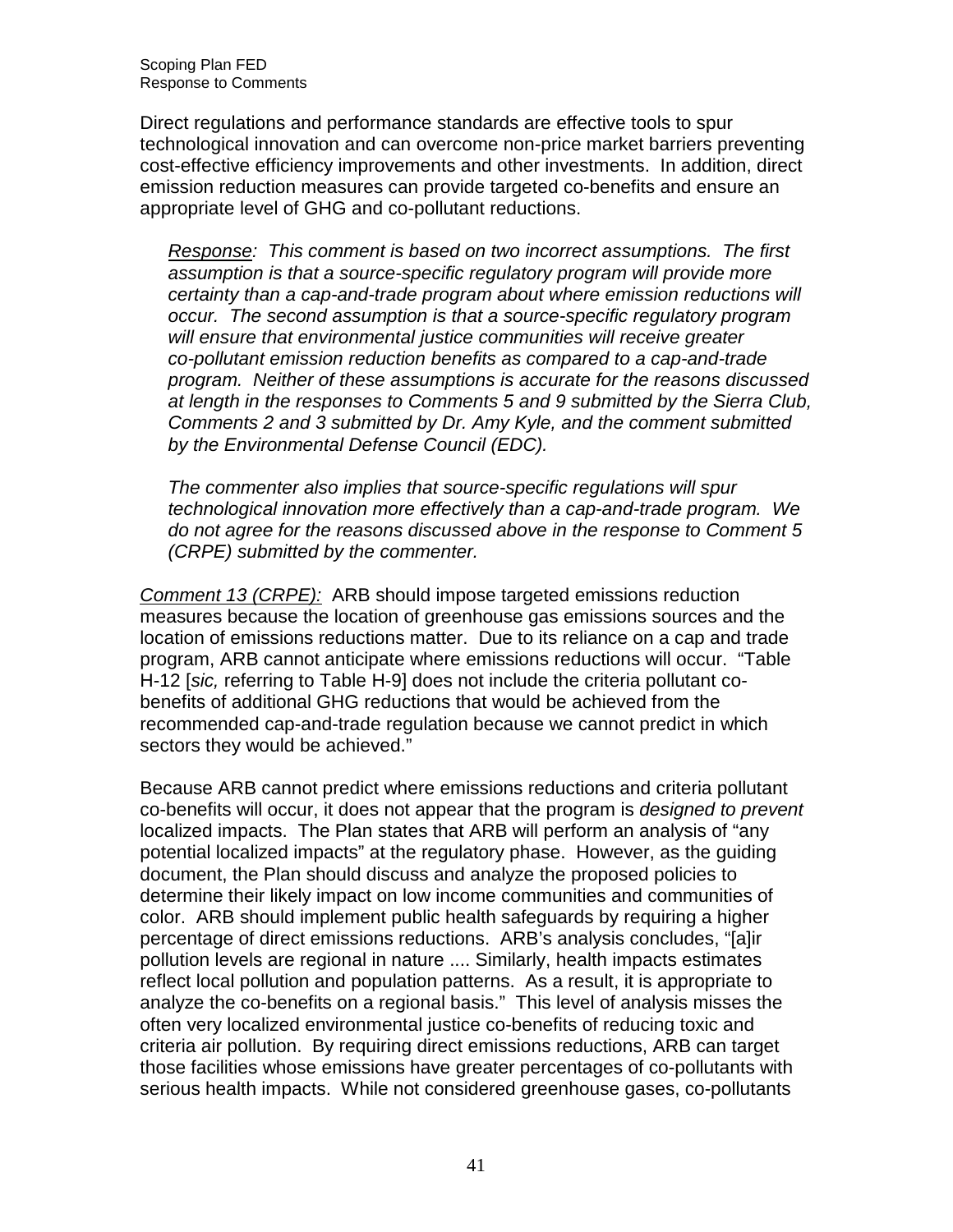such as black carbon (soot) and ozone precursors also contribute significantly to global warming. According to NRDC, "addressing soot and smog in conjunction with AB 32 is a win-win strategy." To maximize the environmental co-benefits of global warming regulations, ARB should include strategies to specifically target those facilities with the highest PM and other co-pollutant emissions. ARB should address the health risks posed to environmental justice communities based on disproportionate exposure to nitrogen oxides (NOx) and particulate matter (PM) and target facilities whose emissions contain higher percentages of these and other co-pollutants.

 Even if these sources do not increase emissions, it is unacceptable for their emissions to remain static while reductions are made elsewhere through the purchase of allowances or offsets.

 ARB should require a higher percentage of direct emissions reductions from such facilities in order the maximize public health benefits of the Plan. In support of a multi-pronged approach, the Plan outlines how "emissions and energy use from most of the sectors covered by a cap-and-trade program would also be governed by other regulatory measures and enforceable policies, including performance standards, efficiency programs, and direct regulations. All measures that otherwise apply to capped sectors would contribute to achieving the cap by reducing their need to obtain allowances." Yet, ARB inexplicably has proposed very few direct emissions reduction requirements on facilities in the industrial sector.

Response: The issues raised by this comment are addressed in the response to the previous comment (Comment 13 (CRPE)). In addition, we disagree with the premise that a cap-and-trade program must specifically target the location of reductions in order to realize maximum co-benefits. As the size of the cap shrinks, we expect the cost of allowances will provide increasing incentives for individual sources to reduce their on-site emissions. To the extent that those sources are located within mixed use or environmental justice areas, greater greenhouse gas reductions should occur in those areas. Should these sources elect to purchase allowances instead of making emission reductions, they would still be subject to criteria pollutant and air toxics requirements imposed by State and local air district rules. The key to reducing public health-related emissions, exposure, and risk will continue to reside in these criteria pollutant and air toxics programs, which should have a far greater positive impact on public health than the non- specific co-pollutant decreases that are likely to accompany reductions in GHG emissions. In addition, the existing regulatory requirements will likely increase in the future to meet stringent State and federal standards that are already in place.

Comment 14 (CRPE): The Plan states that ARB cannot predict where emissions reductions will occur within the capped sources. Yet, economic models exist that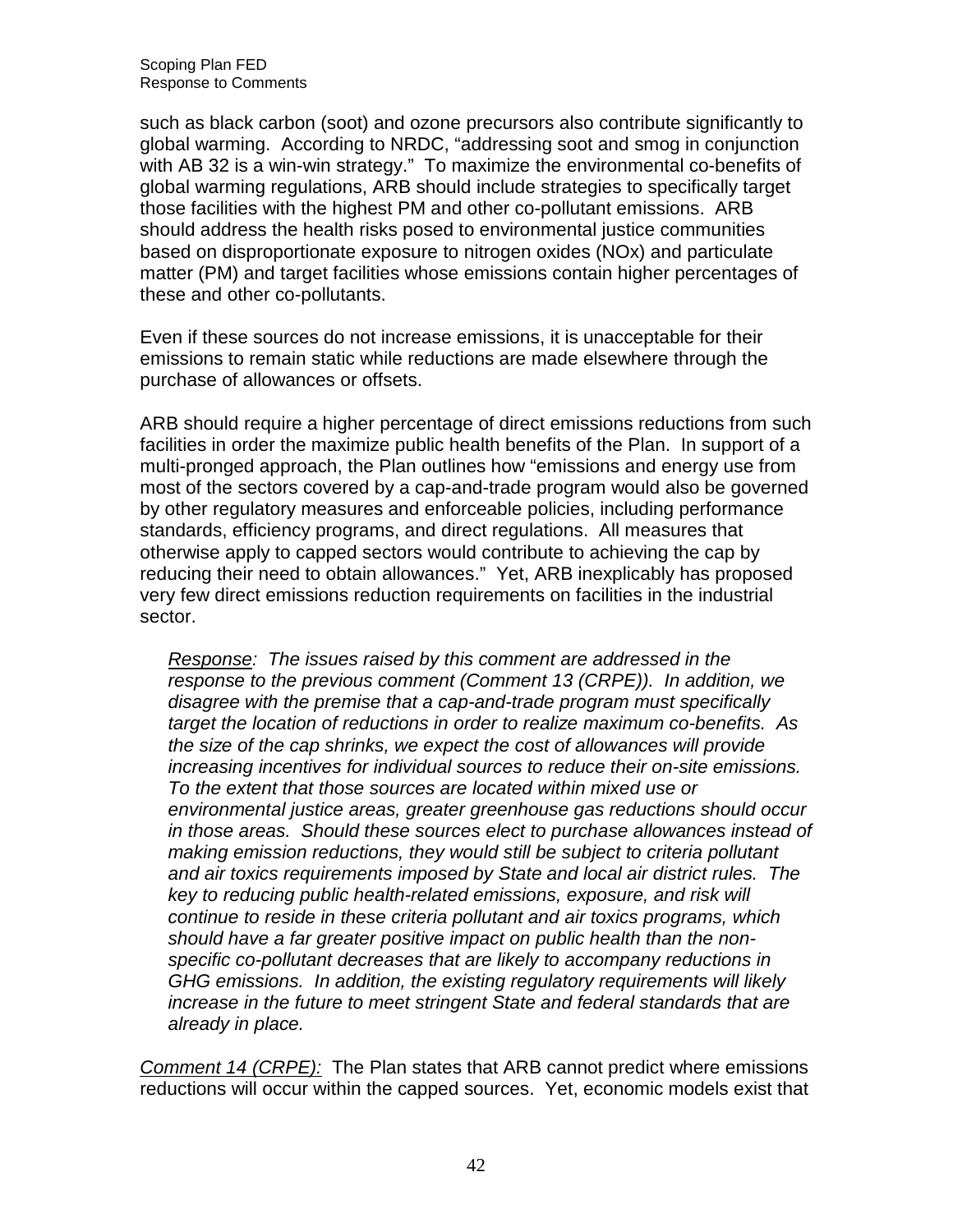allow agencies to accurately predict which facilities are likely to purchase pollution credits, thereby increasing or continuing their pollution, by comparing control costs across regulated source categories. ….. ARB must specifically target those industrial facilities whose emissions have significant environmental and health impacts. Upgrading highly polluting power plants holds potential for tremendous co-benefits. For example, in 2005, just five old (pre-1980) power plants in California contributed to more than one quarter of the total NOx emissions from all power plants in the State. An analysis of particulate matter emissions from industrial facilities shows that certain facilities drive the pattern of environmental injustice in California. BP's Carson Refinery alone contributes 3.17% of the PM emissions attributed to people of color in California. The impact of these emissions is felt primarily in the local area around the facility. There are significant public health co-benefits available through targeted emissions reductions requirements for such facilities."

Response: ARB agrees that, in general, aging plants show the greatest promise of realizing greenhouse gas emission reductions as well as co- pollutant benefits. With a cap-and-trade program, inefficient plants would have a strong incentive to replace older equipment with newer, more efficient units, thereby reducing the cost to the source of purchasing allowances. In developing the program, staff intends to collect information on these sources and examine how the program might work in conjunction with the criteria pollutant and air toxics programs to accelerate early retirement in areas most greatly impacted by associated emissions, exposure, and risk. As indicated in the Scoping Plan, it is not necessary to undertake this targeted approach instead of a cap-and-trade program; the approach can also achieve effective results when combined with a cap-and-trade program.

Comment 15 (CRPE): ARB chooses not to regulate agriculture, and instead allows it to be a source of offsets for the cap and trade program. However, ARB should not allow cross-pollutant trading. Trading credits generated from the installation of methane digesters to power plants and other industrial fuel- combustion facilities could increase pollution and adversely impact public health in the communities around such industrial facilities because the pollutants from a dairy lagoon are different from the more toxic combustion pollution created by power plants and industrial facilities. Currently available technologies and strategies include: (1) anaerobic digesters; (2) bio-gas recovery and barn enclosure; (3) reformulation of ruminant diets to reduce enteric fermentation and some methane emissions; (4) burning animal waste for fuel. Organic farming also has the potential to reduce GHG emissions and sequester carbon. Raising cattle for beef organically on grass, in contrast to fattening confined cattle on concentrated feed, may emit 40 percent less GHGs and consume 85 percent less energy than conventionally produced beef. To maximize reductions in the Proposed Scoping Plan, these and other agricultural emissions control measures should be made mandatory (thereby making them unavailable for use as offsets).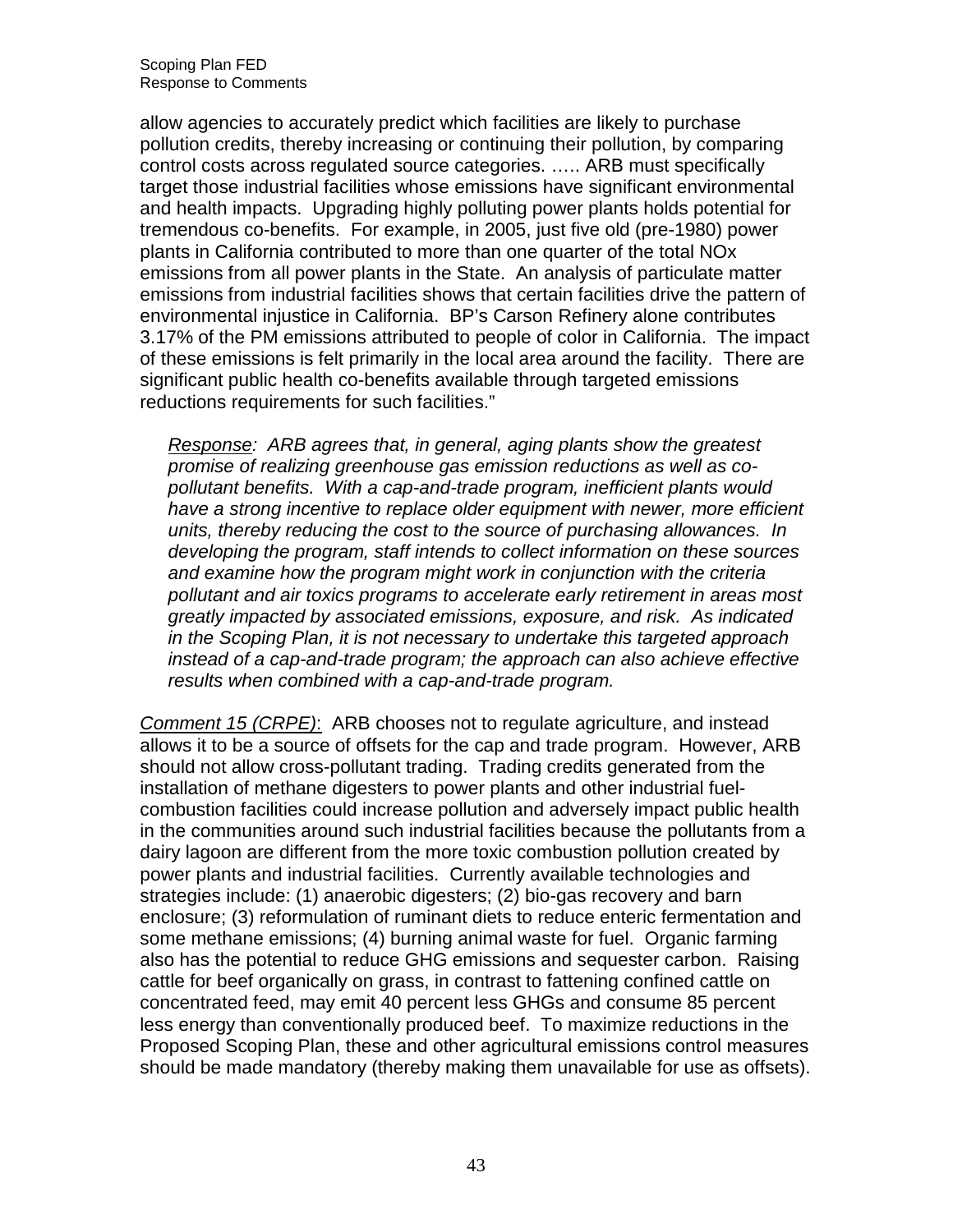Response: ARB staff agrees that before adopting any trading rules as part of a cap-and-trade program, it must perform an analysis to understand the potential for direct, indirect, or cumulative emissions impacts on downwind communities. ARB is also committed to look for opportunities for cost- effective and technologically feasible measures that can reduce greenhouse gas emissions from agricultural activities. The response to Comment 56 (CPRE) discusses future regulation of the agricultural sector by ARB.

Comment 16 (CRPE): programmatic Functional Equivalent Document (FED). However, the FED violated CEQA in three main ways: (1) by failing to comply with the requirements for a programmatic review; (2) by failing to analyze the direct, indirect and cumulative impacts of the proposed Scoping Plan; and (3) by failing to adequately analyze alternatives to the proposed Scoping Plan. ARB describes its environmental analysis as a

 The ARB failed to comply with the requirements for programmatic review. ARB discussed possible impacts from the proposed Scoping Plan in the form of a FED in lieu of an Environmental Impact Report, pursuant to Public Resources Code § 21080.5. This section exempts regulatory programs certified by the California Resources Secretary from specific CEQA substantive and procedural requirements associated with environmental impact reports. The California Secretary of Resources has certified ARB's regulatory program which involves the adoption of plans for the protection and enhancement of ambient air quality in California. CEQA requires that a certified regulatory program preparing a functional equivalent document include "a description of the proposed activity with alternatives to the activity, mitigation measures to minimize any significant adverse effect on the environment of the activity." Moreover, "an agency operation pursuant to a certified regulatory program must comply with all of CEQA's other requirements."

 In order to comply with CEQA, ARB prepared what it describes as a programmatic FED and ARB plans to tier subsequent rule-specific analysis from this plan level programmatic FED. There could be several advantages to conducting a program level review of the proposed Scoping Plan. A tiered programmatic environmental review could provide for a more exhaustive analysis of impacts and alternatives than would be possible in an individual environmental analysis. In addition, a programmatic analysis could ensure a more thorough cumulative impact analysis that might otherwise be "slighted in a case-by-case analysis." Moreover, a general program level analysis could allow the ARB "to consider broad policy alternatives and program wide mitigation measures at an early time when the agency has greater flexibility to deal with basic problems or cumulative impacts." In terms of mitigation measures, CEQA requires that ARB describe mitigation measures which would minimize significant impacts from the project including there efficacy and basis of inclusion. Mitigation measures must also be legally enforceable.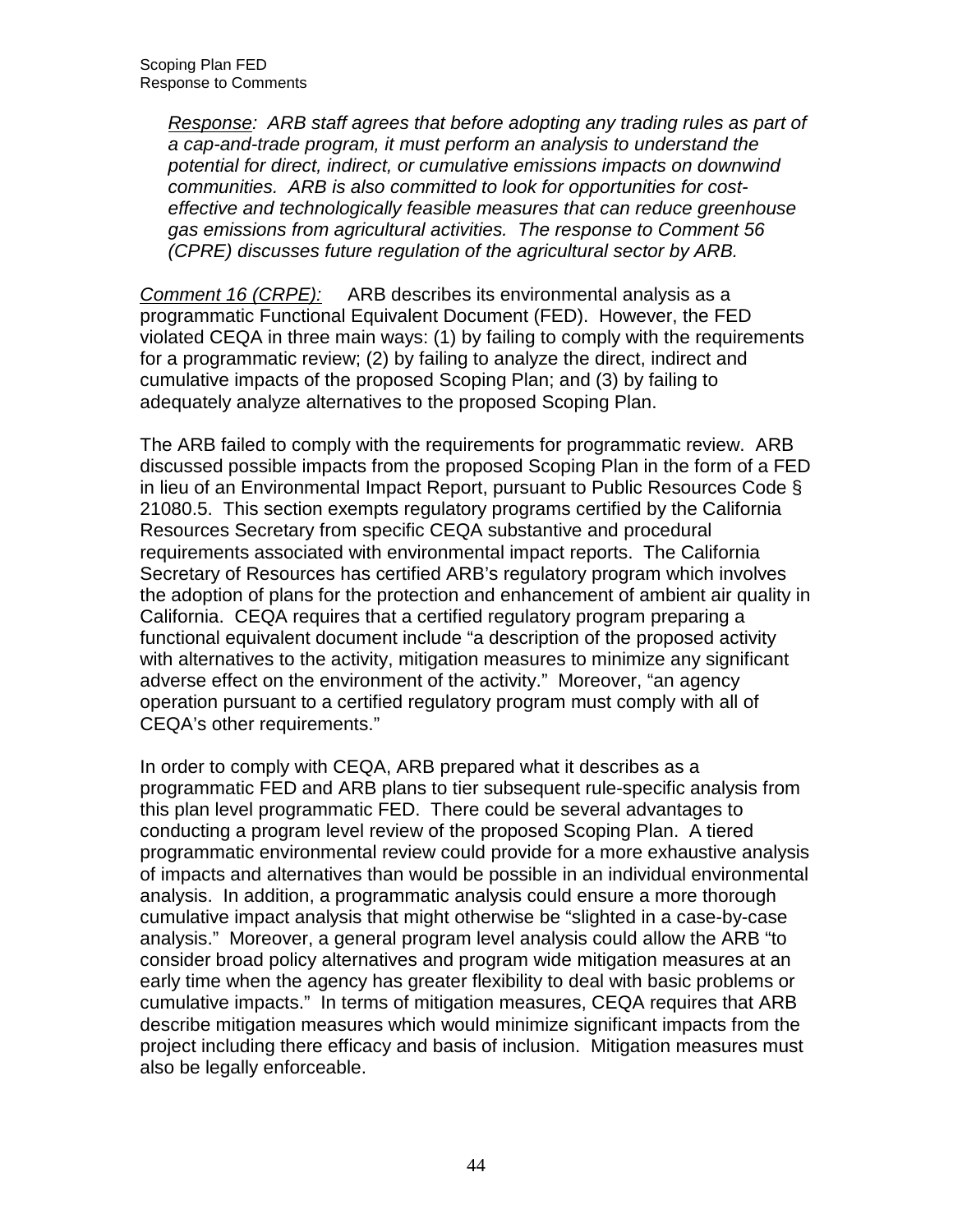ARB's FED analysis provides none of this information. Instead, the FED provides a circular analysis of impacts, contains no mitigation measures but for compliance with already existing rules, and defers virtually all analysis to individual rule making. While CEQA recognizes that the level of detail in a first tier EIR need not be greater than that of the underlying plan being analyzed, tiering does not excuse a lead agency from "adequately analyzing reasonable foreseeable significant environmental effects of the project and does not justify deferring such analysis and future mitigation to a later tier EIR or negative declaration." The ARB's FED analysis fails to inform decision-makers and the public about the significant impacts from the proposed Scoping Plan; it fails to provide an adequate discussion of the direct, indirect and cumulative impacts from plan, and it does not provide an informative analysis of possible alternatives to the proposed Scoping Plan.

Comment 17 (CRPE): ARB failed to analyze the direct, indirect and cumulative impacts of the Scoping Plan. ARB defers the analysis of specific policy choices and regulatory decisions until each individual rulemaking process. This subverts the purpose of a *program* level analysis. Several of the policy choices ARB is making at this stage have not been analyzed.

Response to Comments 16 and 17 (CRPE): The commenter asserts that ARB failed to comply with the requirements for programmatic review. The commenter is correct that ARB discussed possible impacts from the proposed Scoping Plan in the form of a FED in lieu of an Environmental Impact Report, pursuant to Public Resources Code § 21080.5, which allows public agencies with regulatory programs to prepare a plan or other written document in lieu of an environmental impact report once the Secretary of the Resources Agency has certified the regulatory program. As indicated in the FED (p. J-4 – J-6) The California Secretary for Resources has determined that ARB meets the criteria for a Certified Regulatory Program (see title 14, California Code of Regulations, section 15251(d)). This certification allows ARB to adopt rules, regulations, standards and plans, and exempts ARB from the requirement to prepare Initial Studies, Notices of Preparation, Negative Declarations or Environmental Impact Reports (EIRs). ARB is required to prepare a substitute document subject to other provisions of CEQA, such as avoiding significant adverse effects on the environment where feasible.

 The FED considers cumulative impacts and addresses adverse impacts associated with the proposed measures. As required by CEQA, the FED includes a description of the proposed project, an impacts analysis, potential mitigation measures, and a discussion of alternatives. ARB has disclosed as much information as was available at the time of the preparation of the FED. Because the Scoping Plan identifies proposed future actions to adopt and implement greenhouse gas reduction regulations for which specific regulatory language has not yet been developed, the analysis is necessarily general and qualitative. The actual environmental impacts of each proposed measure is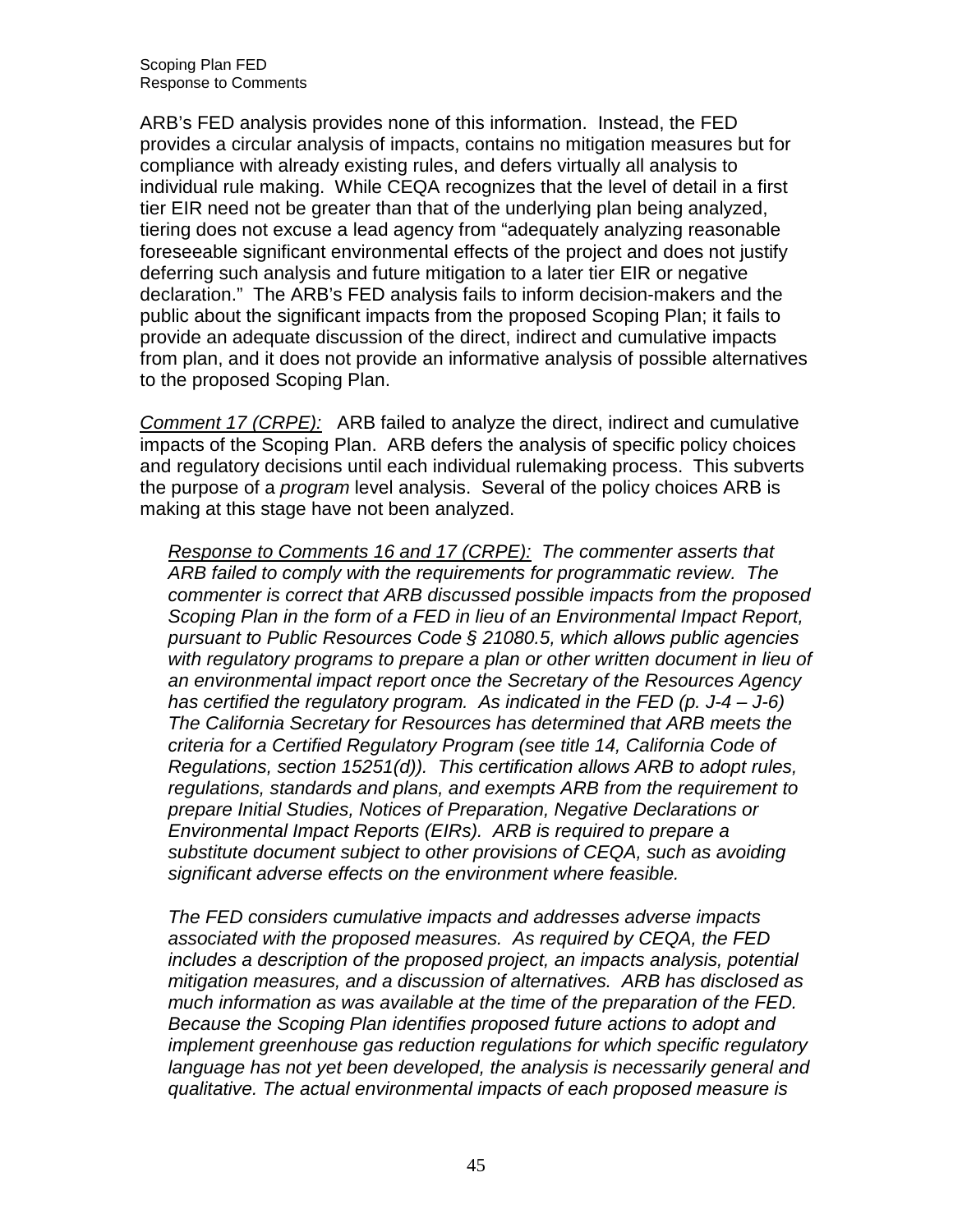intimately dependent on the details of how each measure is drafted. These details can be finalized only after ARB staff has done the necessary technical work as part of the public process of developing each measure.

 Regarding mitigation measures, CEQA requires that ARB describe mitigation measures that would minimize potentially significant environmental impacts from the project. The FED does this. It includes a table identifying the potential adverse impacts and potential mitigation measures for each measure (see pages J-93 to J-116). For some of these mitigation measures, the commenter is correct that ARB identifies regulatory requirements imposed by other agencies (federal, State and local) as potential mitigation measures. Such regulatory requirements already exist and have been proven to be effective. As CEQA discourages speculation (CEQA Guidelines sections 15144 and 15145), it is important to note that drafting an environmental document necessarily involves some degree of forecasting. While foreseeing the unforeseeable is not possible, ARB has used its best efforts to find out and disclose all that it could at the time the FED was prepared.

Comment 18 (CRPE): The ARB defers much of its analysis and mitigation of localized impacts to local land use agencies at the time of project siting. Under CEQA, ARB is responsible for its own compliance with CEQA and cannot rely on other agencies to cure its failures to analyze and mitigate.

Response: In California, local agencies have the legal authority and responsibility to make local land use decisions, such as where individual facilities will be sited. Local agencies have their own regulations and ordinances that project proponents must comply with in order to obtain the necessary permits. Local agencies are usually the lead agencies for project siting decisions and are required by CEQA to perform environmental analyses and implement all feasible mitigation measures for adverse impacts that have been identified. It is entirely appropriate for ARB to rely on local agencies to carry out their legal responsibilities for decisions where they are the lead agencies, especially in a programmatic document like the FED where the locations and specific characteristics of future projects are unknown at the this time. The response to Comment 38 (CPRE) gives an example in the areas of agricultural resources which illustrates why it is necessary and appropriate to rely on local agencies to perform site-specific environmental analyses.

analyses.<br><u>Comment 19 (CRPE):</u> Moreover, agencies are required to use their best efforts to find out and disclose all it reasonably can. 14 CCR § 15144. While the CEQA Guidelines do not directly apply to certified regulatory programs, such programs are still subject to the information disclosure provisions and broad policy goals of CEQA. California Sportfishing ProtectionAlliance v. State Water Resources Control Board (2008) 160 Cal. App. 4th 1643-45. Broadly, CEQA requires ARB to provide sufficient detail to enable those who did not participate in the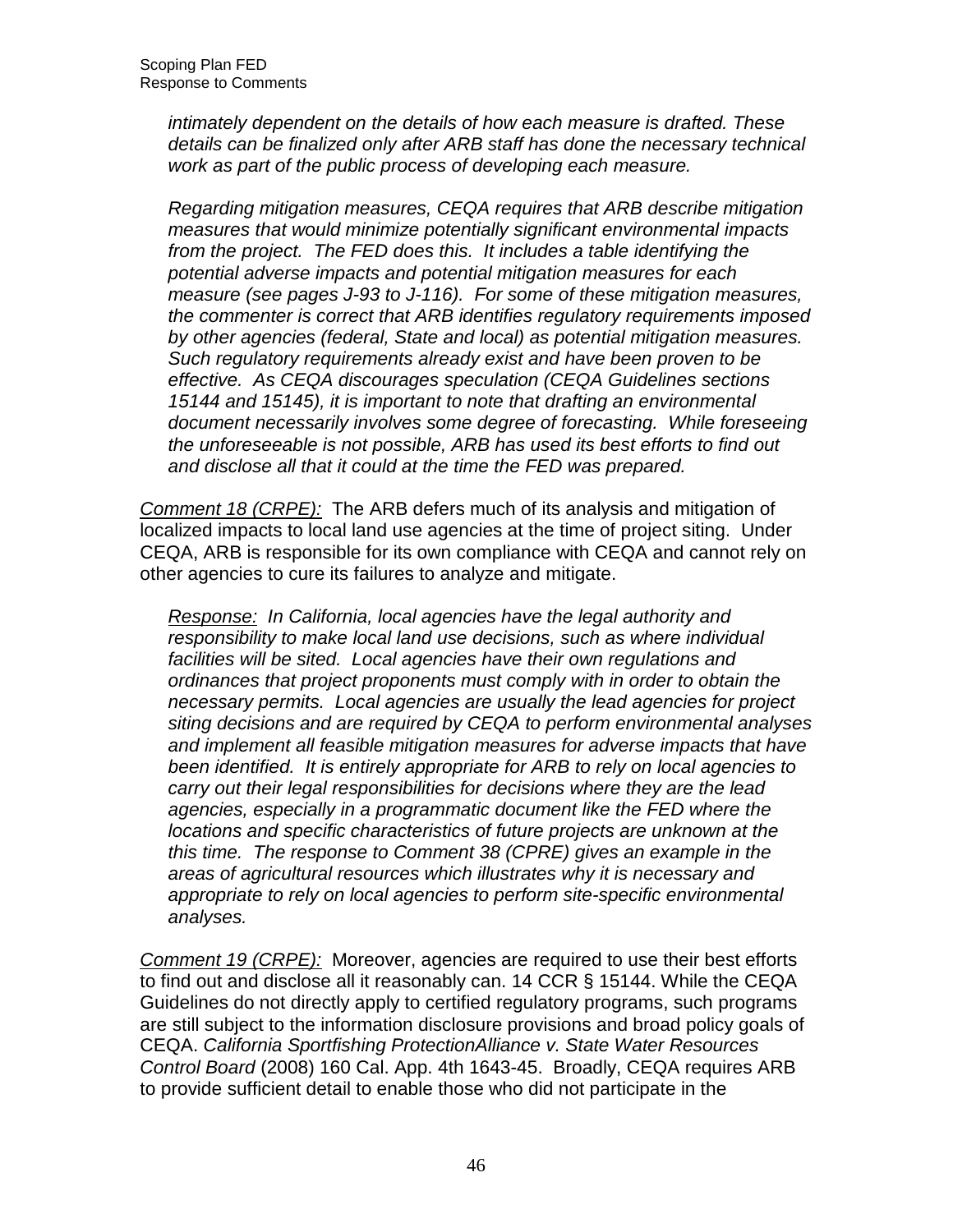preparation of the FED to understand and meaningfully consider the environmental impacts associated with the Scoping Plan. Based on information ARB provided in its FED, it is possible for ARB to engage in a program level analysis of the Scoping Plan's impacts.

#### Response: This comment is addressed in the responses to the previous three comments (Comments 16, 17, and 18 (CRPE)).

Comment 20 (CRPE): Appendix J, pgs 31-32. ARB could examine the environmental impacts and environmental justice impacts of those siting decisions and examine the impacts of the low carbon fuel standard in light of that information. A similar analysis could be conducted for refineries and power plants where locations are easily ascertained. This analysis would also contribute to a better understanding of impacts from ARB's decision to recommend a cap and trade program as opposed to a carbon fee or direct regulatory measures. The failure to provide this basic information about the plan level choices ARB is recommending minimizes the Scoping Plan's impacts and subverts the purposes [of] a programmatic analysis under CEQA.

Response. As explained in the responses to many of the previous comments, it is not possible to provide the detailed information requested by the commenter at this time. The information provided in the Scoping Plan and its Appendices will provide a baseline that will be useful for future project- specific environmental analyses. With respect to the Low Carbon Fuel Standard (LCFS), the FED includes a programmatic analysis of the potential adverse environmental impacts of the LCFS. This analysis is contained on page J-27 and in Section VII of the FED. The LCFS regulation is currently under development, and the Initial Statement of Reasons for this regulation will include a detailed environmental analysis of its potential environmental *impacts.* 

*impacts.*<br>Comment 21 (CRPE): ARB failed to adequately analyze alternatives to the Scoping Plan. CEQA requires that a certified regulatory program preparing a functional equivalent document include "a description of the proposed activity with alternatives to the activity, mitigation measures to minimize any significant adverse effect on the environment of the activity." Cal. Pub. Res. Code § 21080.5(d)(3)(A). "

Response: This comment is addressed in the responses to the following two comments (Comments 22 and 23 (CRPE)).

Comment 22 (CRPE): Under CEQA, ARB must examine a reasonable range of alternatives that feasibly meet most the project's basic objectives while avoiding or substantially reducing the significant effects of the project. The selection of alternatives should foster informed decision making and public participation. 14 CCR § 15126.6(a). CEQA also makes clear that the purpose of the alternatives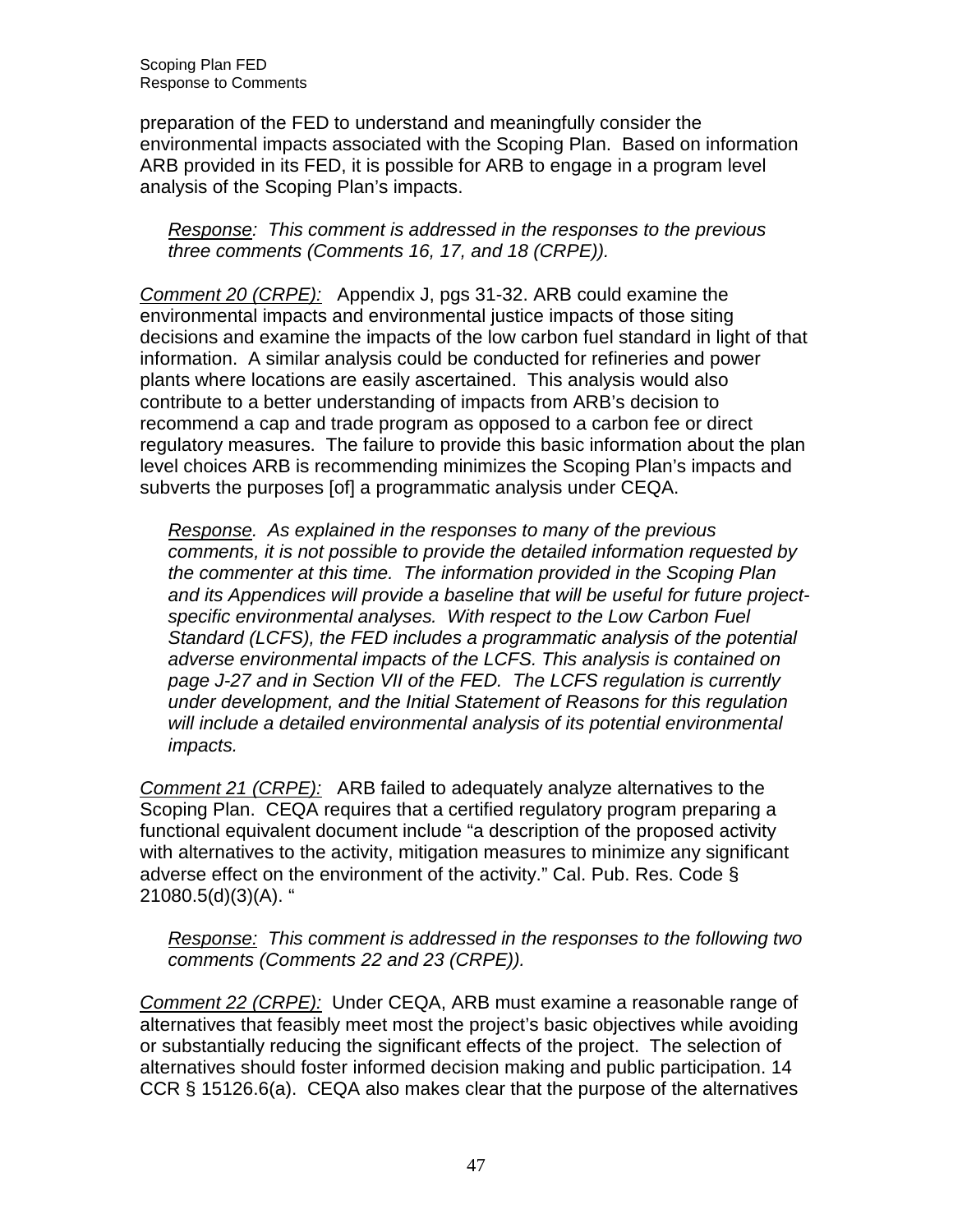analysis is to focus on alternatives that are capable of "avoiding or significantly lessening any significant effects of the project, even if those alternatives would impede to some degree the attainment of the project objectives, or would be more costly." 14 CCR § 15126.6(b). In evaluating alternatives, the ARB must include "sufficient information about each alternative to allow meaningful evaluation, analysis and comparison with the proposed project." 14 CCR § 15126.6(d). Here, ARB identifies the Scoping Plan's objective as "achieving the maximum technologically feasible and cost-effective greenhouse gas emission reductions," citing Health and Safety Code §38561(a)." J-74. The fundamental objective of the Scoping Plan is to map out how California is going to meet AB 32's goals of reducing California's greenhouse gas emissions to1990 levels by 2020. Health and Safety Code § 38550. The means by which ARB will do this are through achieving maximum technologically feasible and cost-effective regulations. By narrowly defining the objective, ARB has artificially limited the analysis of alternatives.

Response: ARB has appropriately defined the objective of the project (i.e., the Scoping Plan). Moreover, ARB has selected and analyzed a reasonable range of alternatives to satisfy the goal of CEQA of informal decision-making. The commenter's interpretation of the legislative intent of AB 32 would not require a different analysis of alternatives than ARB's description of the project objective. The commenter's criticisms of ARB's alternatives analysis are set forth in the following comment, and these criticisms would appear to be the same under either project description.

Comment 23 (CRPE): Regardless of whether ARB appropriately defined the objective of the Scoping Plan, ARB's alternatives analysis fails to comply with CEQA. ARB presents a cursory, circular and results-oriented description of five alternatives to the proposed plan. The five project alternatives ARB identified are: (1) no project, (2) adopting a variation of proposed strategies or measures; (3) adopting primarily a cap and trade program; (4) adopting primarily source- specific regulatory requirements; and (5) adopting primarily a carbon fee. The introductory paragraph to the examination of alternatives 2 to 5 summarizes the major flaws with the alternatives analysis and the FED as a whole. "For these reasons, we expect that environmental impacts (both positive and adverse) of all the alternatives would be similar to the impacts expected from [the] mix of measures identified the draft Scoping Plan. While the magnitude of impacts might increase or decrease, it would be speculative to try to estimate the effects at this time, before the details of specific measures are developed." J-85. This introduction makes clear that the ARB is not providing an informative analysis of alternatives to the Scoping Plan as a whole, which is the main function and advantage of a top tier FED analysis. In conclusion, ARB's environmental analysis pursuant to CEQA is inadequate. It is a self-serving document that provides very little information to the public or decisionmakers with which to evaluate the environmental impacts of ARB's policy choices for reducing greenhouse gas emissions. It provides no information about how ARB's plan will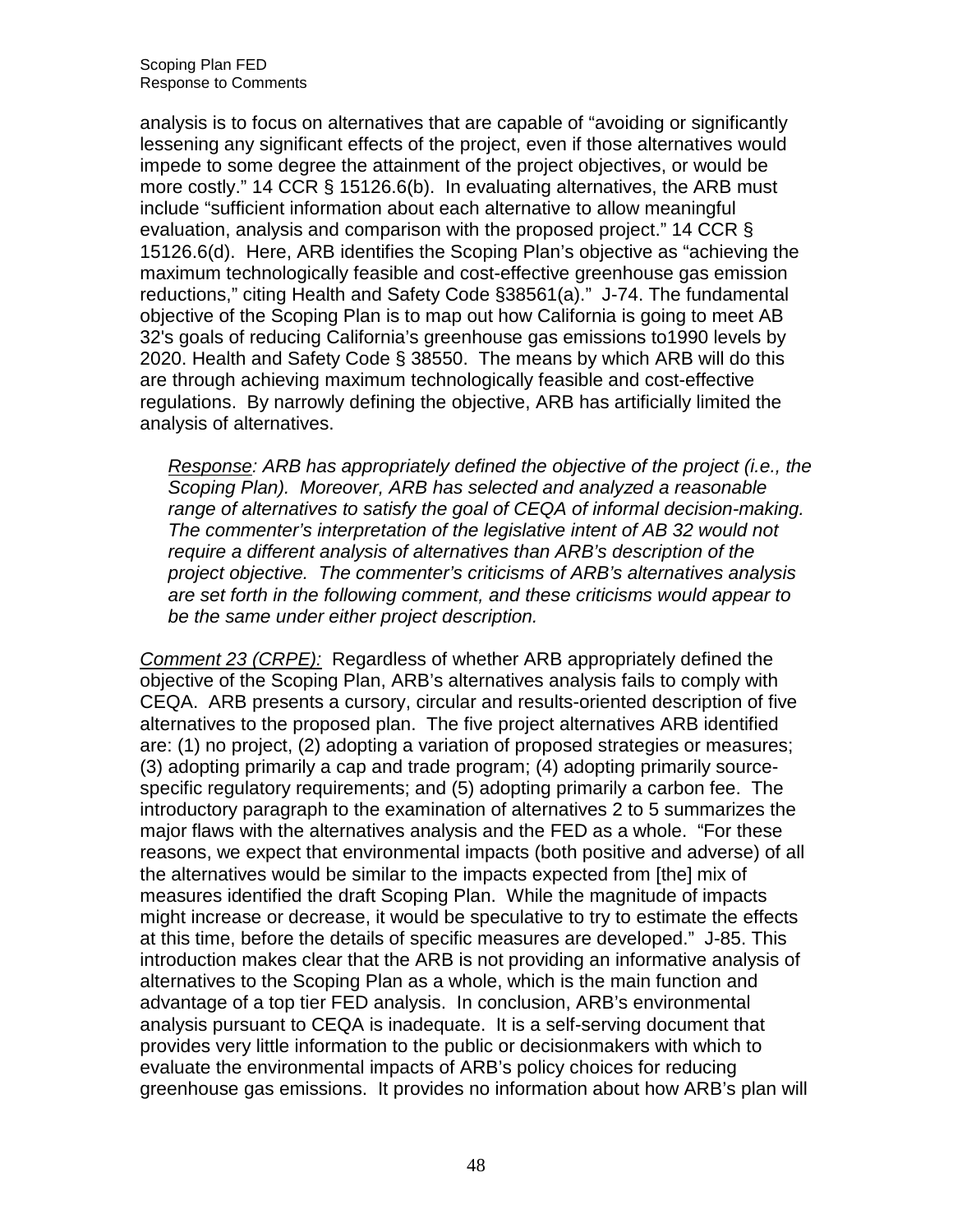Scoping Plan FED Response to Comments

 avoid increasing local pollution and toxic air contaminants as required by AB 32. The ARB missed an opportunity to analyze the impacts of the proposed Scoping Plan itself. Instead ARB provided a circular analysis of the plan's impacts and deferred all other analysis to subsequent individual rulemaking processes. This piecemealed approach artificially minimizes the plan's impacts and violates CEQA."

Response: We believe that ARB's analysis of alternatives meets the requirements of CEQA. Of the five project alternatives identified in the FED, the commenter is not suggesting that any of these alternatives were inappropriately chosen. The commenter's main criticism is that additional, very specific information should have been provided on the environmental impacts of each alternative, including how each alternative would differ in its environmental impacts on local communities in terms of increasing local pollution and toxic air contaminants.

 ARB's fundamental position is that it is simply not possible to provide the level of detail requested by the commenter in a programmatic document such as the FED. There are dozens of possible variations of each alternative, and what happens in the real world depends on the specific details of how each alternative is designed and implemented. The reason why this is so is described at length in the responses to Comments 5, 9, and 10 submitted by the Sierra Club and the comment submitted by the Environmental Defense Council (EDC). Project-specific impacts are appropriately studied as part of the CEQA analysis for each individual project. The public and ARB will have the opportunity at that time to provide information and analysis of project-specific impacts in order to satisfy CEQA's goal of informal decision-making.

 As explained in these responses and the FED, each of the alternatives can be designed in such a way that environmental impacts are minimized. However, the types of emission reduction activities undertaken under any of these alternatives (except for the "No Project" alternative) would be broadly similar. Each alternative essentially identifies different mechanisms that can be used to accomplish the same basic types of changes. For these reasons, the FED concludes that the environmental impacts (both positive and adverse) of all the alternatives would be similar to the impacts expected from the mix of measures identified the draft Scoping Plan. Which alternative to choose therefore comes down to a policy choice. ARB's rationale for making this choice is set forth on pages J-88 to J-90 of the FED.

Comment 24 (CRPE): The ARB failed to respond to comments on the significant environmental points raised during the environmental review process. "If the Board acts to approve the Scoping Plan and the FED on December 11, it will be violating either Pub. Res. Code §21080.5 or its own environmental review rules and regulations. Section 21080.5 only allows certification of functional equivalent programs if the rules and regulations adopted by the administering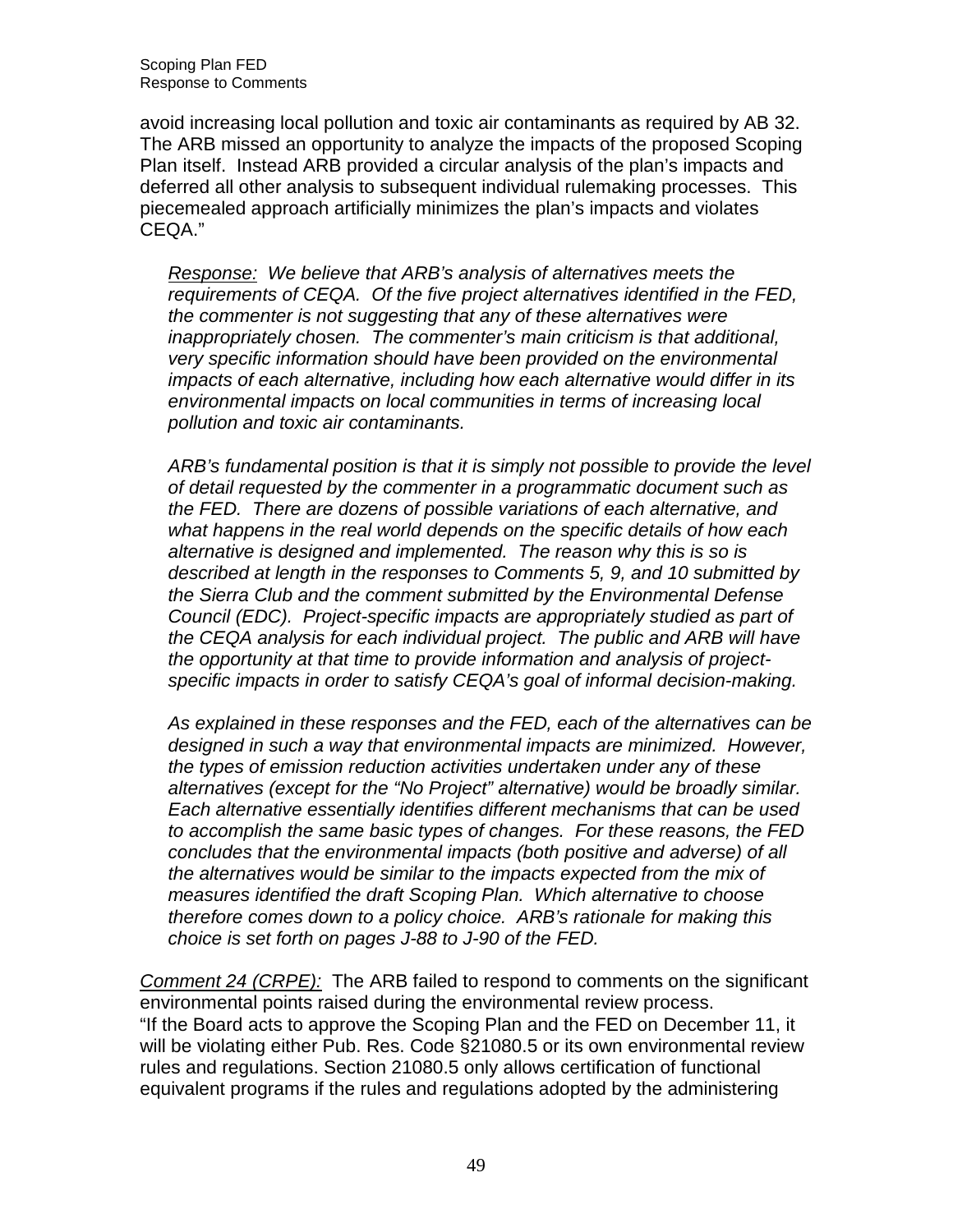Scoping Plan FED Response to Comments

 agency for the regulatory program "require that final action on the proposed activity include the written responses of the issuing authority to significant environmental points raised during the evaluation process." Obviously, by having the close of the public comment period on the Scoping Plan and FED the day before the decision is to be made, the ARB has not given its staff or itself sufficient time to digest the comments made, much less provide written responses."

Response: ARB has complied with all applicable CEQA requirements. The commenter is correct that Public Resources Code section 21080.5(d)(2)(D) requires that the regulations adopted under a certified regulatory program must: must: "(D) Require that final action on the proposed activity include the written

 responses of the issuing authority to significant environmental points raised during the evaluation process."

 The regulations governing ARB's certified regulatory program are found at title 17, California Code of Regulations, sections 60005-60007. The requirement mentioned by the commenter is met by ARB regulations contained in Cal. Code Regs., tit. 17, section 60007, which states:

 "(a) If comments are received during the evaluation process which raise significant environmental issues associated with the proposed action, the staff shall summarize and respond to the comments either orally or in a supplemental written report. Prior to taking final action on any proposal for which significant environmental issues have been raised, the decision maker shall approve a written response to each such issue."

 ARB followed these regulations in its actions on the Scoping Plan. At its December 11, 2008 public hearing, the Board did not take final action to approve the Scoping Plan. What the Board did was approve Resolution 08-47, which designated the ARB Executive Officer as the "decision maker" under Cal. Code Regs., tit. 17, section 60007(a) for the purposes of responding to environmental issues raised on the Proposed Climate Change Scoping Plan. The Board also directed the Executive Officer to:

> "… prepare and approve written responses to all significant environmental issues that have been raised, and then to either: (1) return the Proposed Climate Change Scoping Plan to the Board for further consideration if he determines that this is warranted, or (2) take final action to approve the Proposed Climate Change Scoping Plan with the modifications identified at the December 11, 2008 public hearing, any conforming modifications that may be appropriate, and any modifications that are necessary to insure that all feasible measures or feasible alternatives that would substantially reduce any significant adverse environmental impacts have been incorporated into the final action." (see Resolution 08-47, page 7)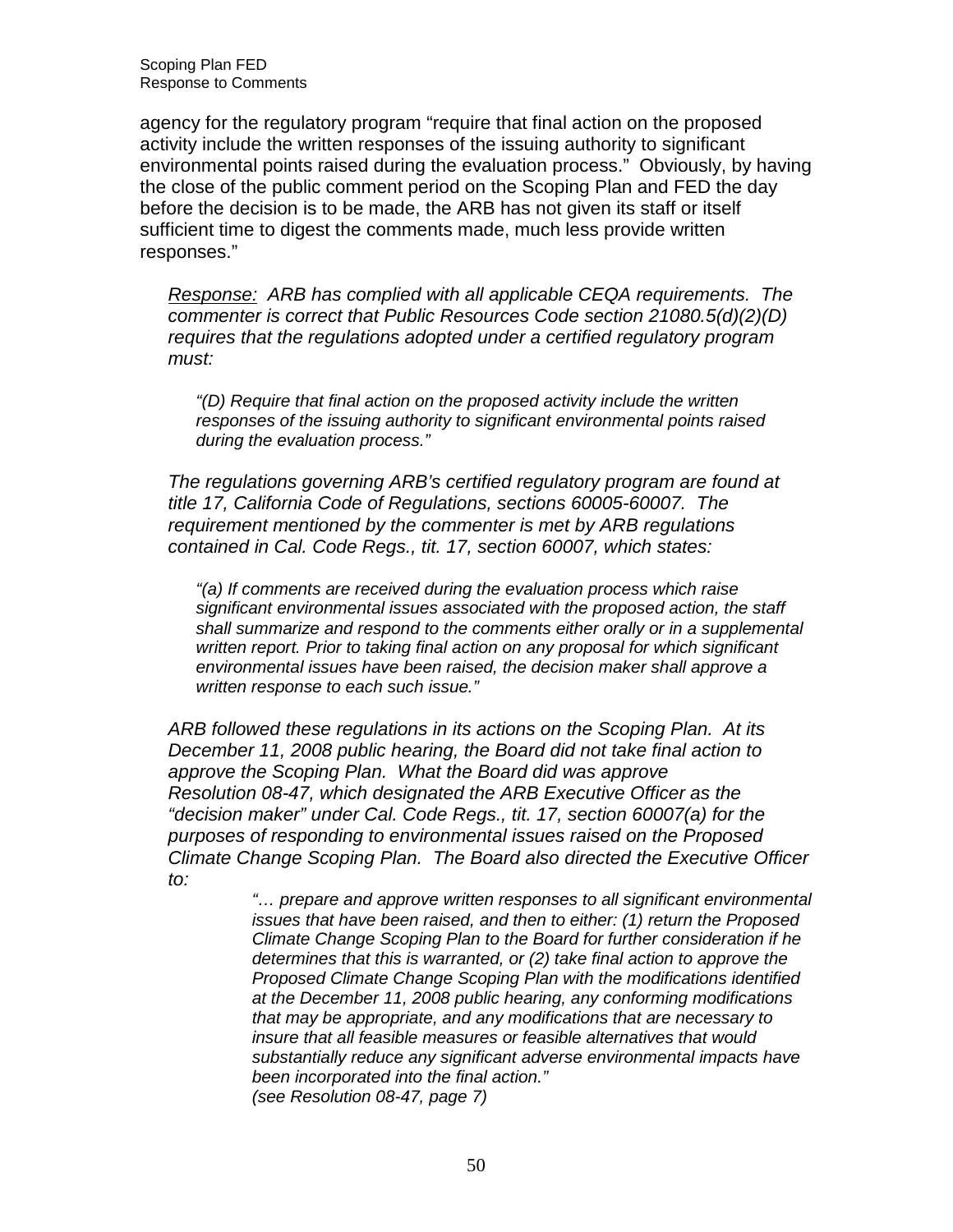This document contains the written responses to all significant environmental issues that have been raised. After approving these responses, the Executive Officer will then comply with the Board's direction set forth above in Resolution 08-47. If the Executive Officer determines that returning to the Board for further direction is not warranted, he will issue an Executive Order that approves these written responses and takes final action to approve the Scoping Plan. By following this process, ARB will comply with all applicable provisions of CEQA and ARB regulations. Finally, CEQA and ARB's certified regulatory program – contrary to the commenter's assertion – do not require the comment period to remain open until the decision maker acts. Doing so could potentially force the regulatory process to go on ad infinitum. It is within ARB's discretion, and consistent with CEQA, to require a closing date for the submittal of comments prior to the final decision.

 Comment 25 (CRPE): **Project Description**. The project description discusses in very vague terms the potential regulatory measures ARB is considering for reducing greenhouse gas emission by 169 MMTCO2E. However, the Project Description does not discuss specific reductions from each sector it briefly describes nor does ARB discuss the policy choices it made to exclude some sectors from regulation."

Response: Pages 11 and 12 of the Scoping Plan divides California's GHG emissions into various sectors and quantifies the GHG emissions from each sector. The anticipated emission reductions from each sector and measure are included in Chapter II of the Scoping Plan (Recommended Actions), and are set forth in detail in the "Sector Overview and Emission Reduction Strategies" in Appendix C to the Scoping Plan. The commenter asserts that ARB did not discuss the policy choices it made to "exclude" some sectors from regulation. The commenter does not specifically identify which sectors have been "excluded." Based on other comments submitted by CRPE, however, the commenter may be referring to the agricultural sector. Comments on this sector are responded to in the responses to Comments 37 and 56 (CRPE).

 Comment 26 (CRPE): **Low Carbon Fuel Standard**: This measure relies on future rule development and subsequent local land use decisionmaking processes to assess mitigation measures. **Energy and Natural Gas: Renewable Portfolio Standard and Million Solar Roofs**: Again relies on local siting decisions to address impacts.

Response: This comment is addressed in the response to Comment 18 (CRPE).

 Comment 27 (CRPE): **Air Quality- Cumulative Impacts**: ARB states that the Scoping Plan's cumulative impact will be to substantially improve air quality.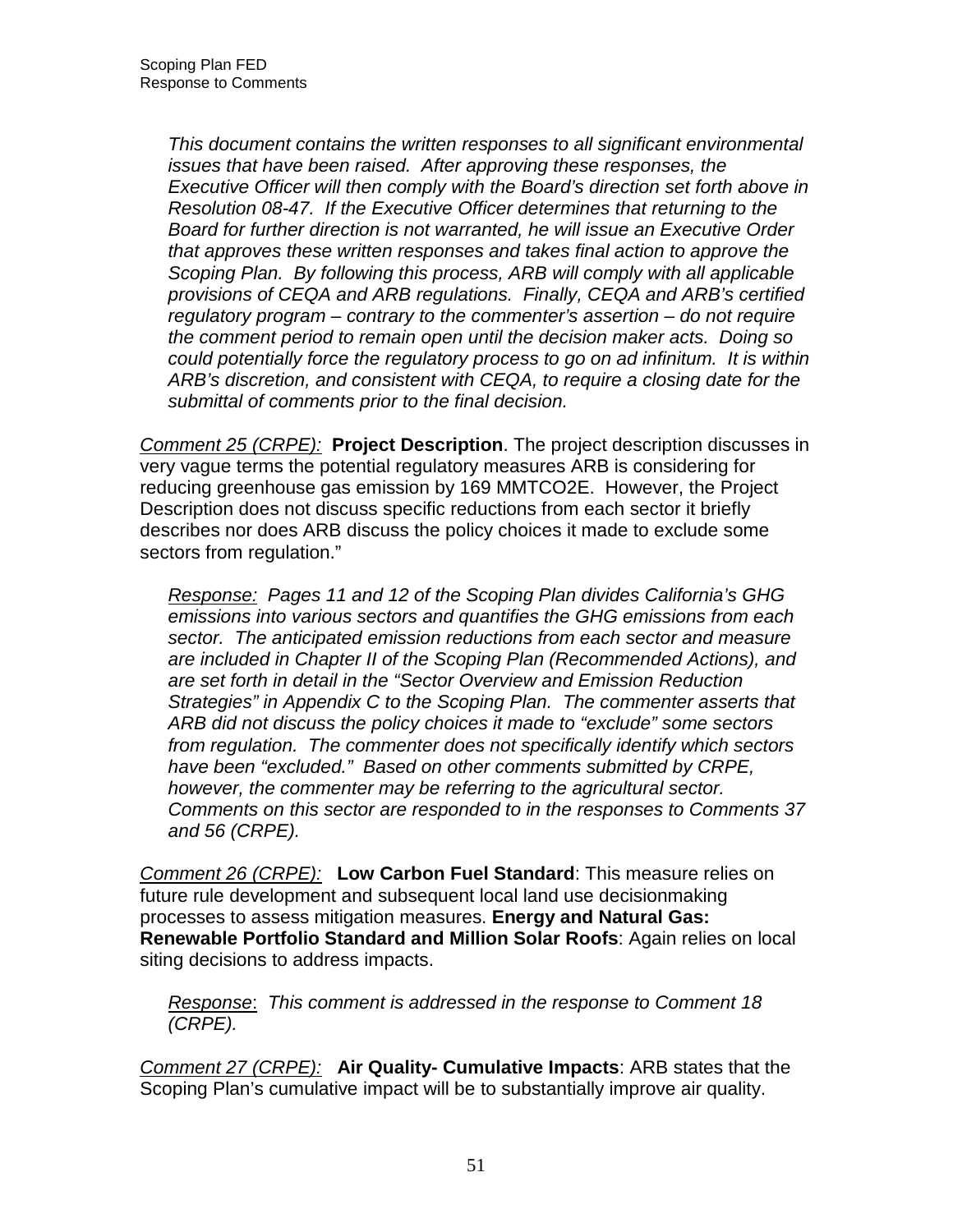Scoping Plan FED Response to Comments

 Appendix J p. 24. However, the ARB provides no facts or analysis to support this conclusory statement. ARB recognizes that there could be an increase in local air pollution. Appendix J p. 24. Again, ARB relies on local siting agencies to mitigate these impacts. Without ARB setting minimum statewide standards and guidance, this is speculative.

Response: Appendix H of the Scoping Plan, which is incorporated by reference in the FED, contains a detailed analysis supporting ARB's conclusion that the cumulative impact of the Scoping Plan will be to substantially improve air quality. In general, implementation of Scoping Plan measures would improve air quality overall because local pollutants tend to be "bundled" with GHG (especially CO2) emissions, so that changes in the production methods that lead to reduced GHG emissions also lead to lower emissions of local pollutants. This was one of the conclusions of the Market Advisory Committee regarding a well-designed cap-and-trade program. (See Market Advisory Committee to the California Air Resources Board, Recommendations for Designing a Greenhouse Gas Cap and Trade System for California" (2007) at page 10.) The same effect will occur for direct regulatory measures included in the Scoping Plan. By reducing co-pollutants associated with GHG emissions, the overall effect on air quality will be cumulatively positive.

cumulatively positive.<br>The FED also indicates that there may be construction–related air quality impacts which should be evaluated on a project-specific basis. The response to Comment 18 (CRPE) addresses the issue raised by the commenter on decisions of local siting agencies.

 Comment 28 (CRPE): **Criteria Pollutants**: ARB describes criteria pollutants in the Air Quality Analysis. However, it does not provide any information on the health effects of each pollutant.

Response: The FED incorporates by Reference Appendix H of the Scoping Plan. Appendix H includes information and discussion regarding the health effects of criteria pollutants and toxic air contaminants.

 Comment 29 (CRPE): **California Cap and Trade Program**: ARB states that this program is not expected to result in adverse air quality impacts. Appendix J p. 25. However, ARB has no facts or analysis to support this conclusory statement. The FED makes reference to "some individuals" raising concerns that the cap and trade program could result in localize environmental impacts. Appendix, J p. 25. Specifically, the Environmental Justice Advisory Committee which was charged specifically with advising ARB on the Scoping Plan has consistently and repeatedly raised these concerns which ARB has consistently and repeatedly ignored, including in its CEQA analysis. Appendix J pp. 25-26. The ARB's analysis of this issues violates CEQA as well as the laws of reason.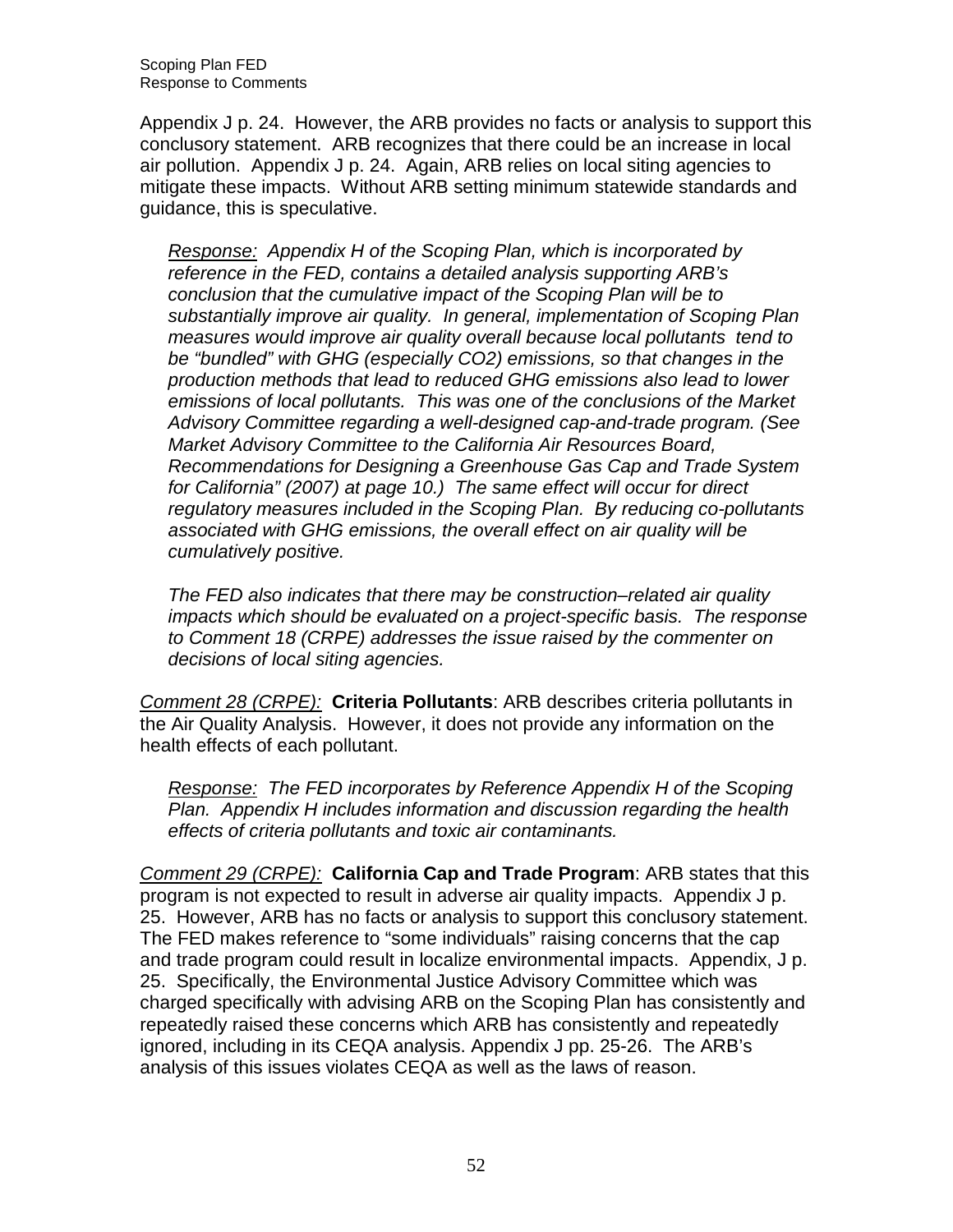First, ARB justifies the cap and trade program based on the fact that the cap will redress any localized impacts from trading without any support for that assumption. ARB then makes the statement that "[w]hile some localized impacts could result from overall implementation of AB 32...these would not be a direct result of the cap-and-trade program." Appendix J p. 26. This simply makes no sense. The cap and trade program would allow some facilities to emit more pollution than they would otherwise by trading allowances with other facilities that have reduced their pollution. Furthermore, even if this statement is true, it does not justify failing [to] analyze the potential local impacts from the cap-and-trade program. ARB is required to analyze both the direct and indirect impacts from a proposed project. CEQA Guidelines §§ 15126, 15126.2. Also, as part of the effort to prevent local air pollution impacts, ARB notes that local air districts could impose more stringent requirements for sources of criteria pollutants and air toxics. However, absent ARB requirements and guidance, this is mere speculation. There is no assurance that local air impacts will be avoided or reduced in direct contradiction to Health and Safety Code § 38501(h) (design greenhouse gas reduction measures to maximize co-benefits for California).

Response: The commenter raises a number of issues regarding the potential adverse environmental impacts that may result from a cap-and-trade program. These issues are addressed in the responses to Comments 5 and 9 submitted by the Sierra Club, Comments 2 and 3 submitted by Dr. Amy Kyle (Kyle), and the comment submitted by the Environmental Defense Council (EDC). In addition, ARB will work with the local air districts and provide appropriate guidance on the role that the districts can play to help insure that adverse localized health impacts do not occur from implementing a cap-and-trade program.

 Comment 30 (CRPE): **Transportation: (T-2) Low Carbon Fuel Standard**: ARB states that a reduction in the carbon intensity of fuels does not relate to a specific change in criteria or toxic pollutants or in fuel combustion. Appendix J p. 27. ARB defers any analysis of potential local criteria or toxic pollutants to subsequent rulemaking. ARB is required to at least examine the impacts of the Low Carbon Fuel Standard at a program level. ARB includes a map of biofuel production facilities in the state (both currently operational and proposed). Appendix J pp. 31-32. It also provides a general description of where biofuels will likely be produced and estimates that 10-30 new biofuel production facilities will be built in California. ARB can – and should – then analyze what emission[s] are likely based on current biofuel production in the state and demographic information from the surrounding areas to complete the environmental and environmental justice impact analysis. This same analysis could and should be done for refineries and power plants which would also help ARB analyze the potential environmental impacts from the cap and trade program.

Response: The FED includes a programmatic analysis of the potential adverse environmental impacts of the Low Carbon Fuel Standard (LCFS).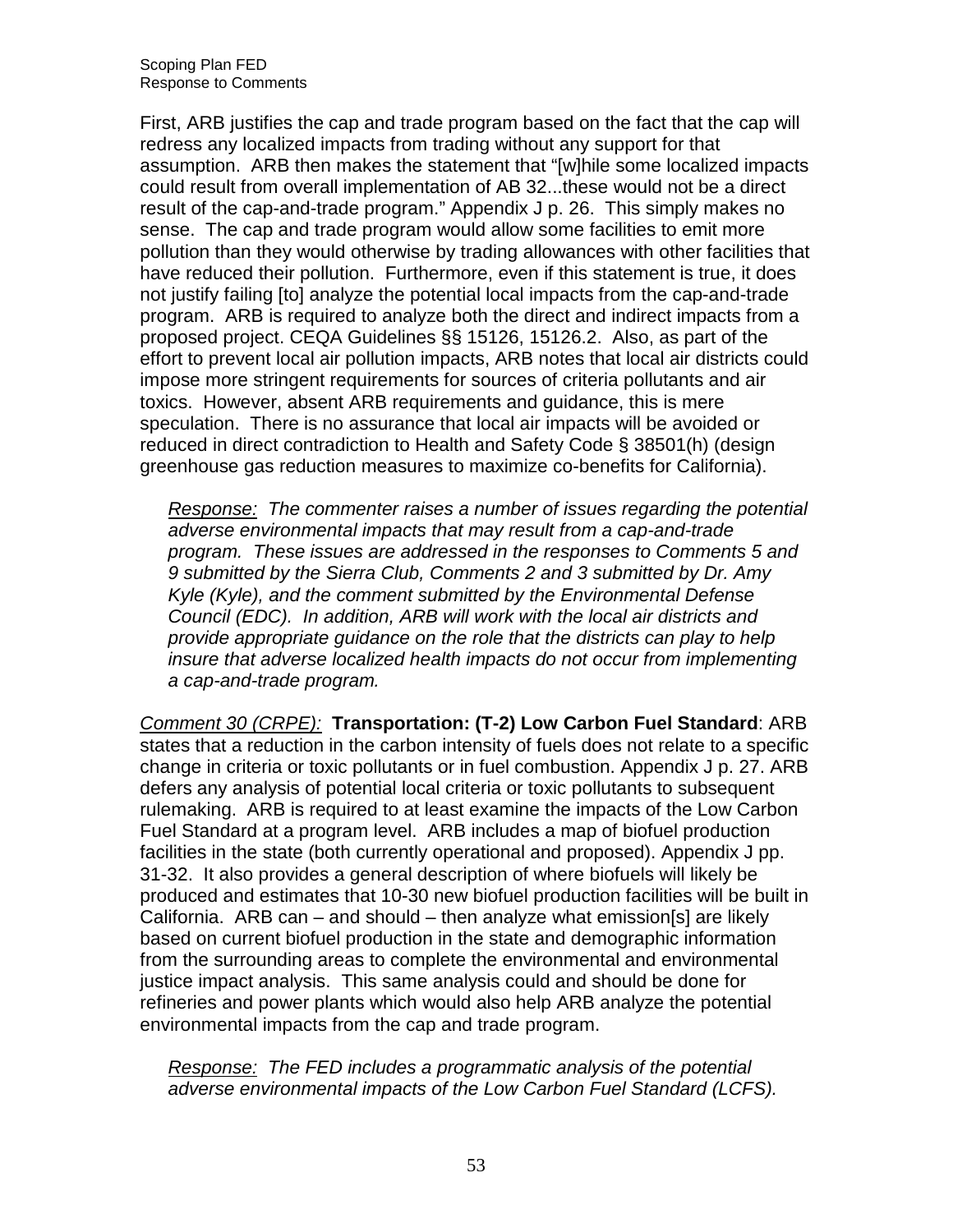This analysis is contained on page J-27 and in Section VII of the FED. It states that one goal of the LCFS is to maintain or reduce criteria and toxic pollutant emissions. The extent to which this goal will be successfully achieved depends on the details of the LCFS regulation, which are still being developed. A more detailed environmental analysis of the LCFS regulation will be conducted when this development is completed.

 The commenter also suggests that the programmatic analysis in the FED should include an analysis of the emissions from new biofuel production facilities, power plants, and refineries, and a determiner of the environmental and environmental justice impact of these emissions based on statewide and demographic information from the surrounding areas. For the reasons discussed in the responses to Comments 16-18, this level of detail is not feasible in a programmatic analysis such as the FED. The project-specific impacts of the LCFS regulation will be addressed in the LCFS rulemaking.

 Comment 31 (CRPE): **Electricity and Natural Gas: (E-2) Increased Heat and Power:** ARB discloses that this measure may have significant local impacts if units are not installed properly. However, ARB can make this measure enforceable with significant penalties for non-compliance to ensure proper installation. Appendix J p. 35.

Response: Combined heat and power (CHP) systems are currently regulated by the local air districts. Proposed CHP facilities must obtain permits from the local districts before they can be constructed and begin operation. This permitting process should insure that CHP systems are installed properly. Regarding penalties, the Legislature has specified the maximum potential penalties for non-compliance with AB 32 regulations (see Health and Safety Code sections 38560 and 42400 et seq.) ARB does not have the legal authority to change this statutory penalty structure.

 Comment 32 (CRPE): **Electricity and Natural Gas (E-3) Renewable Portfolio Standard:** ARB reviews each of the renewable resources relative to natural gas and does not individually quantify them for the air emissions analysis. ARB identifies that there are potential construction related impacts with each of the resources analyzed. Appendix J pp. 35-36. ARB gives no information on where these facilities are currently located, what the actual impacts are from these types of facilities or what constitutes adequate mitigation. See Part II.A. 1 & 2. This is a violation of CEQA's requirements that a FED actually examine the impacts of a proposed action.

Response: For the reasons discussed in the responses to Comments 16-18, the level of detail requested by the commenter is not feasible in a programmatic analysis such as the FED.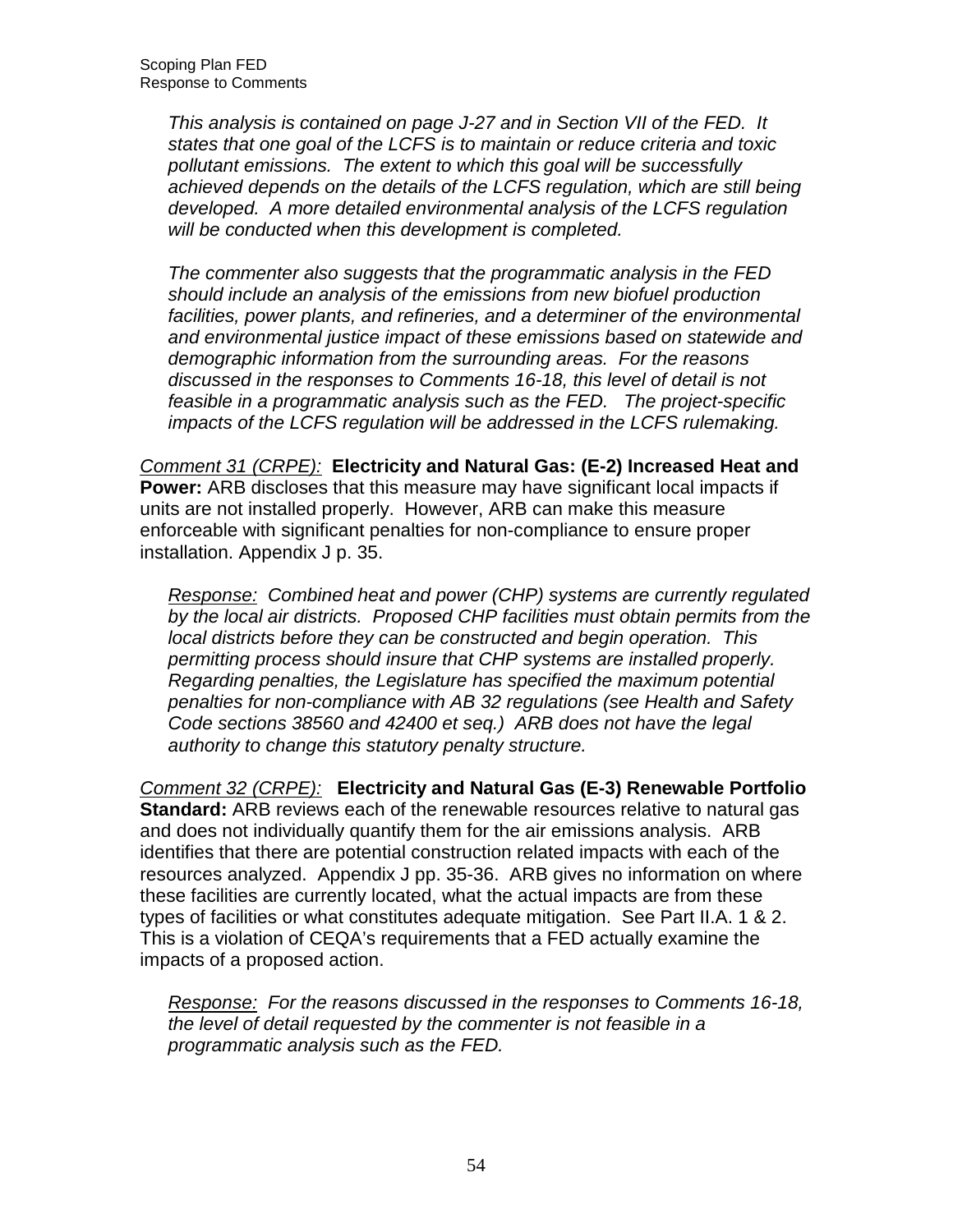Comment 33 (CRPE): **Biomass**: ARB describes a likely source of biomass to be redirected open burning of agricultural waste. Appendix J. p. 36. These new biomass facilities will likely be sited in agricultural regions. Several are operating throughout California now. ARB could provide the location of these facilities, known operating emissions, potential mitigation measures and unmitigated impacts. Instead ARB relies on the uninformative and conclusory statement that modern control technologies and good plant design will reduce NOx and PM emissions. However, ARB provides no information on what constitutes modern control technologies or good plant design.

Response: Before any facility or plant can be sited or an existing facility expanded, project-specific compliance with CEQA would be required. What constitutes "modern control technologies or good plant design" depends on the specific characteristics of individual facilities. ARB cannot identify the possible future locations of these facilities, or project-specific impacts and mitigation measures, without engaging in speculation. For the reasons discussed in the responses to Comments 16-18, the level of detail requested by the commenter is not feasible in a programmatic analysis such as the FED.

 FED. Comment 34 (CRPE): **Geothermal:** Again, ARB relies on unspecified modern control technology and good plant design to reduce emissions from geothermal plants without specifying what that would be. Appendix J p. 37. ARB also does not provide any analysis of how much such practices reduce hydrogen sulfide, arsenic, mercury, radon 22, and ammonia. Appendix J p. 37. See Part II.A.2. Furthermore, geothermal production produces overburden containing naturally occurring radioactive materials which must be disposed of in landfills – often hazardous waste landfills in environmental justice communities such as the Latino farmworker communities of Buttonwillow, Kettleman City and particularly Westmorland (which is near the site of geothermal energy production). ARB must discuss the impact of this in its land use and hazardous materials analysis. **Hydro-electric:** ARB again does not specify what constitutes good plant design and modern control technology to reduce short-term construction impacts related to hydro-electric facilities. Appendix J p. 37. Moreover, ARB does not disclose the efficacy of such measures.

Response: Before any new facility or plant can be sited or an existing facility expanded, project-specific compliance with CEQA would be required. What constitutes "modern control technologies or good plant design" depends on the specific characteristics of individual facilities, and the geological and other characteristics of each site. For this reason it is also not possible to accurately quantify the amount that such practices would reduce hydrogen sulfide, arsenic, mercury, radon 22, and ammonia. The concentrations of such compounds at geothermal facilities can vary tremendously based on geological characteristics and other site-specific factors. The design and impacts from hydro-electric facilities is also highly dependent on-site specific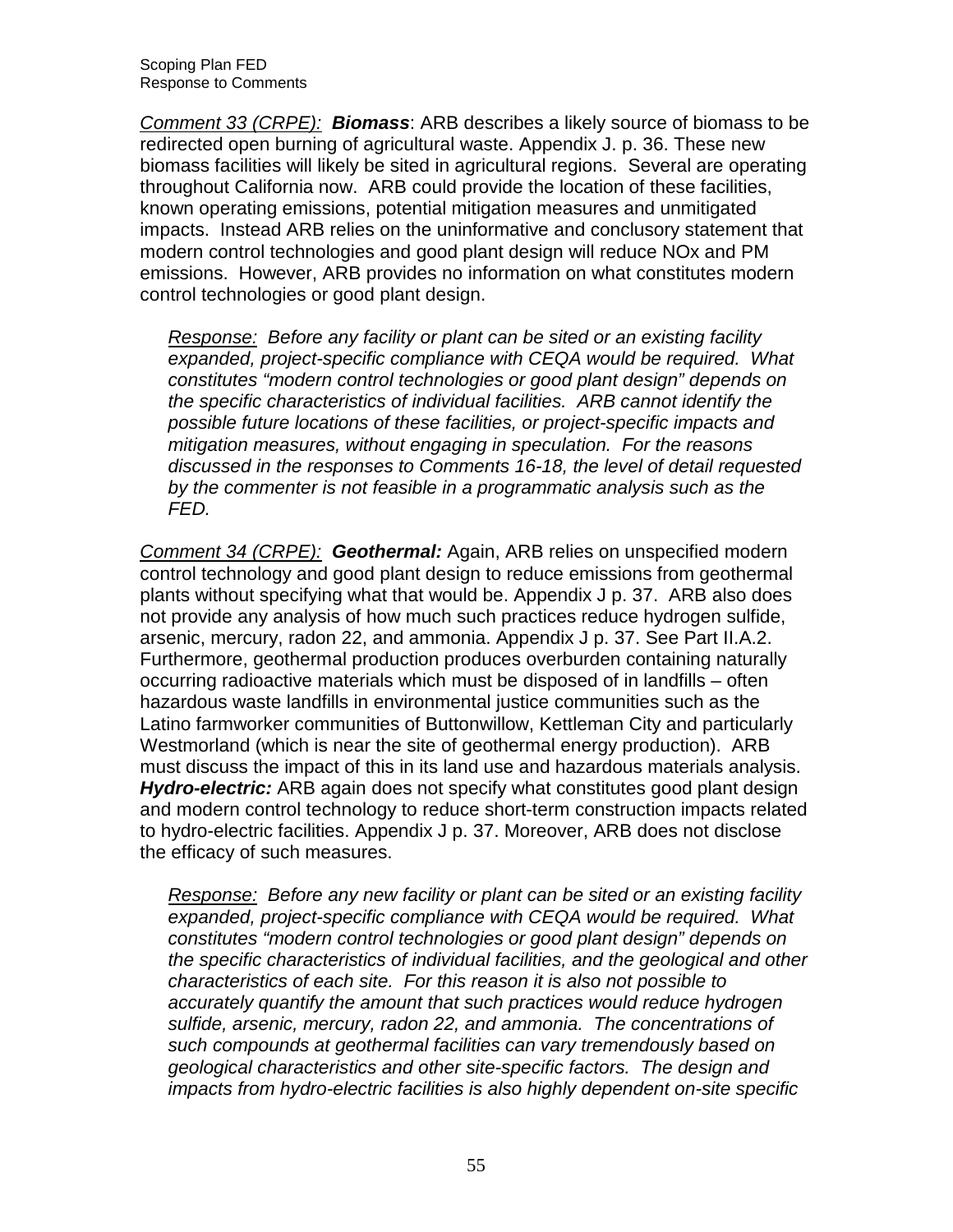factors. For the reasons discussed in the responses to Comments 16-18, the level of detail requested by the commenter is not feasible in a programmatic analysis such as the FED.

 Hazardous waste that requires disposal would be subject to the Resource Conservation and Recovery Act (RCRA) regulation and the Hazardous Waste Control Law (HSC, Division 20, Chapter 6.5.). The characteristics and amount of hazardous waste generated by geothermal facilities, and where such waste would be disposed of, are also highly dependent on site-specific characteristics and would need to be addressed in a project-specific CEQA analysis for each facility.

 Comment 35 (CRPE): **Water: (W-2) Water Recycling and (W-4) Reuse Urban Runoff:** ARB defers mitigation to local jurisdictions and air districts. ARB states that additional mitigation is necessary to reduce construction impacts but it does not specify the extent of the impacts or what types of measures are needed.  **Water: (W-5) Increase Renewable Energy Production:** ARB impermissible[y] defers any examination of impacts to the California Energy Commission. **Industry:** ARB identifies three types of measures specific to industry- audits, systems efficiency improvements and regulatory changes. It then defers all discuss of environmental impacts to subsequent rulemaking. Appendix J p. 38. This conclusory analysis violates CEQA.

Response: The FED appropriately summarizes potential impacts from these facilities and identifies mitigation measures on a programmatic level (see pages J-108-109). ARB cannot determine the possible future locations of these facilities, or project-specific impacts and mitigation measures, without engaging in speculation. For the reasons discussed in the responses to Comments 16-18, the level of detail requested by the commenter is not feasible in a programmatic analysis such as the FED.

 Comment 36 (CRPE): **Recycling and Waste Management: (RW-1) Landfill Methane Control:** ARB identifies potential increases in NOx and Carbon Monoxide (CO) as well as toxic pollutants. ARB also states that offsets may be need to mitigate the impacts from criteria pollutants. There is no discussion of the extent of the impact from toxic pollutants nor is there any mention of potential mitigation for toxic pollution. Appendix J-39.

 **Recycling and Waste Management: RW-3 High Recycling/Zero Waste**: This measure includes composting. Appendix J p. 39. ARB recognizes that composting is subject to region specific air district requirements. ARB also states that BACT reduces air emissions. However, BACT varies widely between air districts. The South Coast Air Quality Management Board and the San Joaquin Valley Air Pollution Control District both require enclosure to reduce NOx and VOCs. The Mojave Air Quality Management Board does not. ARB needs to specify what constitutes BACT for large-scale composting facilities. ARB's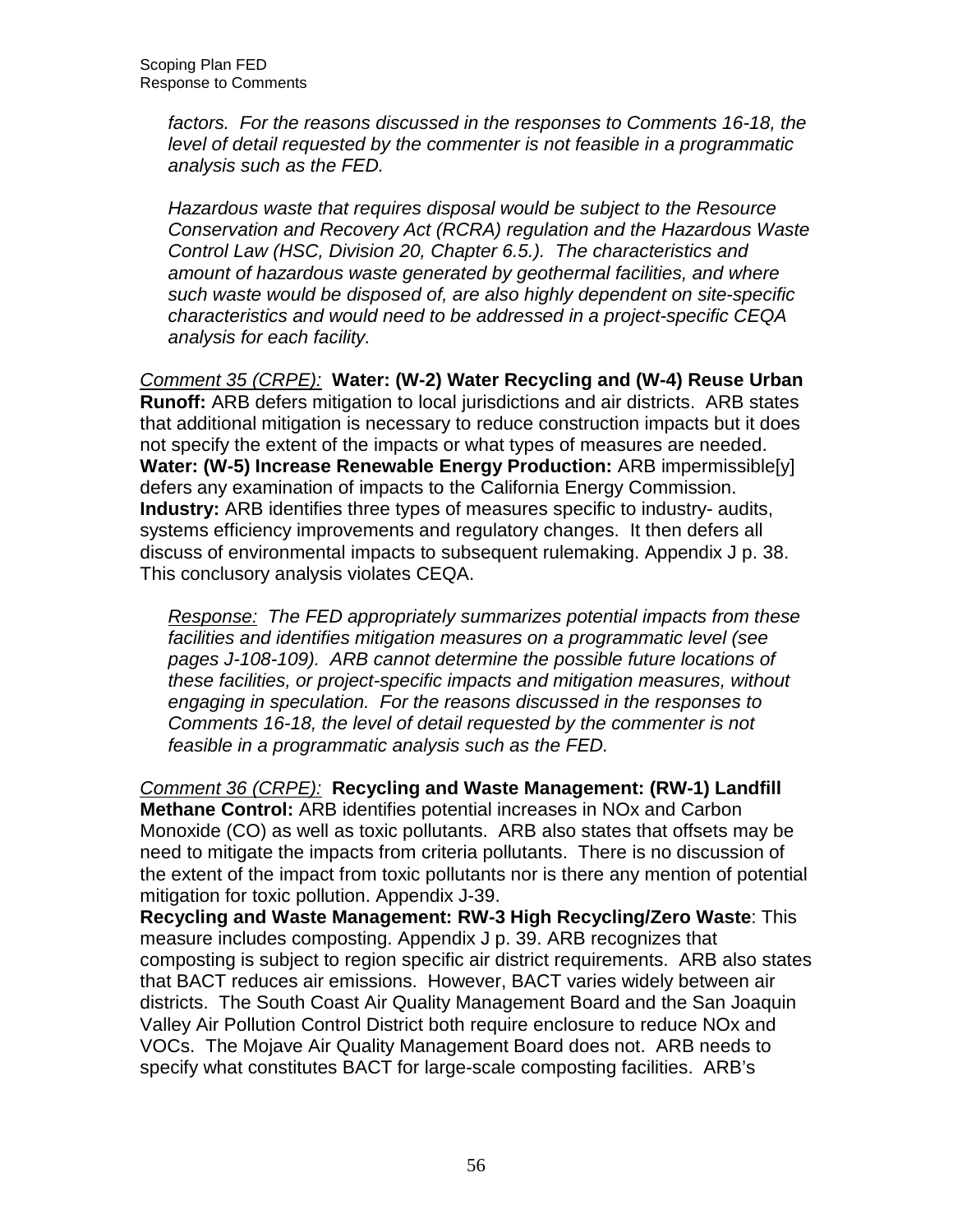Scoping Plan FED Response to Comments

 reference to the Modesto study is misplaced. Again, ARB defers the use of anaerobic digesters to local land use agencies and subsequent CEQA review.  **Recycling and Waste Management: High GWP: (H-6) High GWP Reduction from Stationary Sources:** ARB describes a foam discovery and destruction program whereby foam is recovered and combusted prior to landfilling. Appendix J p. 39. ARB discloses that such treatment may emit toxic air contaminants and criteria pollutants. However, ARB defers any analysis or mitigation. ARB does not disclose if such practices are occurring now. Where they might be located, what those emissions are, and any possible mitigation measures used and the efficacy of those mitigation measures.

Response: Landfill gases (mostly methane) are captured by collection systems that are currently in use at many landfills. The collection systems capture both methane and other toxic pollutants, thereby limiting their emissions into the atmosphere. These systems are an effective way to control toxic pollutant emissions from landfills and are an appropriate mitigation measure for these emissions.

 Regarding BACT for composting facilities, ARB will consider BACT guidance for local air districts as warranted. The FED identifies potential environmental impacts and mitigation measures, and indicates that further study on potential control technologies is needed.

 Regarding foam destruction and recovery programs, ARB is undertaking a research study to determine the lifecycle analysis cost of recovery and destruction of high-GWP GHGs (see page I-61 of Appendix I). The expected completion data of the study is July 2010. Until then, insufficient information is available to determine the efficacy and feasibility of potential mitigation measures.

 measures. Comment 37 (CRPE): **Agriculture: (A-1) Methane Capture at Large Dairies:**  ARB states that this is a voluntary measure. As justification for not requiring methane capture at large dairies, ARB claims that such that digesters may emit NOx, the control technology may not be available, it may not be cost effective, or able to meet local air district requirements. However, ARB has not established a cost-effectiveness threshold yet for AB 32 implementation. Yet, it has already taken digesters off the table without trying to determine if any of these potential limitations are actually prohibitive. Furthermore, ARB provides no information or analysis as to the environmental impact of not choosing to regulate methane capture at large dairies. See Part II.A.2.

Response: ARB Measure A-1, Methane Capture at Large Dairies is a voluntary measure at this time. However, this measure has not been taken "off the table." As discussed on page 66 and 67 of the Scoping Plan and page J-39 of the FED, ARB will gather additional information regarding the cost and feasibility and determine at the five-year Scoping Plan update if the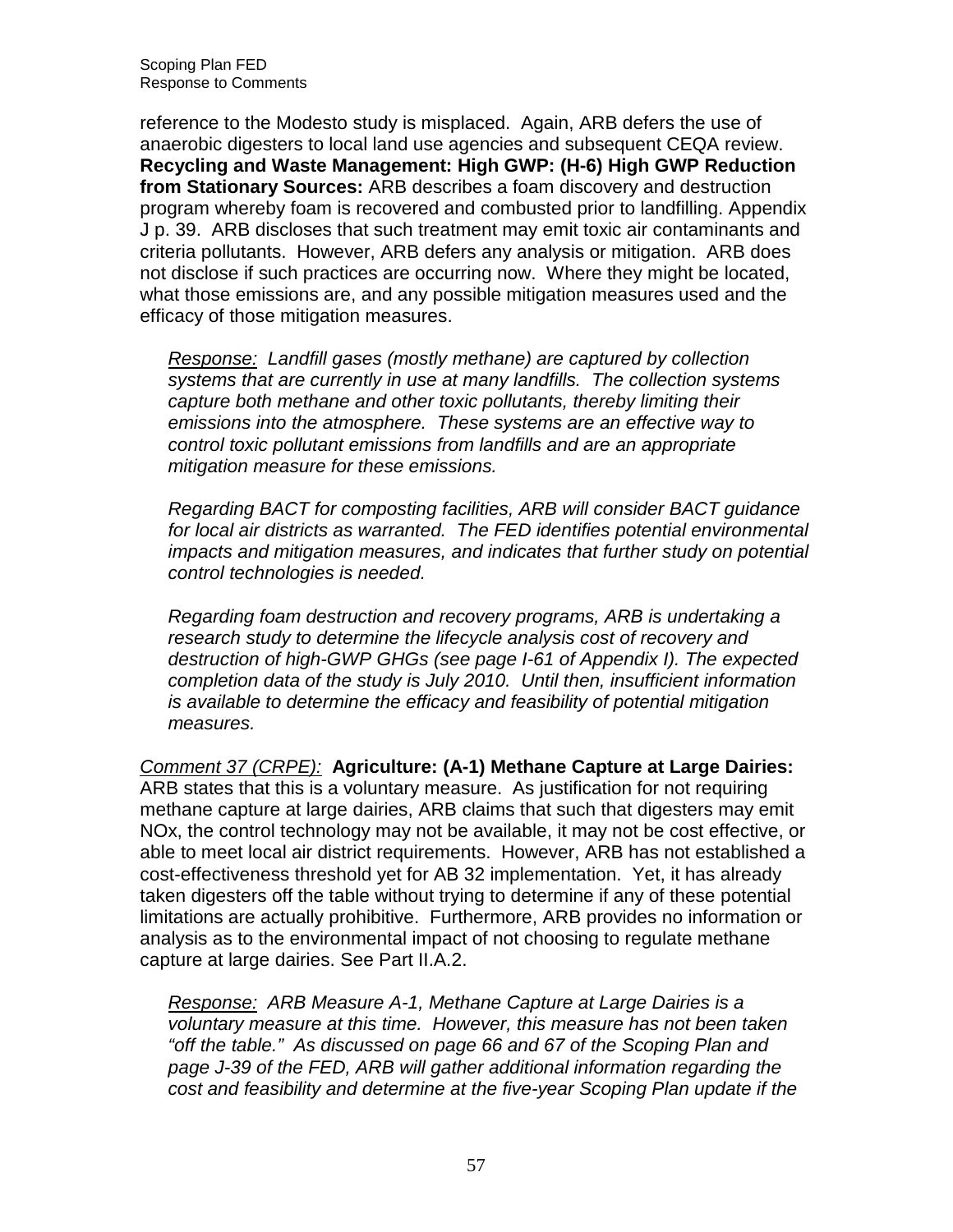program should be made mandatory by 2020. Sufficient information is not currently available to make this decision. The commenter also criticizes the FED because it "... provides no information or analysis as to the environmental impact of not choosing to regulate methane capture at large dairies." (emphasis added). Such an analysis is not required by CEQA because the current environmental impact from large dairies is part of the existing conditions. The impacts of GHG emissions from the agricultural sector as a whole are discussed on page J-84 of the FED as part of the discussion of the "No Project" alternative.

Comment 38 (CRPE): **Agricultural Resources Impacts: (T-2) Low Carbon** 

 **Fuel Standard:** ARB states that the siting of new fuel production facilities may have a significant impact on state classified agricultural land. Appendix J p. 41. However, ARB defers any analysis or mitigation until subsequent local CEQA processes. ARB identifies a possible mitigation measure, a financial mechanism that supports the California Department of Conservation's California Farmland Conservancy Program, but there is no requirement that such mitigation be employed.

 **Energy: (E-3) Renewable Portfolio Standard:** Again, ARB discusses possible impacts from the siting of renewable projects, but fails to provide any analysis or required mitigation measures. Instead, ARB defers and delegates all environmental analysis to local land use agencies. Appendix J p. 41. See Part II.A.1&2.

 **Water: (W-3) Water System Energy Efficiency and (W-5) Increase Renewable Energy Induction:** ARB provides no information about possible environmental impacts associated with these measures or there potential impacts to agricultural. ARB simply defers all project specific analysis to local land use agencies. Appendix J p. 42. See Part II.A.2.

 **Agriculture: (A-1) Methane Capture at Large Dairies:** ARB raises the possibility that manure digesters may be incompatible with Williamson Act Contracts. Appendix J p. 42. However, ARB does not provide any basis for that statement and urges dairymen to investigate local land use requirements. By raising a potential hurdle and forcing dairymen to figure how to overcome it, ARB's conclusory statement will have the effect of chilling voluntary implementation of this measure.

Response: The commenter repeatedly criticizes the FED for deferring more detailed project-level environmental analyses to local land use agencies. These comments are addressed in the responses to Comments 16-18, which discuss why the level of detail requested by the commenter is not feasible in a programmatic analysis such as the FED.

 Regarding potential mitigation measures for impacts to Agricultural Resources, support of the Department of Conservation's Farmland Conservancy Program is an example of an appropriate mitigation for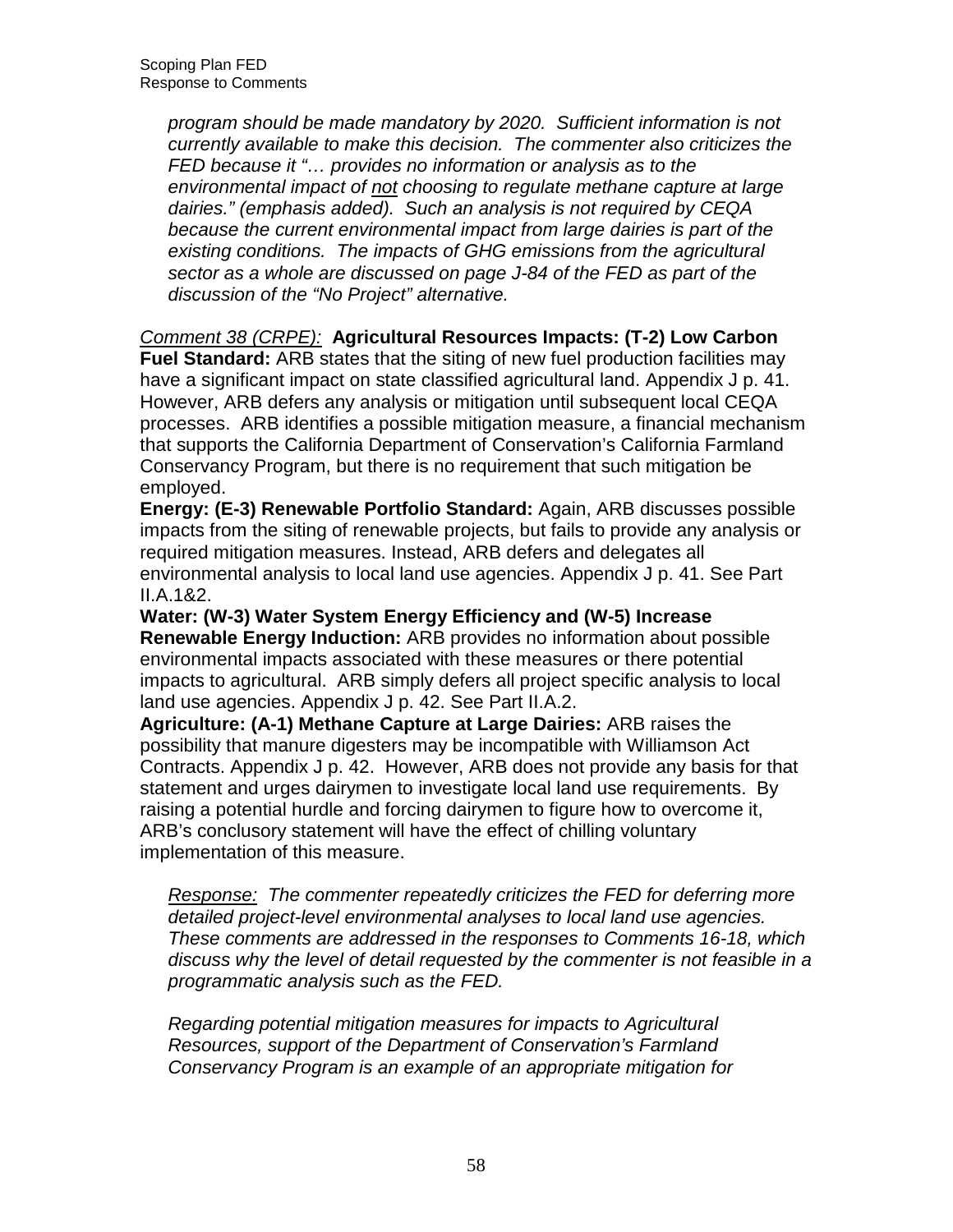conversion of agricultural lands to other uses. Avoidance and careful siting would also mitigate potential impacts associated with such conversion.

 With regard to manure digesters, ARB does not raise a potential hurdle in mentioning that there may be an incompatibility with a Williamson Act contract. A Williamson Act contract is an enforceable contract that runs with the land and is initiated by the landowner. The landowner would have a copy of the contract. Any person seeking to site a project on agricultural lands can easily check with the county to determine land status and compatibility. Under the Williamson Act, local governments have the authority to determine whether siting a methane digester on contracted lands would be in conflict with an existing contract.

 It is the responsibility of the county to evaluate whether construction or expansion of a structure is related to the production of agricultural commodities for commercial purposes. Deference is rightly afforded to the county, who is a party to the contract, because the county has primary responsibility to implement the Williamson Act. Although State law limits the scope of the county's actions, Government Code section 51240 also authorizes the county to adopt its own rules governing its Williamson Act contracts, provided that those rules are more protective of the agricultural character of the land than the statutory limitations. Local discretion is further provided by Government Code sections 51201(e), 51220.5, and 51238(a)(1). Therefore, whether a particular use or building constitutes an agricultural or compatible use is a function both of State law and the county's own rules and ordinances.

ordinances.<br>The discussion above is an example of why ARB must defer to local agencies for project and site specific impact analyses and mitigation implementation. It also serves as an example of why it is not feasible for ARB to speculate on where future projects would be sited. Further, local agencies have their own sets of standards, rules or conditions with which project proponents must comply with in order for an approval or a permit to be issued.

 Comment 39 (CRPE): **Impact to Biological Resources: Transportation: (T-2) Low Carbon Fuel Standard:** ARB defers environmental review to subsequent rulemaking and local site specific permitting. However, ARB knows where such fuel production facilities are located or proposed, as well as where they are likely to be located. Appendix J p 31-32. This would be enough to know generally what type of species are likely to be effected by the low carbon fuel standard. ARB has the opportunity at this early stage to evaluate the overall impacts at a state level which is often not possible in individual project environmental review. See Part II.A.1&2. **Electricity and Natural Gas: (E-3) Renewable Portfolio Standard:** Again ARB defers analysis to local siting and rulemaking processes. See Part II.A.1&2. **Water: (W-2) Water Recycling, (W-3) Water System Energy Efficiency, (W-4) Reuse Urban Runoff, and (W-5) Increase Renewable**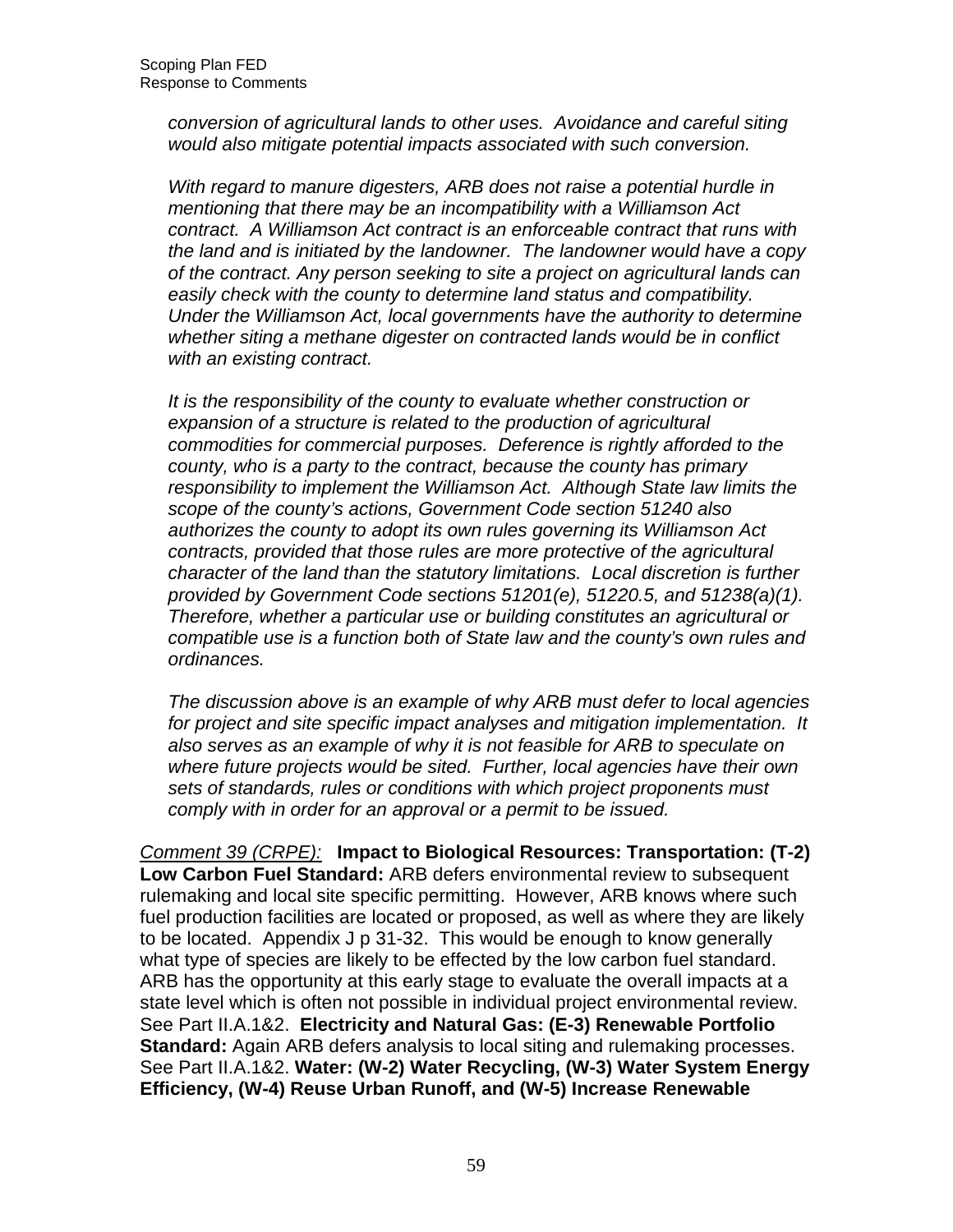Scoping Plan FED Response to Comments

 **Energy Production:** ARB describes any attempt to identify potential impacts from these measures as speculative and defers any analysis to local implementing agencies. Appendix J-44-45. See Part II.A.2.

 **Agriculture: (A-1) Methane Capture at Large Dairies**: ARB again defers any analysis to potential impacts until individual projects obtain Authority to Construct permits from local air districts.

 ARB avoids doing any environmental review and overlooks an opportunity to evaluate impacts from a state level that are often minimized during local individual project environmental review. Appendix J p. 45.

Response: The issues raised by this comment are addressed in the response to the previous comment (Comment 38 (CPRE)) and the responses to Comments 16-18 (CPRE).

 Comment 40 (CRPE): **Cultural Resources:** ARB concludes that the Scoping Plan will not have an impact on cultural resources because Scoping Plan measures "would not require the destruction or alteration" of significant sites. Appendix J p. 46. However, intent is not required under CEQA to have an impact or to necessitate mitigation. ARB identifies several measures that may have a significant impact, such as (T-2) Low Carbon Fuel Standard, (E-3) Renewable Portfolio Standard, (W-2) Water Recycling, (W-3) Water System Energy Efficiency, (W-4) Reuse Urban Runoff, and (W-5) Increase Renewable Energy Production. However, ARB defers any analysis of those potential impact to subsequent local land use decisions. Appendix J-46.

Response: Section VII of the FED includes a table that lists each of the possible mitigation measures. Regarding the criticism that the FED defers more detailed project-level environmental analyses to local land use agencies, this issue is addressed in the responses to Comment 38 (CPRE)) and Comments 16-18 (CPRE). measures and identifies potentially significant environmental impacts and

 Comment 41 (CRPE): **Impacts to Energy Demand: California Cap and Trade Program Linked to Western Climate Initiative Partner Jurisdictions:** ARB acknowledges that there may be a shift from internal combustion engines to electric which would increase energy demand. Appendix J p. 47. However, ARB admits that it is not possible to determine the level of significance at this time. Appendix J p. 47. ARB provides no information about the potential impacts from this measure yet expects the Board to endorse this approach without any information to support its decision.

Response: The Scoping Plan and the FED provide the best information on energy demand that was available at the time of preparation. It is not possible to provide more specific information at this time.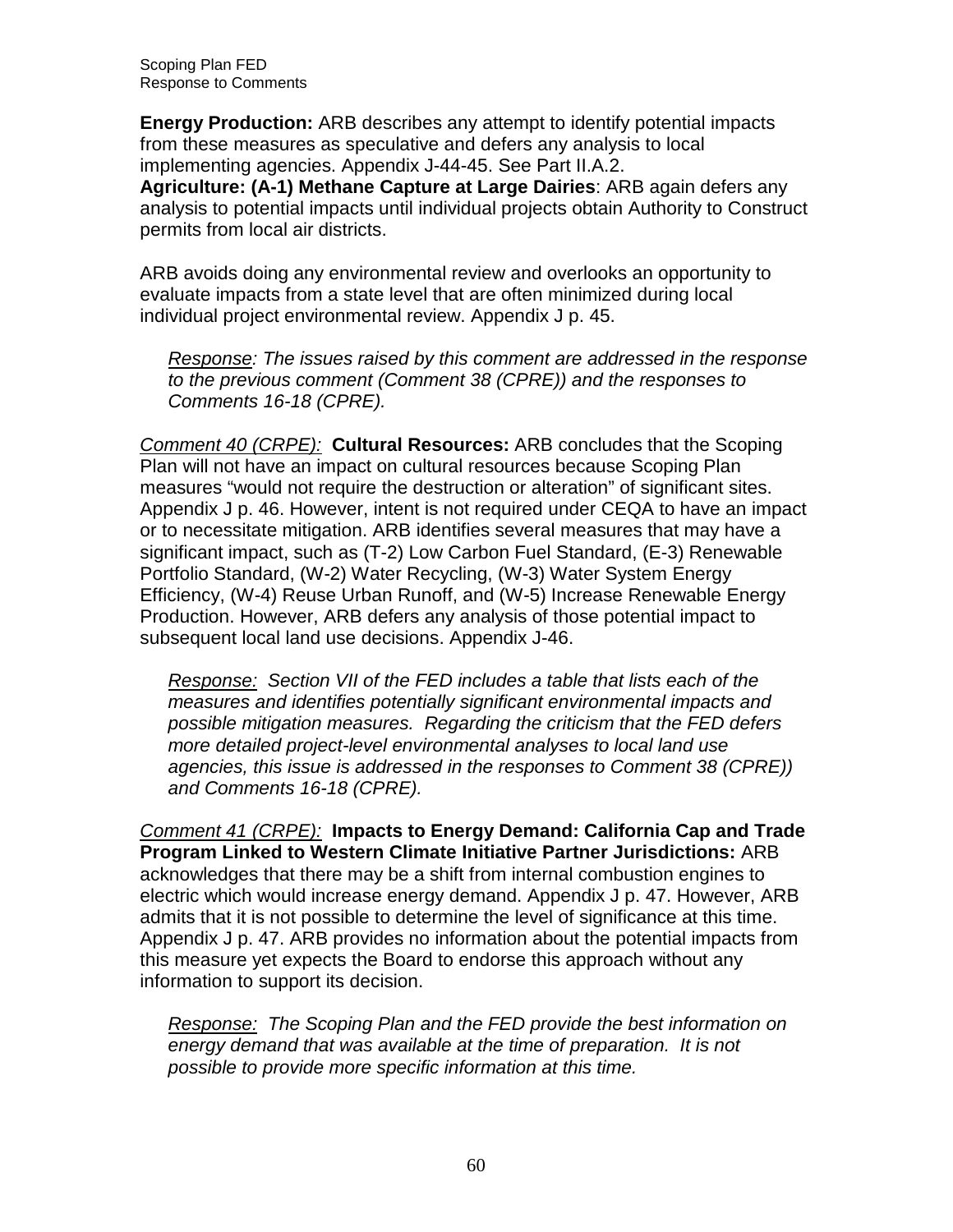Comment 42 (CRPE): **Impacts to GeoIogy and Soils:** ARB claims that it is too speculative to identify potential geological or soil impacts from the proposed Plan because it does not know where proposed facilities will be located. Instead it relies on local and state regulations to mitigate any potential impacts for measures such as (T-2) Low Carbon Fuel Standard, (E-3) Renewable Portfolio Standard, (W-2) Water Recycling, (W-3) Water Systems Energy Efficiency, and (W-5) Increase Renewable Energy Production. Appendix J p.49. However, for some of these measures such as the Low Carbon Fuel Standard and the Renewable Portfolio Standard, ARB has some information about where such facilities are located or are likely to be located and could provide some general information about potential impacts and possible mitigation measures or regulations that could reduce those impacts. ARB's failure to provide this information is a violation of CEQA.

Response: Section VII of the FED includes a table that lists each of the possible mitigation measures. Regarding the criticism that the FED defers more detailed project-level environmental analyses to local land use agencies, this issue is addressed in the responses to Comment 38 (CPRE)) and Comments 16-18 (CPRE). measures and identifies potentially significant environmental impacts and

Comment 43 (CRPE): **Impacts Associated With Hazardous Materials:** 

 ARB begins this section discussing the regulatory requirements for Class I Hazardous Waste Facilities. Appendix J pp. 50-51. It should be noted that all of California's three hazardous waste dumps are in low income communities and communities of color: Kettleman City, Buttonwillow, and Westmorland.  **Transportation (T-6) Goods Movement:** As part of the commercial harbor craft measure, use of a non-toxic antifouling product on hulls would be a way of reducing hazardous materials impacts. To implement this measure, ARB plans to rely on encouragement and education of owner/operators. Appendix J p. 51- 52. However, this is unenforceable. This measure should be mandatory and fully enforceable.

Response: Before mandatory measures are imposed, additional investigation is needed to determine the technological feasibility of non-toxic antifouling products in these applications.

 Comment 44 (CRPE): **Electricity and Natural Gas (E-3) Renewable Portfolio Standard**: ARB should discuss as part of this impact analysis the disposal of naturally occurring radioactive material as part of the production of geothermal energy.

Response: The FED mentions generation of hazardous waste as a potential adverse impact from Measure E-3, although geothermal facilities are not specifically mentioned. Hazardous waste that requires disposal would be subject to the Resource Conservation and Recovery Act (RCRA) regulation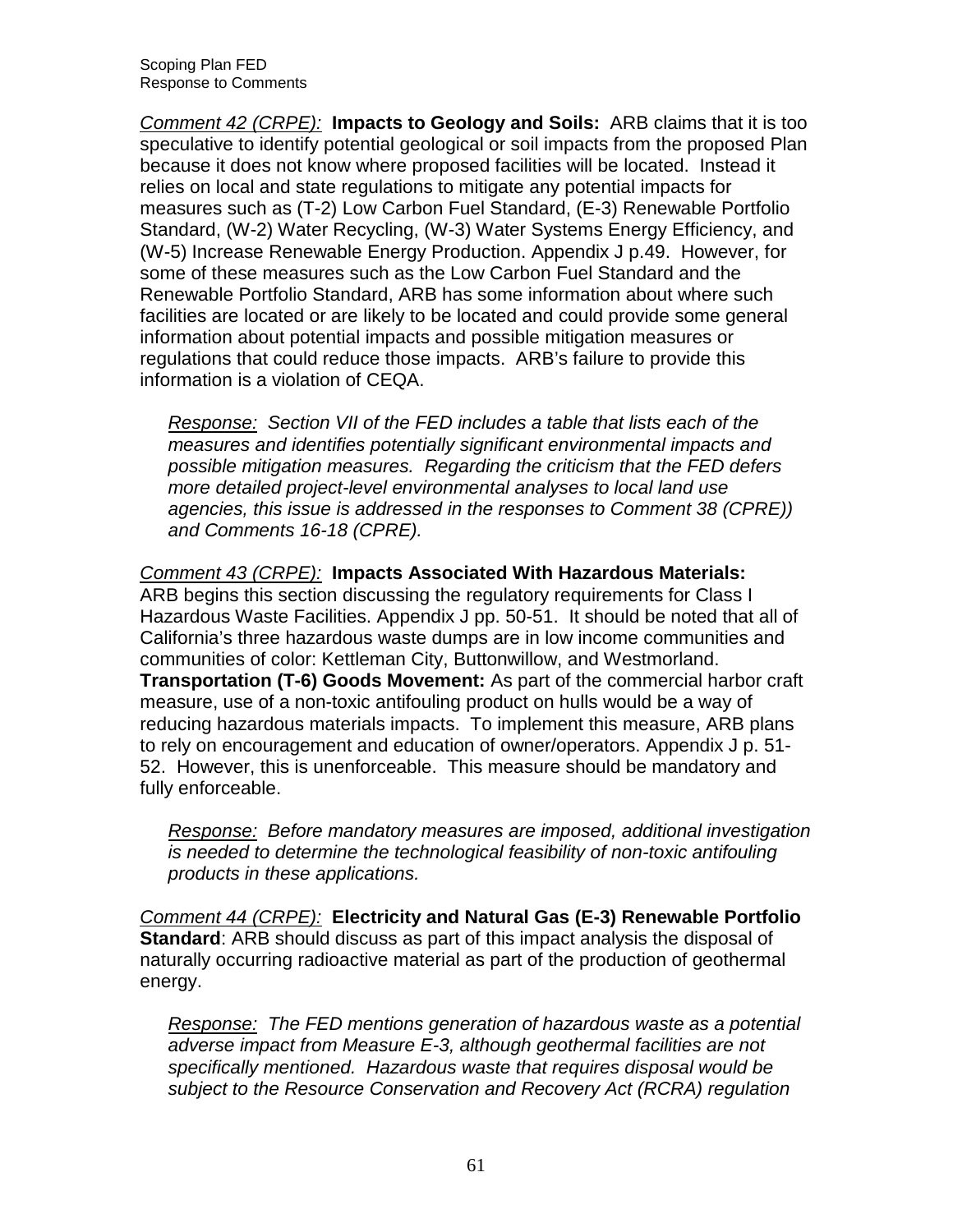and the Hazardous Waste Control Law (HSC, Division 20, Chapter 6.5.). As discussed in the response to Comment 34 (CRPE), the characteristics and amount of hazardous waste generated by geothermal facilities, and where such waste would be disposed of, are also highly dependent on site-specific characteristics and would need to be addressed in a project-specific CEQA analysis for each facility.

#### Comment 45 (CRPE): **Impacts To Land Use And Planning Cumulative**

 **Impacts:** Under this section heading ARB discusses implementation of SB 375. ARB will work through Metropolitan Planning Organizations as part of their regional planning process to set transportation goals and create sustainable community plans. Appendix J p. 54. There are numerous gaps within SB 375 which ARB could fill in the Scoping Plan and subsequent rulemaking. First, ARB should provide for alternative processes for rural areas which do not have metropolitan planning organizations. Second, SB 375 specifically states that local land use agencies need not implement the sustainable community plans once developed. ARB also speculates that Counties will likely adopt Greenhouse Gas Elements as part of their General Plans. However, absent state mandates, guidelines, and protocols this is unenforceable. ARB should designate mandatory local reduction targets of 15% by 2020 as recommended in the Scoping Plan for each large metropolitan area in the state. Appendix J p. 54.

Response: ARB is just beginning the process of implementing SB 375 (Stats. 2008, Chapter 728), which sets forth a detailed implementation process and specifies deadlines for the completion of various actions. Appropriate greenhouse gas emission reduction targets will be set as part of the SB 375 implementation process.

 Comment 46 (CRPE): **Transportation (T-2) Low Carbon Fuel Standard**: ARB defers to local jurisdictions and subsequent rulemaking processes to mitigate land use impacts. Appendix J p. 55-56.

 **Transportation (T-3) Regional Transportation Related Greenhouse Gas Targets:** Again this tracks SB 375. There are numerous gaps within SB 375 which ARB could fill in the Scoping Plan and subsequent rule making. First, ARB should provide for alternative processes for rural areas which do not have metropolitan planning organizations. Second, SB 375 specifically states that local land use agencies need not implement the sustainable community plans once developed. ARB also speculates that Counties will likely adopt Greenhouse Gas Elements as part of their General Plans. However, absent state mandates, guidelines, and protocols this is not likely. ARB should designate mandatory local reduction targets of 15% by 2020 as recommended in the Scoping Plan for each large metropolitan area in the state. Also as part of this discussion, ARB mentions formulating Indirect Source Rules for each region of the state. However, it defers any analysis of this measure. The Indirect Source Rule has been operational in the San Joaquin Valley and ARB could analyze the regional and localized impacts for informational purposes at this Plan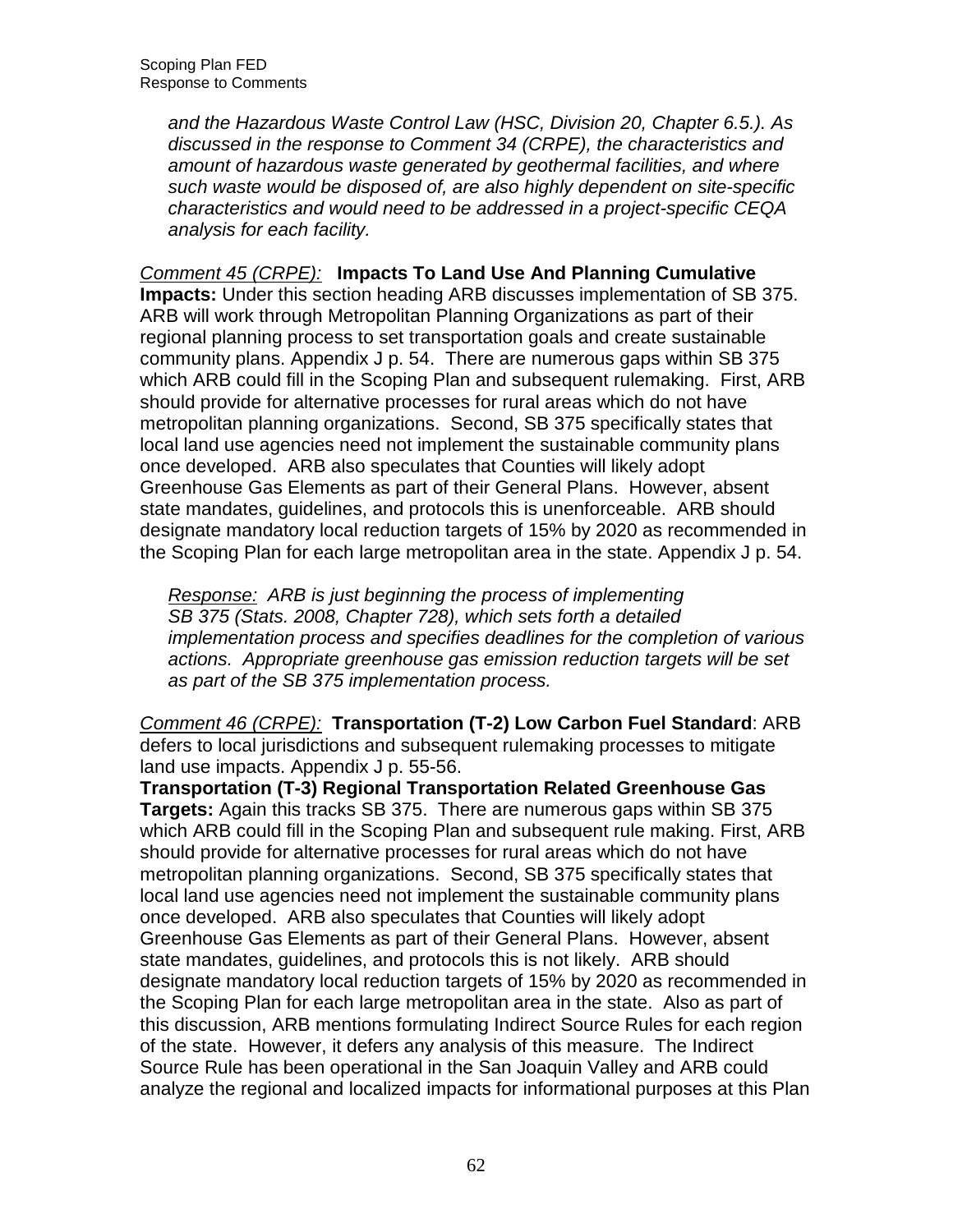Scoping Plan FED Response to Comments

 level review. **Electricity and Natural Gas (E-3) Renewable Portfolio Standard**: Again ARB defers any analysis to subsequent permitting and rulemaking. Appendix J p. 56. ARB does not provide guidance where such projects could or should be sited in the state.

Water (W-2) Water Recycling: ARB again defers to project specific analysis without providing any information at the plan level stage. Appendix J p. 56. See Part II.A.2.

Response: The comments on SB 375 are addressed in the response to the previous comment (Comment 45 (CRPE)). Regarding the commenter's criticism that the FED inappropriately defers more detailed project-level environmental analyses to local land use agencies, this issue is discussed in the responses to Comment 38 (CPRE)) and Comments 16-18 (CPRE).

 Comment 47 (CRPE): **Impacts To Water Resources: Transportation (T-2) Low Carbon Fuel Standard:** ARB identifies a potentially significant impact to water from biofuel spills. To reduce this impact, ARB relies on regulatory compliance and employment of appropriate spill prevention and spill abatement protocols. Appendix J p. 66-67. However, ARB provides no information on what this entails and what expected reductions. See Part II.A.2. Also ARB identified potential impacts from water use but provided no information on possible mitigation measures identified or discussed. Appendix J p. 66. See Part II.A.1. In addition, ARB discussed potential impacts from pesticide use and fertilizers in the production of biofuels crops and hydrogen. ARB suggests minimizing use of pesticides and fertilizers. Appendix J p. 67. However, ARB does not disclose how this is enforceable especially in jurisdictions outside of California. See Part II.A.1.

Water (W-2) Water Recycling: ARB identifies reduction of water quality downstream as a potential impact from this measure. However, ARB relies on regulatory compliance and subsequent CEQA compliance to mitigate any impacts. Appendix J p. 67. However, ARB provides no information on what this entail or the efficacy of such measures.

 Comment 48 (CRPE): **Recycling And Waste Management:** (RW-3) Composting. Here ARB relies on compliance with waste discharge requirements to mitigate any impacts. However, ARB does not disclose what this means or how effective such compliance is in reducing impacts. Appendix J p. 68.

Response to Comments 47 and 48 (CRPE): As in many previous comments, the commenter believes that the FED should have provided a more detailed analysis and should not defer project-level environmental analyses to local agencies. These issues are addressed in the responses to Comment 38 (CPRE)) and Comments 16-18 (CPRE).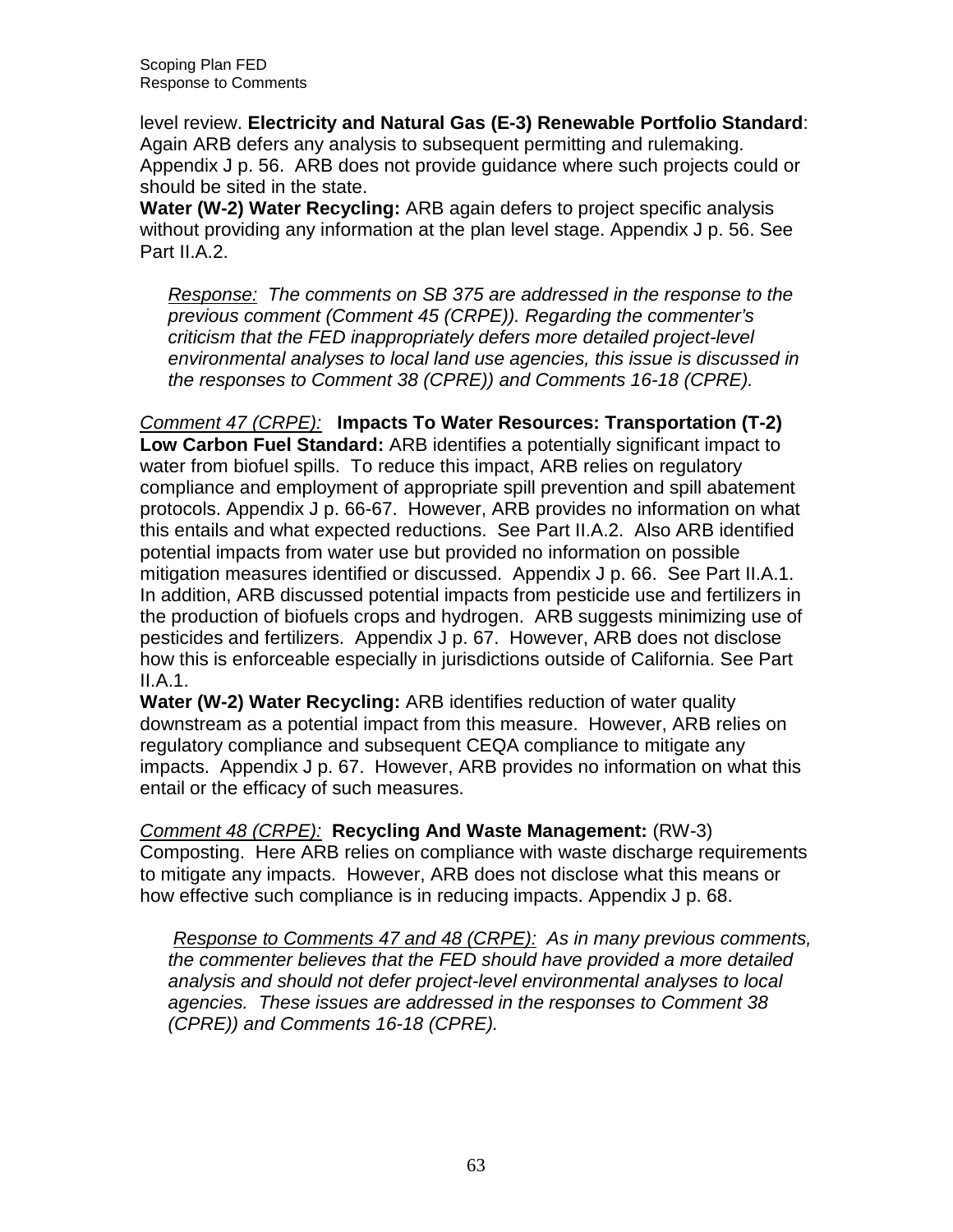Comment 49 (CRPE): **Environmental Justice:** ARB identifies two types of environmental justice impacts: procedural and geographic. In terms of process, ARB outlines the number of meetings held in environmental justice communities throughout the state and the number of Environmental Justice Advisory Committee meetings held. ARB has made important efforts in outreaching around the Scoping Plan. However, substantively, it is unclear how such outreach has had a demonstrable effect on the recommended measures in the Scoping Plan. When asked at the November 2008 Environmental Justice Advisory Committee meeting to identify specific reductions for which the committee was responsible, staff was hard-pressed to do so. Several environmental justice organizations throughout the state signed on to a Declaration against Cap and Trade which ARB recommends as a central component to the Scoping Plan. Instead of addressing this opposition, the Scoping Plan skirts over it and mischaracterizes the extent of such opposition in the Scoping Plan (p. 19) and in the FED (Appendix J p. 25). Environmental Justice is not merely about having the opportunity to comment. It is truly about having those comments make a substantive impact on the final decision. In terms of geographical environmental justice impacts, ARB claims that the Scoping Plan itself does not reveal geographic inequities. This is largely because ARB defers all analysis of possible impacts to subsequent rulemaking and permitting processes. ARB could undertake such an analysis even at a program level based on currently existing information. In the FED, ARB provided a map with all the existing biofuel production facilities in the state. Appendix J pp. 31- 32. Based on that information, ARB could obtain demographic information about the areas surrounding those production facilities.

 ARB could also collect data about the impacts from those facilities from their site specific environmental review processes to create a general analysis on potential environmental justice impacts of the Low Carbon Fuel Standard based on the siting criteria ARB discussed in the FED. A similar analysis could be performed for other sectors such as power plants, refineries, distribution centers and ports. Instead ARB merely states that the Scoping Plans measures such as Energy Efficiency, Low Carbon Fuel Standard, Goods Movement, Industrial Measures and Cap and Trade may have a positive or negative on environmental justice. Appendix J p. 70. This is insultingly uninformative. A proper analysis is particularly important in understanding potential impacts from the Cap and Trade program. ARB is embarking on several important overarching policy choices yet is deferring all analysis of those choices to subsequent rulemaking and permitting process where it will be impossible to review the overall impact of the states approach to global warming. This failure to provide adequate information about the impacts of the Scoping Plan's policy choices is a violation of CEQA.

Response: As in many previous comments, the commenter believes that the FED should have provided a more detailed analysis and should not defer project-level environmental analyses to local agencies. These issues are addressed in the responses to Comment 38 (CPRE)) and Comments 16-18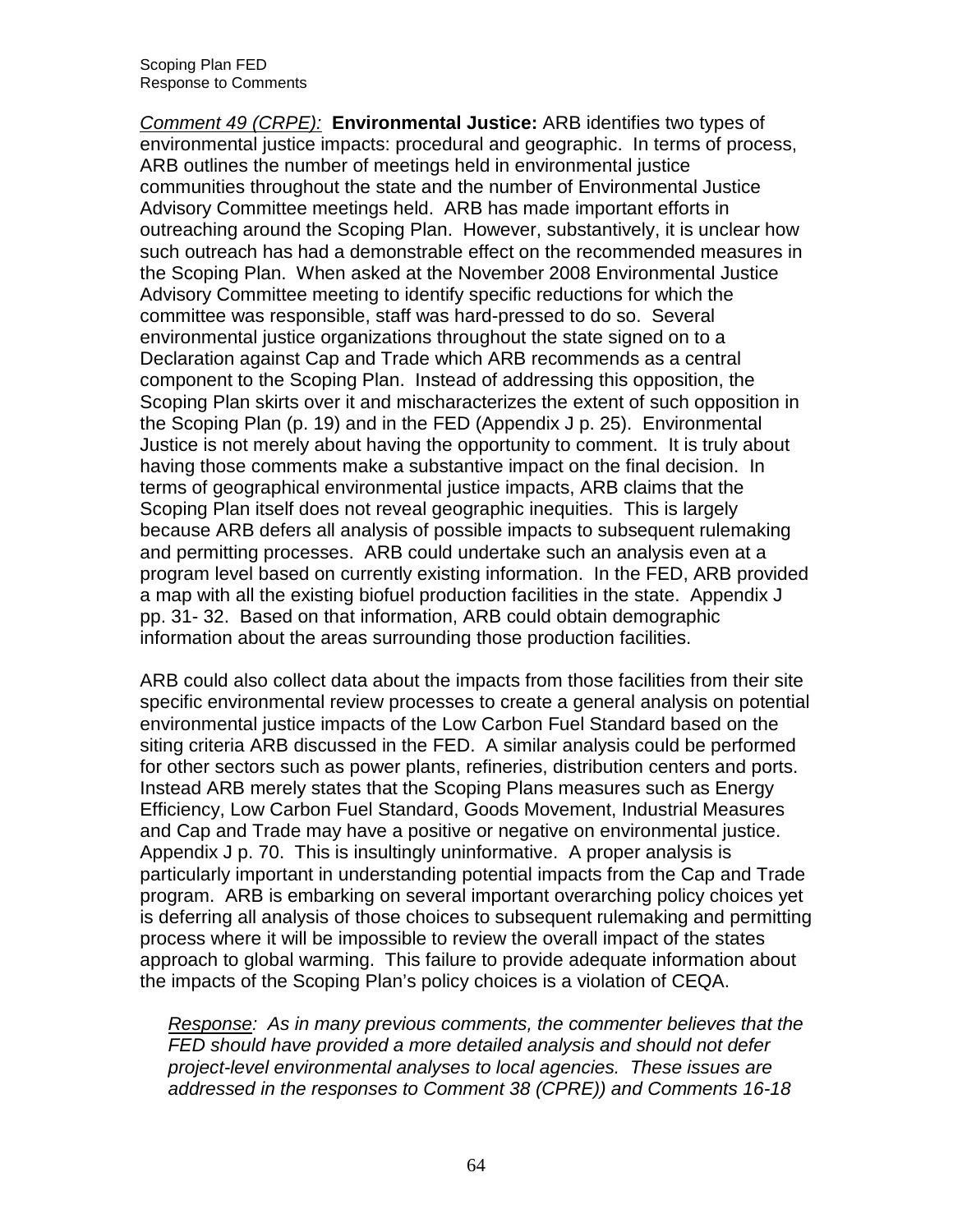(CPRE). Regarding the potential for environmental justice impacts, we agree that additional and improved data needs to and will be collected as part of the rulemaking process. ARB will be examining methodologies for evaluating the potential for direct, indirect, and cumulative impacts associated with the cap-and-trade program and other measures identified in the Scoping Plan.

 Comment 50 (CRPE): **Public Health:** The FED cites the public health analysis in Appendix H of the Scoping Plan. As discussed at the California Air Resources Board's hearing on November 20, 2008 the public health analysis is uninformative. ARB assumes that the plan will have an overall cumulatively beneficial impact on public health. Appendix J p. 72. However, ARB provides no support for this statement at a statewide, regional or local level apart from an incomplete analysis of the South Coast Air Basin and Wilmington. ARB's analysis fails to provide the public or decision makers with information necessary to understand the public health consequences of the regulatory framework ARB is recommending. **GB-1 Green Building:** ARB encourages design elements for green buildings to improve indoor air quality. ARB should require such design elements be implemented. Appendix J p. 72. See Part II.A.1.

Response: As mentioned by the commenter, Appendix H contains an analysis of the public health benefits expected from implementation of the Scoping Plan. Appendix H is incorporated by reference in the FED. It correctly concludes that implementation of the Scoping Plan will result in an overall benefit to public health, for the reasons discussed in the response to Comments 2 and 3 submitted by Dr. Amy Kyle (Kyle).

 Comment 51 (CRPE): **Alternatives:** ARB discussed five general Alternatives to the Proposed Scoping Plan. **No Project:** This Alternative comprises the bulk of the Alternatives analysis. This section generally describes sector by sector the business as usual impacts compared to the proposed scoping plan. This is the only alternative for which ARB provides such a detailed discussion. Appendix J p. 75-84.

 **Alternative 2, Adopting a Variation of the Proposed Strategies or Mitigation Measures:** ARB states that there are endless variations of measures or subsets of measures that could be adopted as part of Alternative 2. So many so that it would be speculative to analyze because information learned through future rule development could lead to further changes. Appendix J p.85. This discussion is meaningless. It defers any analysis to subsequent rulemaking when it is too late to examine the program level decisions the Board is being asked to make regarding the Scoping Plan. It also subverts the entire purpose of preparing a tiered program level FED.

Response: The response to Comment 23 (CRPE) explains why ARB believes the FED's analysis of alternatives meets the requirements of CEQA. Regarding Alternative 2, it is incorrect to assume that ARB has reached a final decision on what measures will ultimately be adopted to implement AB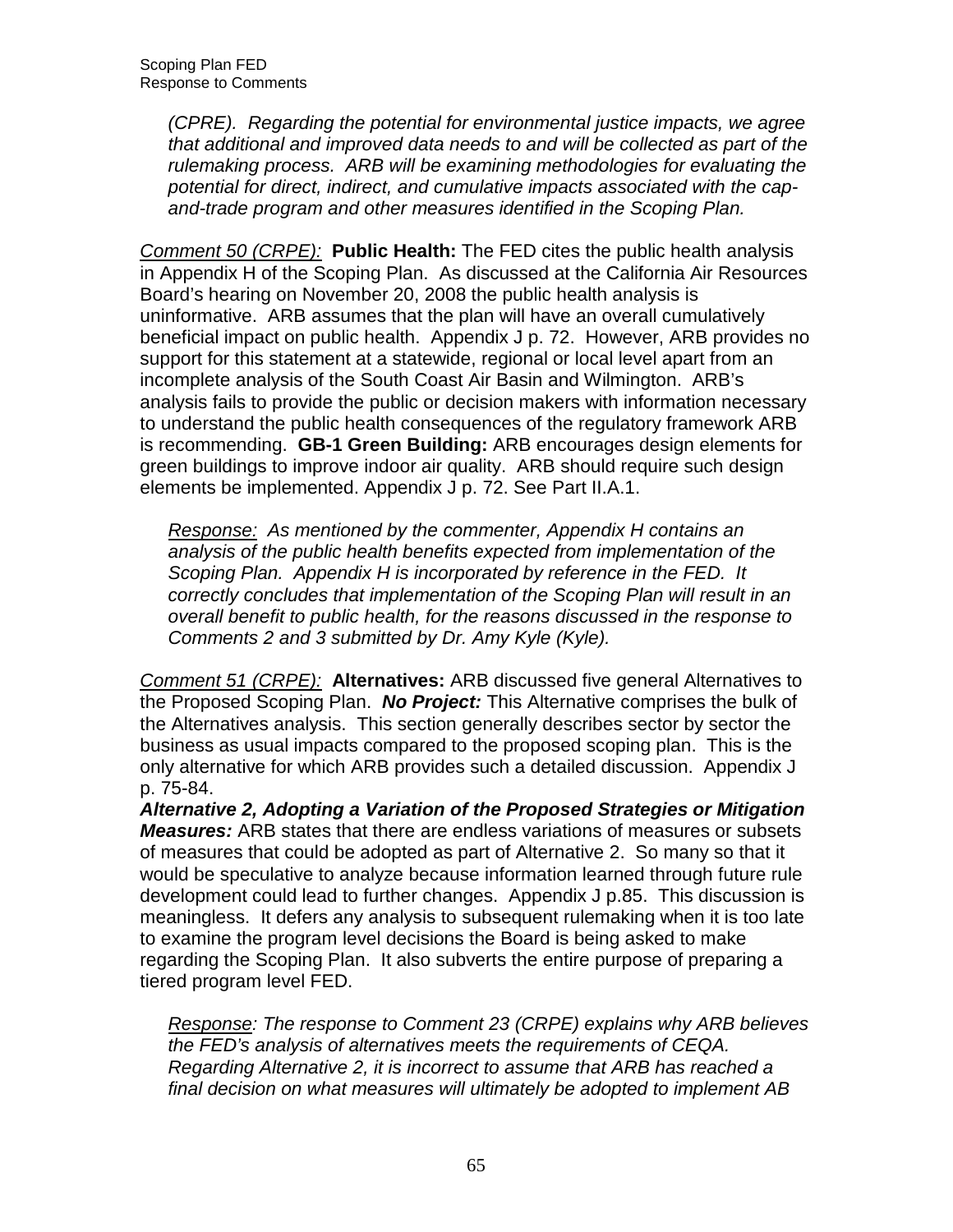32, and that it is "too late" to examine the choice of measures identified in the Scoping Plan. To the contrary, the discussion of Alternative 2 states that the exact mix of measures is likely to change and, based on information learned in the future during the process of implementing AB 32: "What is actually implemented will be a variation of the specific list of recommended measures." The measures recommended in the Scoping Plan represent ARB's best choice based on the information known at the time the Plan was developed. This is appropriate in a programmatic analysis. It is not too late to change course in the future if warranted by new information.

 Comment 52 (CRPE): **Alternative 3, Adopt a Program Based Primarily on Cap and Trade for Sectors Included in the Cap:** This alternative seems to be a California only cap and trade program where emission reductions are left to the marketplace. Appendix J p. 86. ARB states that under such a program it would be impossible to know in what sectors or where reductions would occur so ARB dispenses with any analysis of what the possible impacts could be under this alternative.

Response: Regarding Alternative 3, the FED accurately states that ARB cannot predict in which sectors or geographic locations GHG emissions reductions will occur. This is also true of all the other identified alternatives for the reasons stated in the response to Comment 9 submitted by the Sierra Club, Comments 2 and 3 submitted by Dr. Amy Kyle (Kyle), and the comment submitted by the Environmental Defense Council (EDC).

 Comment 53 (CRPE): **Alternative 4, Adopt a Program Based Primarily on Source-Specific Regulatory Requirements with no Cap and Trade Component.** Here, ARB states that it cannot predict what future regulatory process will reveal. Appendix J p. 86. However, this is disingenuous. There were numerous measures considered and then discarded by the Draft Scoping Plan and Proposed Scoping Plan such as regulating methane capture at large dairies. Appendix J p. 45. ARB could analyze the impact of including these known measures in this Alternative without speculation. See Part II.A.1&3.

Response: This comment is addressed in the response to the previous comment (Comment 52 (CRPE). The issues regarding methane capture at large dairies are addressed in the response to Comment 37 (CRPE).

 Comment 54 (CRPE): **Alternative 5, Adopt a Program Based Primarily on a Carbon Fee.** ARB expects similar reductions from this alternative compared to the Proposed Scoping Plan. According to the ARB, it would be similarly difficult to predict where reductions will occur both in terms of sector and geography. Appendix J p. 87. Further, ARB reasons that with a carbon fee there is no certainty that emissions will be reduced unlike a cap and trade program where the cap provides certainty. Appendix J p. 87. This analysis is disingenuous and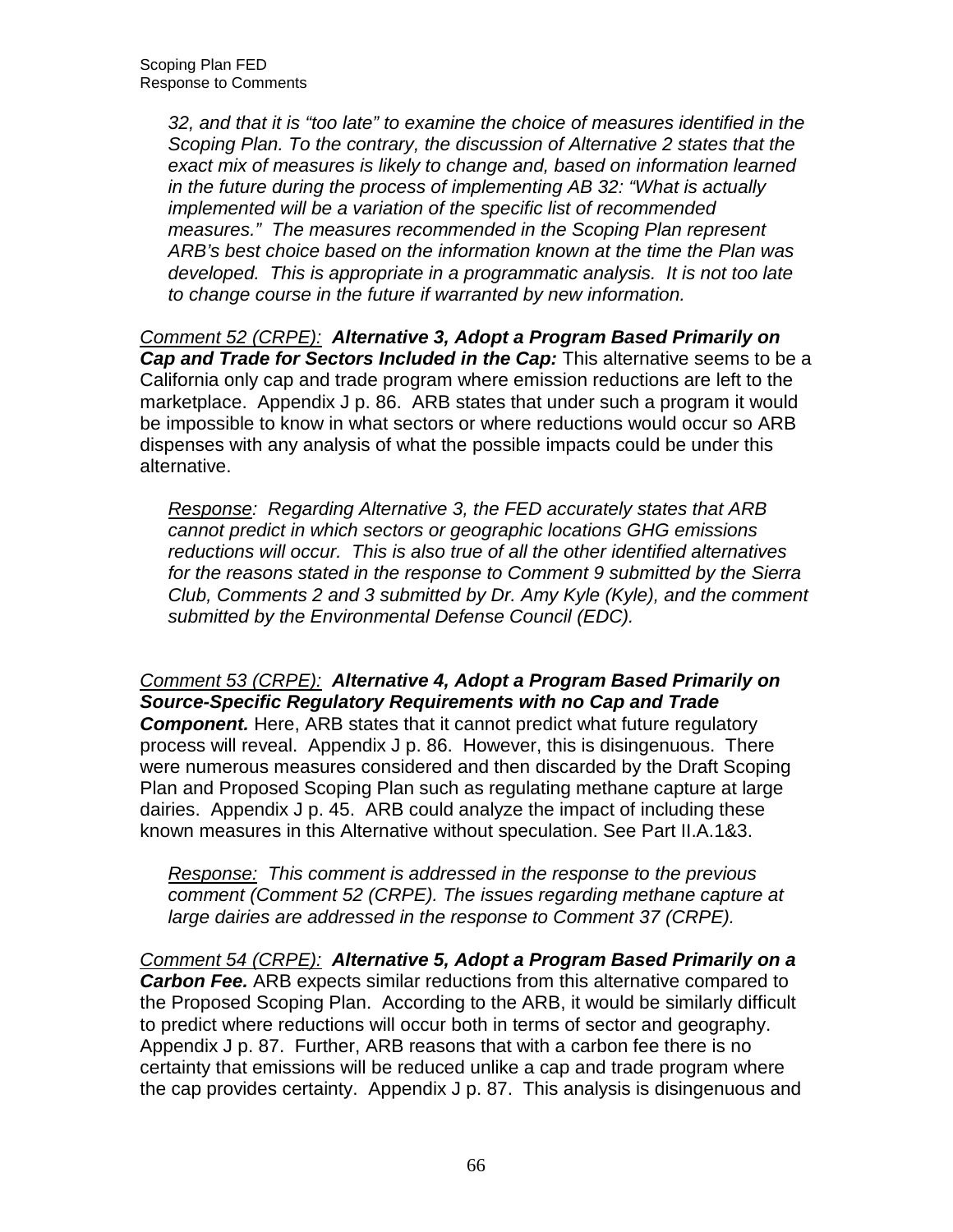misrepresents both the effectiveness of a carbon fee and the historical inefficacy of cap and trade programs in controlling or reducing greenhouse gas emissions. First, ARB ignores the fact that a carbon fee assures in state reductions as oppose to a regional cap and trade program that ARB admits has an uncertain effect on greenhouse gas emission in state. Appendix J p. 26. Second, in Europe cap and trade has resulted in an increase in greenhouse gas emissions despite inclusion of a cap. This is largely due to the problems with enforcement and verification of actual reductions. Third, there is nothing that would prevent ARB from including a cap as part of carbon fee program. Fourth, ARB ignores the fact that carbon fees are easy to administer, collect, verify and enforce which experience has shown has a greater assurance of certainty of reduction then a nebulous cap and trade program over multiple jurisdictions.

Response: The issues raised in this comment are addressed in the responses to Comments 1-10 submitted by the Sierra Club and Comments 2 and 3 submitted by Dr. Amy Kyle (Kyle).

 Comment 55 (CRPE): **Preferred Alternative:** ARB states that the Proposed Scoping Plan which consists of a cap and trade program and complementary measures is the preferred alternative. Appendix J p. 89. ARB recommends the proposed Scoping Plan because the reduction measures were developed to reduce greenhouse gas emissions from key sources while "improving public health, promoting a cleaner environment, preserving our natural resources and ensuring impacts of the reductions are equitable and do not is proportionately impact low income communities and minority communities." Appendix J p. 89. However, ARB's analysis does not support this conclusory statement. ARB defers its analysis to subsequent rulemaking and permitting processes. ARB has no support for this self-aggrandizing statement. See Part II.A.1&2. Further, ARB's numerous assumptions about the success of its proposed cap and trade program linked to the Western Climate Initiative have not been bourne out by historical experience. Europe's cap and trade program has been a failure at reducing greenhouse gas emissions and has had the opposite. ARB's belief that it will design a better program in the future is not in evidence at this time and is sheer speculation. ARB's alternatives analysis does not comply with CEQA.

 Response: ARB's Preferred Alternative—achieving GHG emission reductions through a cap-and-trade program in conjunction with complementary measures--is both realistic and achievable. The complementary measures described in the Scoping Plan are based on actions that are well within the ability of State and local agencies to implement and enforce. ARB's best professional judgment, borne out by decades of air pollution control accomplishments, is that the reductions identified in the Preferred Alternative are achievable if the market is carefully designed. The specific concerns raised by the commenter have previously been addressed in the responses to Comments 1-10 submitted by the Sierra Club, Comments 2 and 3 submitted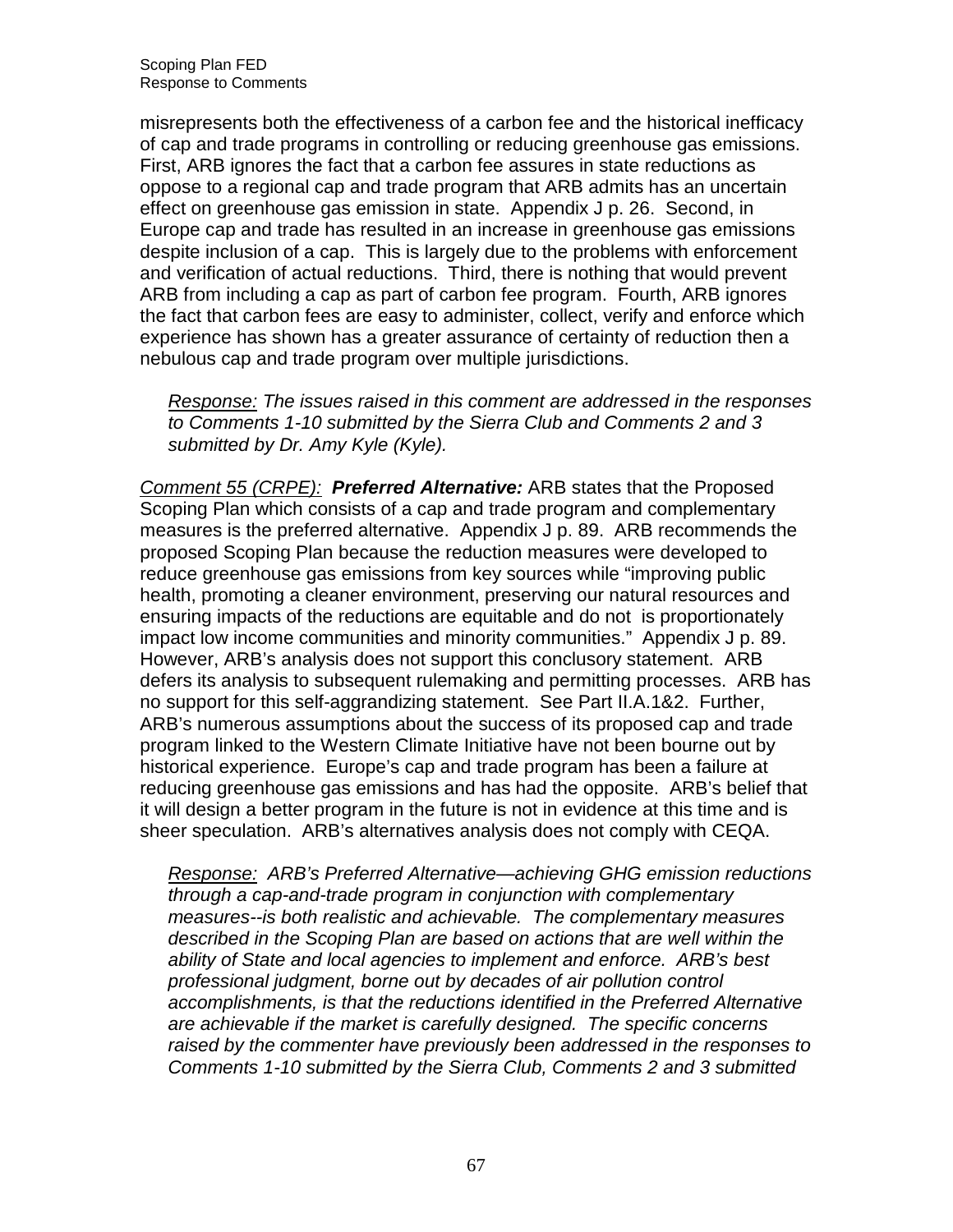by Dr. Amy Kyle (Kyle), and the comment submitted by the Environmental Defense Council (EDC).

 We take seriously and share the commenter's concern about what are serious health problems in many areas of California. It is with that equal concern about the environment and public health that ARB has proposed a cap-and- trade approach with complementary measures. We believe this approach is the best solution for meeting our carbon reduction goals, advancing our economy using 21<sup>st</sup> century technologies, and reducing emissions, exposure, and risk as expeditiously as possible.

Comment 56 (CRPE): Agriculture represents a significant fraction of the state's GHG inventory. I want to comment specifically on the CEQA document's failure to analyze this exemption. What consequences does exempting agriculture have on public health and the environment, specifically to San Joaquin Valley communities? Likewise, there's no alternative analysis of including agriculture as part of the plan and what those benefits would be to public health and the environment and what impacts would have from including agriculture.

Response: The agricultural sector has not been "exempted." The commenter seems to be referring to the fact that all agricultural measures identified in the Scoping Plan are currently voluntary measures. As discussed on page 66 and 67 of the Scoping Plan, ARB is undertaking research to determine the opportunities for emission reductions that exist in the agricultural sector. Among other topics, this research will seek to ascertain the potential GHG reductions from nitrogen fertilizer use efficiency and other efficiency improvements, such as water use efficiency and conservation, pump efficiency improvements, and maintenance of tire pressure to reduce fuel use by farm equipment.

 The bottom line is that sufficient information is not currently available to propose mandatory measures in this sector. Mandatory measures for the agricultural sector may be imposed in the future based on the results of further research. The commenter also criticizes the FED because it does not examine the consequences of "exempting agriculture … on public health and the environment, specifically to San Joaquin Valley communities." As mentioned above, ARB is not "exempting agriculture." In addition, the analysis requested by the commenter is not necessary or required by CEQA because the current environmental impacts from agriculture are part of the existing conditions. However, the impact of GHG emissions from the agricultural sector is discussed on page J-84 of the FED as part of the discussion of the "No Project" alternative.

 Finally, the commenter criticizes the FED because "… there's no alternative analysis of including agriculture as part of the plan and what those benefits would be to public health and the environment and what impacts would have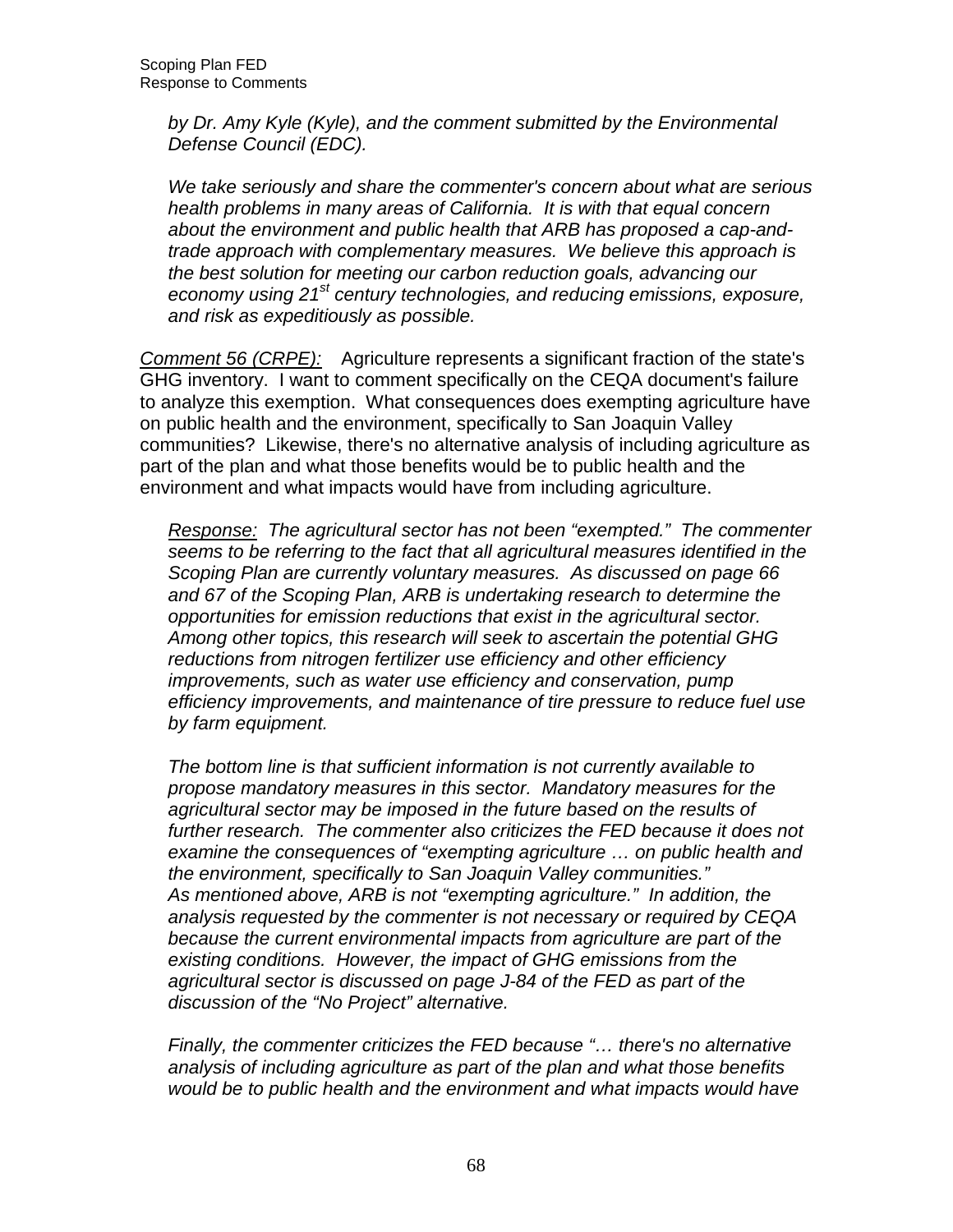from including agriculture." As mentioned previously, the agricultural sector has been included as part of the Scoping Plan, although all measures are voluntary at this time. Discussing mandatory agricultural measures as a separate alternative is not appropriate because it would be speculative; ARB must conduct additional research before it can determine what mandatory agricultural measures are feasible and cost-effective.

# **Comment Submitted by Robert Meacher, Plumas County (Plumas County)**

Comment (Plumas County): The commenter is concerned how the preferred alternative addresses environmental and environmental justice issues in rural California. Early investments into sustainable forest and farmlands for their carbon sequestration and clean water co-benefits are essential for local governments and rural California to actually share in the benefits of a low carbon economy and sustainable communities.

 The preferred alternative "still needs to comply with CEQA and with specific language in the authorizing legislation for AB 32 regarding distributional aspects to localities.

 Plumas proposes that one functional link between localized impacts and the statewide and regional GHG reduction program is local and regional climate adaptation. Localized climate adaptation is one way to mitigate for distributional impacts associated with the larger scale AB 32 program. The preferred alternative and the CEQA FED for the final Scoping Plan should include recommendations for the implementation of early climate adaptation strategies that mitigate for disproportionate localized effects of the regional AB 32 program – especially for disadvantaged communities.

 The preferred alternative as it is currently proposed has the effect of promoting regional GHG reduction technology development and regional offset technology trading between capped sectors at the expense of California's environment and disadvantaged rural communities. Including climate adaptation strategies for addressing localized impacts is therefore an essential program element for mitigating a kind of leakage that has thus far received little attention in the Plan. Now that the preferred alternative includes a market-based cap and trade and offsets program, the preferred alternative must now address the reality that the market investments into the environment or into farm and forests landscapes will always be less certain and therefore less attractive than investments in technology based GHG reduction solutions. Without a Climate Adaptation Strategy for addressing localized impacts as part of the final preferred alternative, the AB 32 program will have failed to even attempt to achieve its distributional equity goal."

Response: The commenter advocates the inclusion of climate adaptation strategies in the Scoping Plan. The Scoping Plan's objective is to reduce